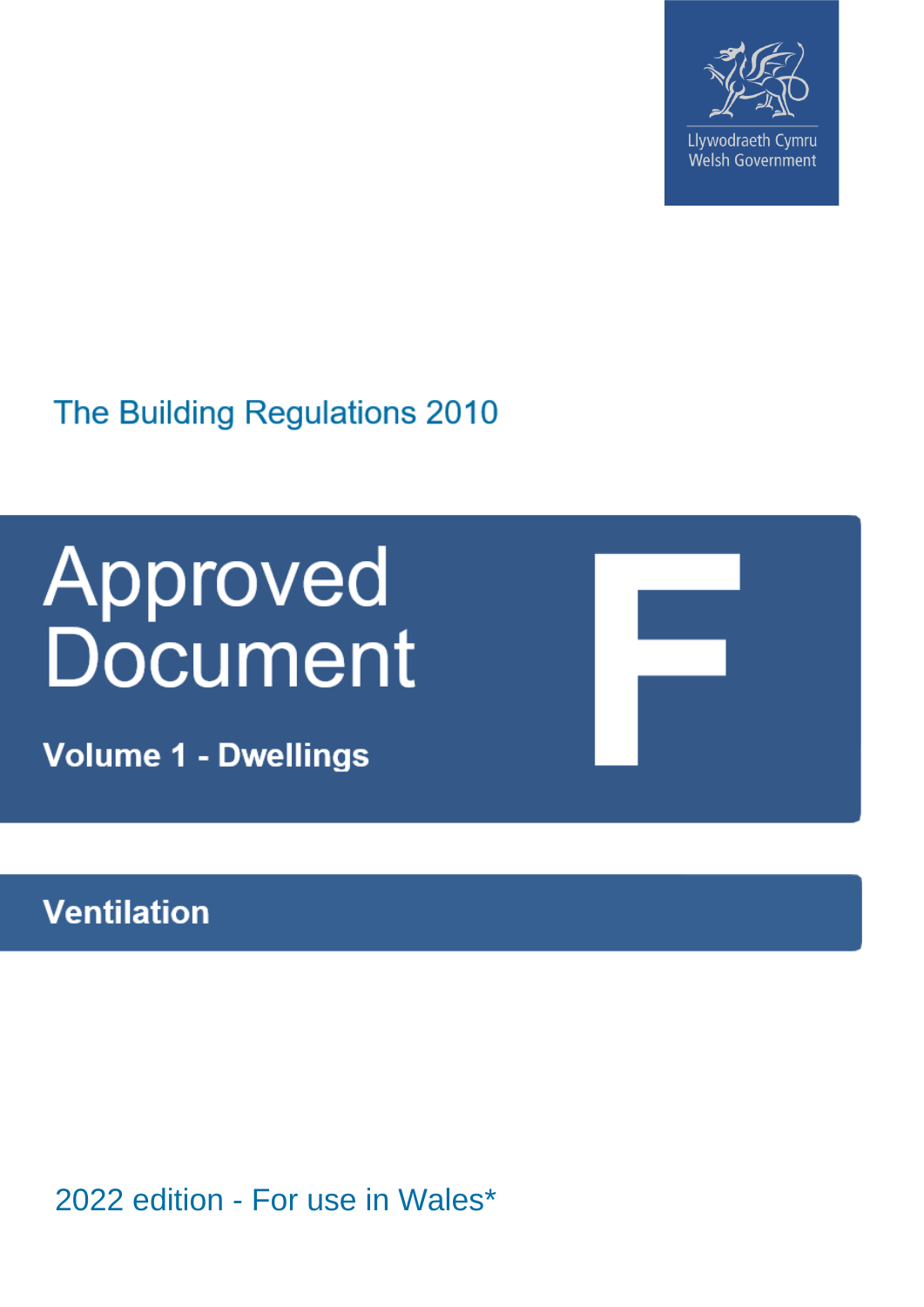# 2022 edition

This approved document supports Part F of Schedule 1 to the Building Regulations 2010.

This approved document takes effect on 23 November 2022 for use in Wales. It does not apply to work subject to a building notice, full plans application or initial notice submitted before that date, provided the work for each building is started before 23 November 2023. Full detail of the transitional arrangements can be found in Circular Letter 003/2022.

This approved document gives guidance for compliance with the Building Regulations for building work carried out in Wales.

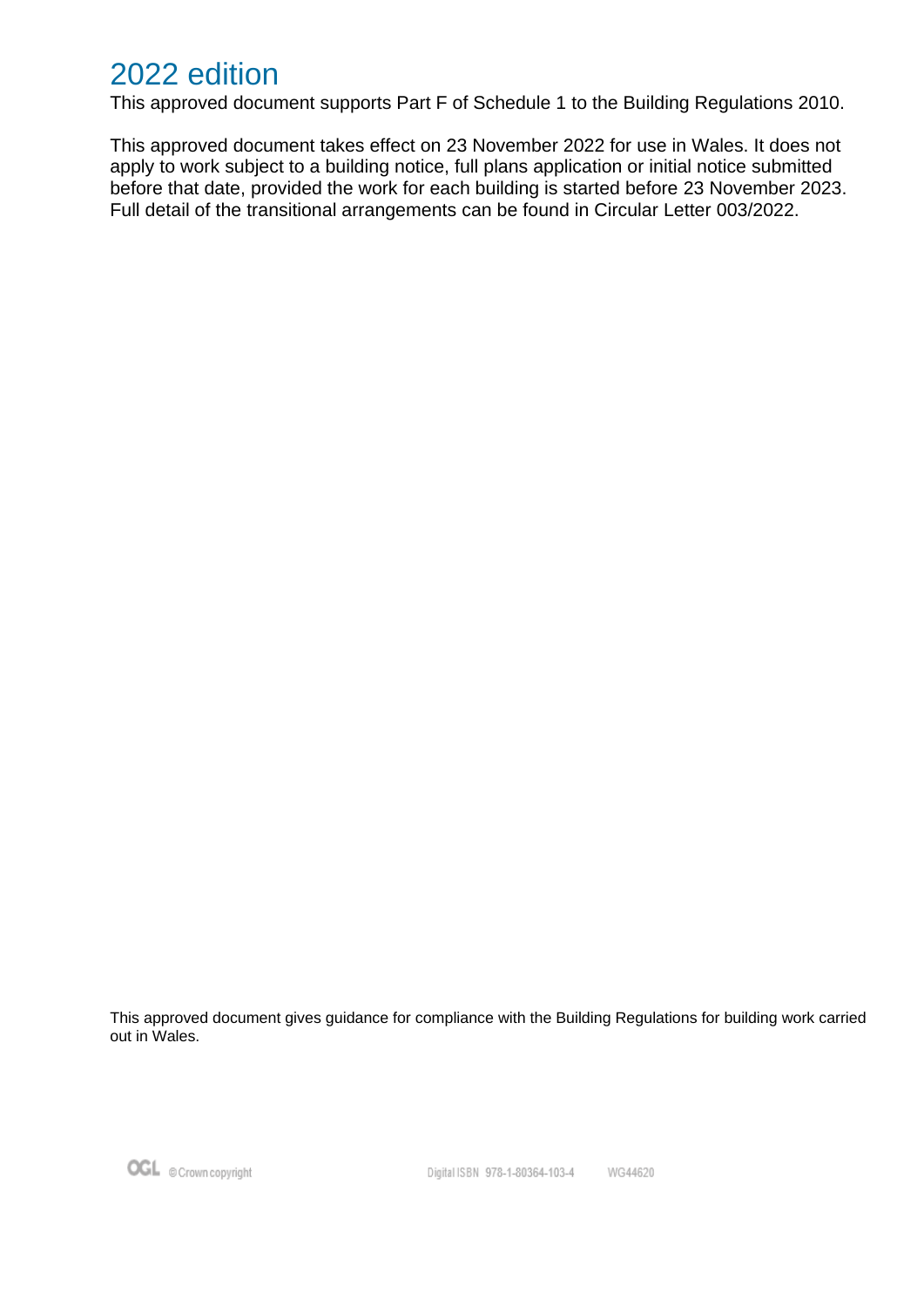# **Contents**

| Assumptions used in applying performance criteria for dwellings in Section 150 |  |
|--------------------------------------------------------------------------------|--|
|                                                                                |  |
|                                                                                |  |
|                                                                                |  |
|                                                                                |  |
|                                                                                |  |
|                                                                                |  |
|                                                                                |  |
|                                                                                |  |
|                                                                                |  |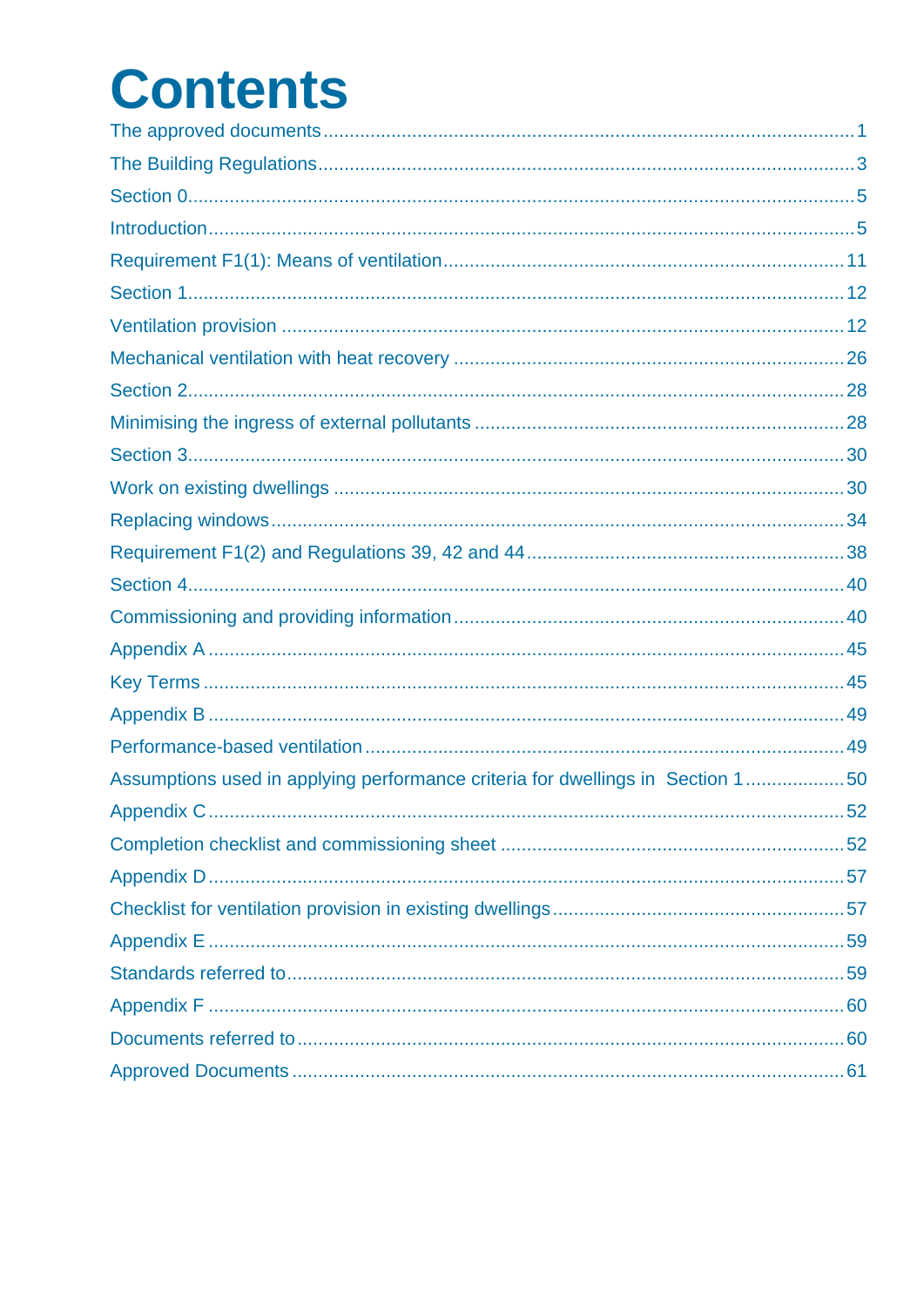# <span id="page-3-0"></span>**The approved documents**

# **What is an approved document?**

This Approved Document, which takes effect on 23 November 2022, has been approved and issued by the Welsh Ministers to provide practical guidance on ways of complying with the **ventilation requirements** of the Building Regulations 2010 for Wales, as amended, which are referred to throughout the remainder of this document as 'the Building Regulations'. Approved documents give guidance on each of the technical parts of the regulations and on regulation 7.

Approved documents set out what, in ordinary circumstances, may be accepted as reasonable provision for compliance with the relevant requirements of the Building Regulations to which they refer. If you follow the guidance in an approved document, there will be a presumption of compliance with the requirements covered by the guidance. However, compliance is not guaranteed; for example, 'normal' guidance may not apply if the particular case is unusual in some way.

Note that there may be other ways to comply with the requirements – *there is no obligation to adopt any particular solution contained in an approved document.* If you prefer to meet a requirement in some other way than described in an approved document, you should discuss this with the relevant building control body.

Some approved documents include extracts from the Building Regulations 2010. The Building Regulations must be followed exactly.

Each approved document relates only to the particular requirements of the Building Regulations that the document addresses. However, building work must also comply with any other applicable requirements of the Building Regulations.

## **How to use this approved document**

This document uses the following conventions.

- a. Text against a grey background is an extract from the Building Regulations 2010 or the Building (Approved Inspectors etc.) Regulations 2010 (both as amended). These extracts set out the legal requirements of the regulations.
- b. Key terms, printed in blue, are defined in Appendix A.
- c. When this approved document refers to a named standard or other document, the relevant version is listed in Appendix E (standards) or Appendix F (other documents).

However, if the issuing body has revised or updated the listed version of the standard or document, you may use the new version as guidance if it continues to address the relevant requirements of the Building Regulations.

d. Additional *commentary in italic* text appears after some numbered paragraphs.

This commentary is intended to assist understanding of the immediately preceding paragraph or sub-paragraph, or to direct readers to sources of additional information, but is not part of the technical guidance itself.

**Note**: Standards and technical approvals may also address aspects of performance or matters that are not covered by the Building Regulations, or they may recommend higher standards than required by the Building Regulations.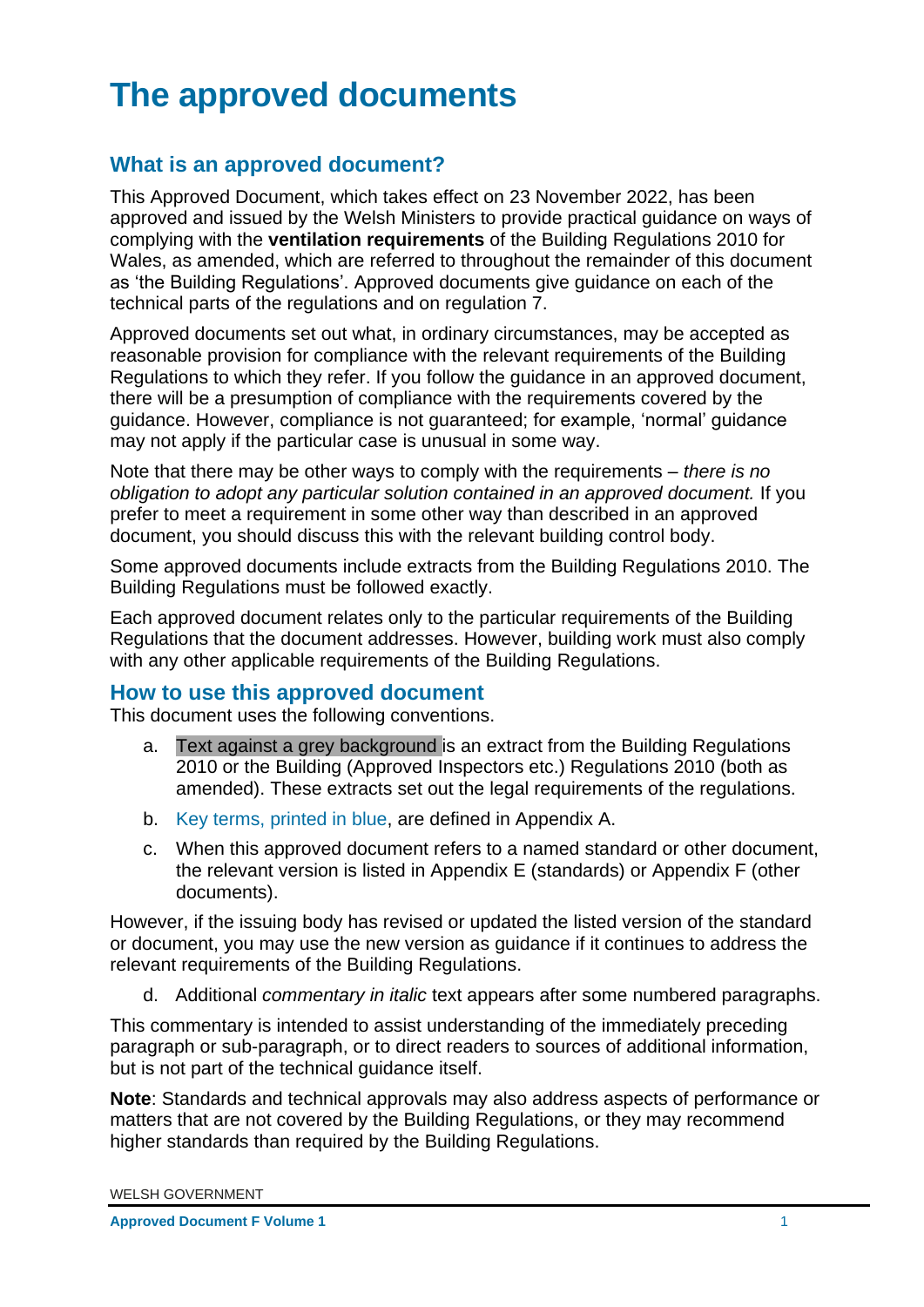# **Where you can get further help**

If you do not understand the technical guidance or other information in this approved document or the additional detailed technical references to which it directs you, you can seek further help through a number of routes, some of which are listed below.

- a. The Welsh Government website:<https://gov.wales/building-regulations>
- b. *If you are the person undertaking the building work*: either from your local authority building control service or from an approved inspector
- c. *If you are registered with a competent person scheme*: from the scheme operator
- d. *If your query is highly technical*: from a specialist or an industry technical body for the relevant subject.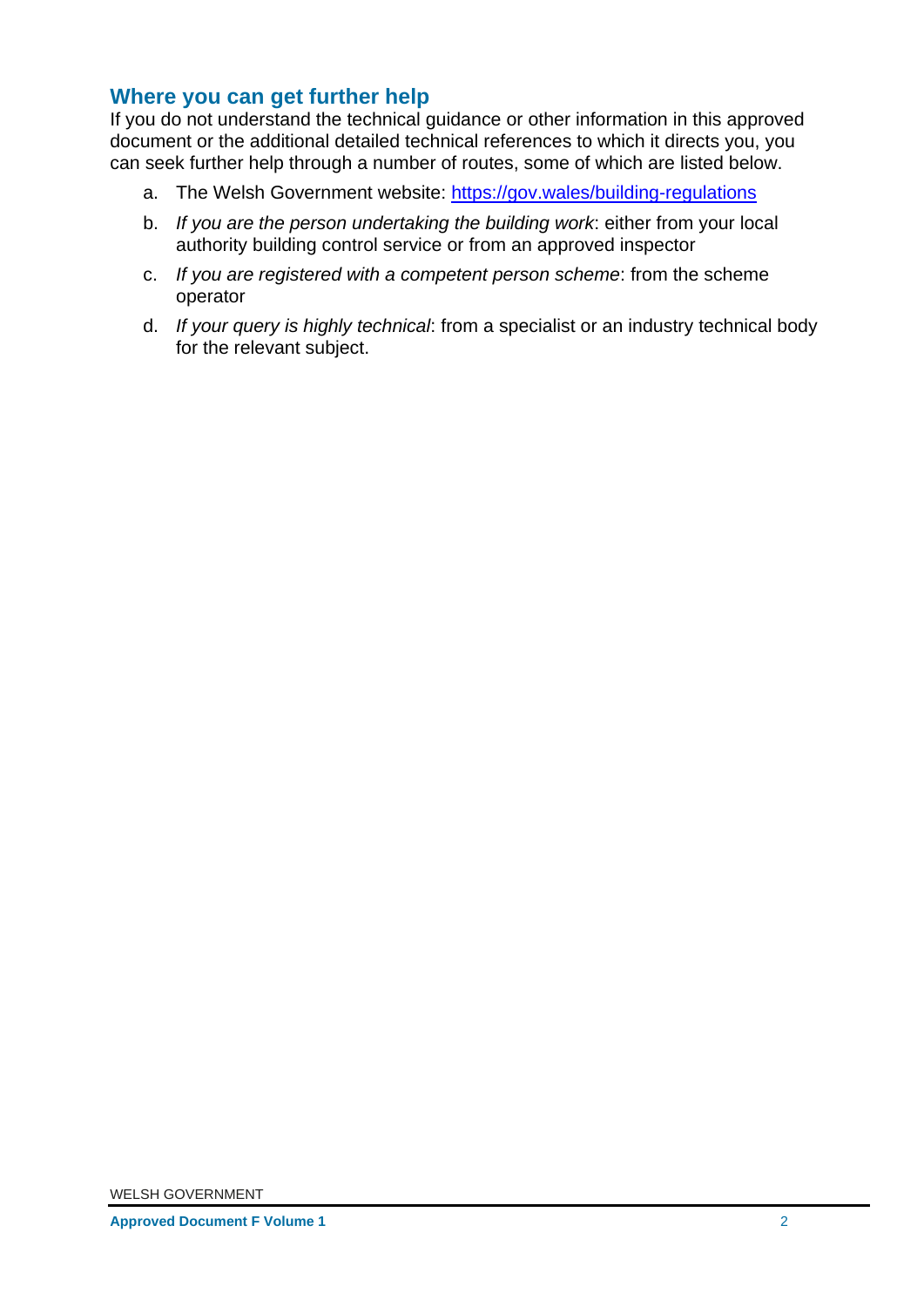# <span id="page-5-0"></span>**The Building Regulations**

The following is a high level summary of the Building Regulations relevant to most types of building work. Where there is any doubt you should consult the full text of the regulations, available at [www.legislation.gov.uk](http://www.legislation.gov.uk/) .

#### **Building work**

Regulation 3 of the Building Regulations defines 'building work'. Building work includes among other things:

- a. the erection or extension of a building
- b. the provision or extension of a controlled service or fitting in or in connection with a building
- c. the material alteration of a building or a controlled service or fitting.

Regulation 4 of the Building Regulations states that building work should be carried out in such a way that, when work is complete:

- a. *For new buildings or work on a building that complied with the applicable requirements of the Building Regulations*: the building complies with the applicable requirements of the Building Regulations.
- b. *For work on an existing building that did not comply with the applicable requirements of the Building Regulations*:
	- (i) the work itself must comply with the applicable requirements of the Building Regulations
	- (ii) the building must be no more unsatisfactory in relation to the requirements than before the work was carried out.

#### **Material change of use**

Regulation 5 of the Building Regulations defines a 'material change of use' in which a building or part of a building that was previously used for one purpose will be used for another.

The Building Regulations set out requirements that must be met before a building can be used for a new purpose. To meet the requirements, the building may need to be upgraded in some way.

#### **Materials and workmanship**

In accordance with Regulation 7 of the Building Regulations, building work must be carried out in a workmanlike manner using adequate and proper materials. Guidance on materials and workmanship is given in Approved Document 7.

#### **Energy efficiency requirements**

Part 6 of the Building Regulations imposes additional specific requirements for energy efficiency.

If a building is extended or renovated, the energy efficiency of the existing building or part of it may need to be upgraded.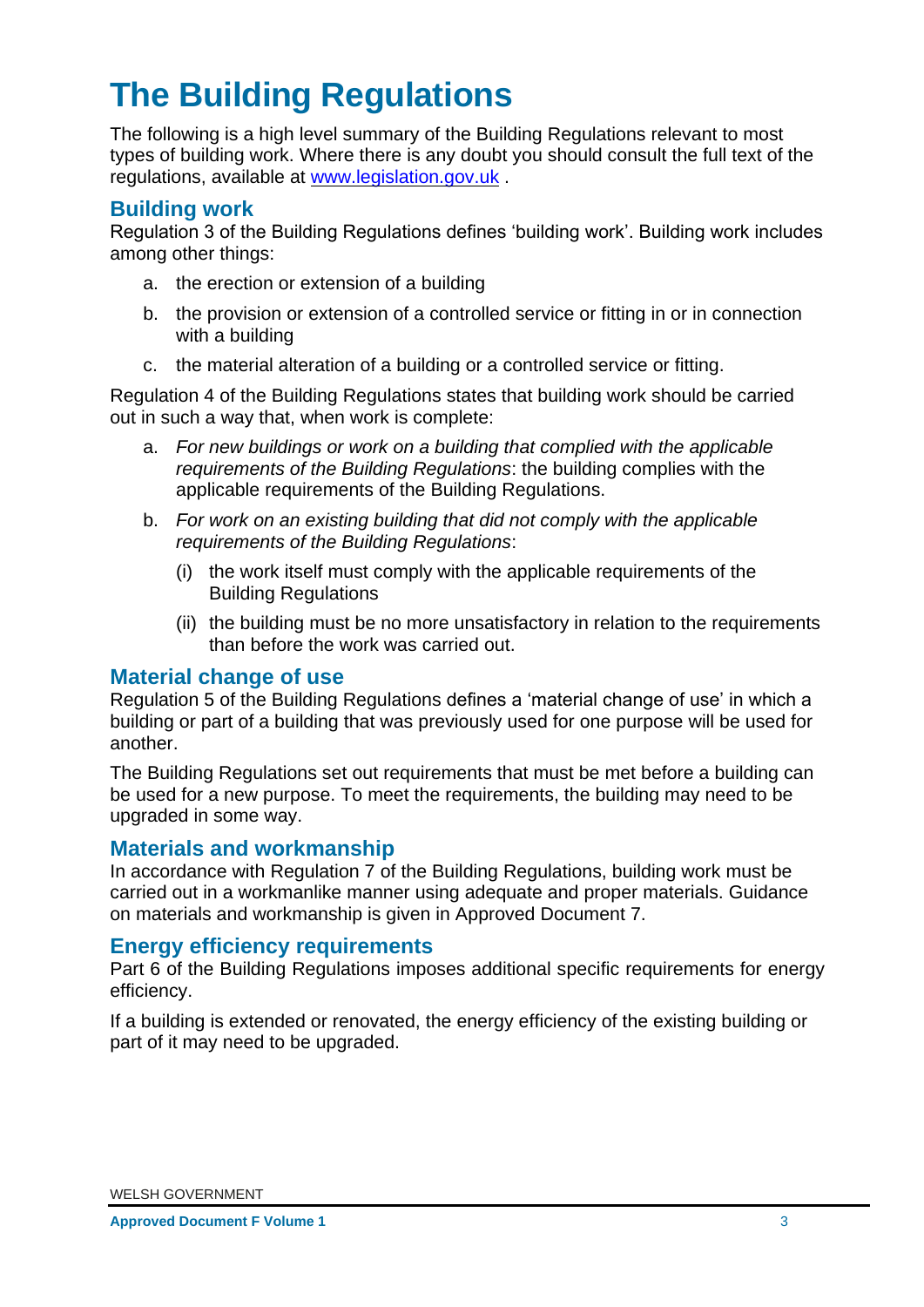## **Notification of work**

Most building work and material changes of use must be notified to a building control body unless one of the following applies.

- a. It is work that will be self-certified by a registered competent person.
- b. It is work exempted from the need to notify by regulation 12(6A) of, or Schedule 4 to, the Building Regulations.

#### **Responsibility for compliance**

People who are responsible for building work (e.g. agent, designer, builder or installer) must ensure that the work complies with all applicable requirements of the Building Regulations. The building owner may also be responsible for ensuring that work complies with the Building Regulations. If building work does not comply with the Building Regulations, the building owner may be served with an enforcement notice.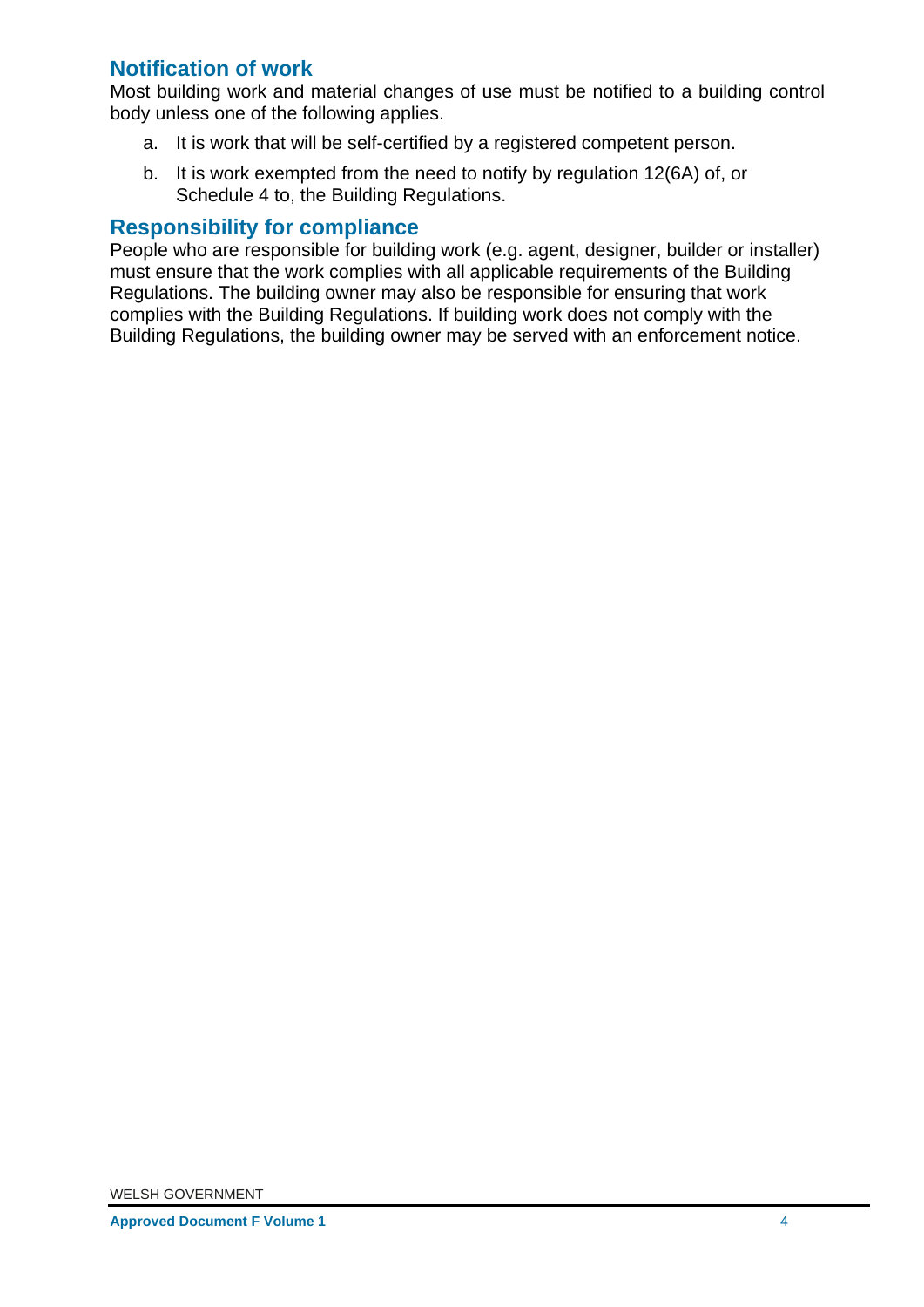# <span id="page-7-0"></span>**Section 0**

# <span id="page-7-1"></span>**Introduction**

**0.1** This approved document gives guidance on how to comply with Part F of schedule 1 to the Building Regulations. For guidance relating to non- domestic buildings, use Approved Document F, Volume 2: Buildings other than dwellings. It contains the following sections:

| <b>Approved Document Section</b>                                              | <b>Related Building Regulations</b><br>requirements |
|-------------------------------------------------------------------------------|-----------------------------------------------------|
| <b>Section 0: Introduction</b>                                                | N/A                                                 |
| <b>Section 1: Ventilation provision</b>                                       | Requirement F1(1)                                   |
| Section 2: Minimising the ingress of external Requirement F1(1)<br>pollutants |                                                     |
| Section 3: Work on existing dwellings                                         | Requirement F1(1)                                   |
| Section 4: Commissioning and providing                                        | Requirement F1(2) and                               |
| information                                                                   | regulations 39, 42 and 44                           |
| <b>Appendix A: Key terms</b>                                                  | N/A                                                 |
| Appendix B: Performance-based ventilation                                     | N/A                                                 |
| <b>Appendix C: Completion checklist and</b><br>commissioning sheet            | N/A                                                 |
| <b>Appendix D: Checklist for ventilation</b>                                  | N/A                                                 |
| provision in existing dwellings                                               |                                                     |
| Appendix E: Standards referred to                                             | N/A                                                 |
| <b>Appendix F: Documents referred to</b>                                      | N/A                                                 |

## **Application**

**0.2** The recommendations of this volume of this approved document apply to work in dwellings only. For blocks of flats with shared communal rooms, Approved Document F, Volume 2: Buildings other than dwellings should be consulted.

**Note:** Dwellings are self-contained units. Rooms for residential purposes and buildings that contain only rooms for residential purposes are not dwellings and are covered by Approved Document F, Volume 2: Buildings other than dwellings.

## **Exemptions**

- **0.3** The following classes of buildings are exempt from the Part F requirements:
	- a. *special buildings* any of the following: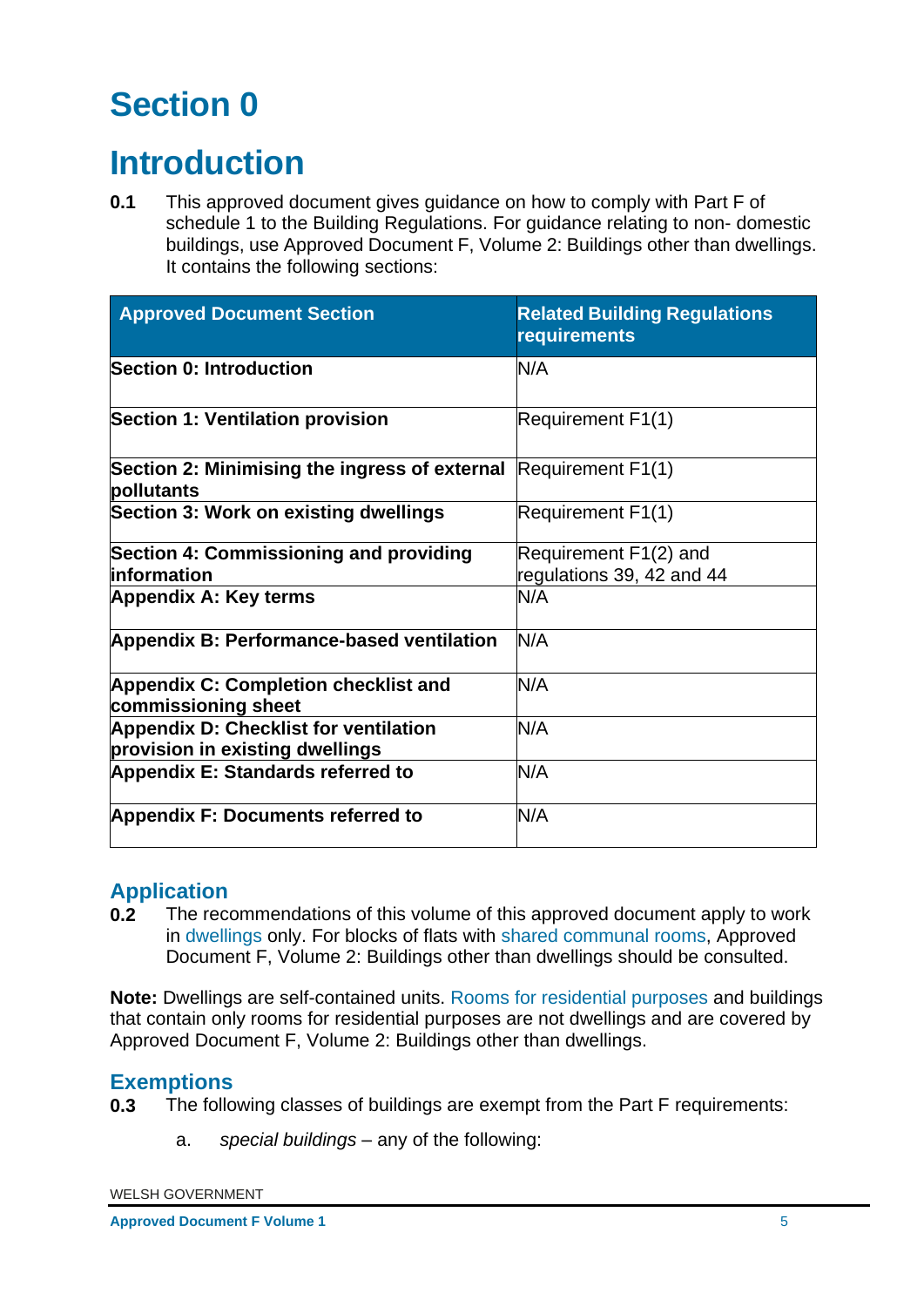- i. buildings controlled under the Manufacture and Storage of Explosives Regulations 2005
- ii. buildings controlled under the Nuclear Installations Act 1965
- iii. buildings included in the schedule of monuments maintained under section 1 of the Ancient Monuments and Archaeological Areas Act 1979;
- b. *unoccupied buildings* either of the following:
	- i. detached buildings into which people do not normally go
	- ii. detached buildings into which people go only occasionally to inspect or maintain fixed plant, provided that the buildings are a specified distance from buildings into which people normally go, as defined in the Building Regulations 2010 Schedule II;
- c. *greenhouses* provided that the main purpose of the building is *not*  retailing, packing or exhibiting;
- d. *agricultural buildings* (as defined in the Building Regulations 2010 Schedule II) - provided that all of the following apply:
	- i. no part of the building is used as a dwelling
	- ii. the building is at least one and one-half times its height from a building containing sleeping accommodation
	- iii. there is a fire exit not more than 30 metres distant from any point in the building.

Agricultural buildings used mainly for retailing, packing or exhibiting are *not* exempt;

- e. *temporary buildings* buildings that are not intended to remain for more than 28 days;
- f. *ancillary buildings* any of the following:
	- i. buildings used for the disposal of buildings or building plots on site
	- ii. buildings on the site of construction or civil engineering works that both:
		- a. are for use only during the course of those works
		- b. contain no sleeping accommodation
	- iii. buildings on the site of mines and quarries that both:
		- a. do not contain dwellings
		- b. are not used as offices or showrooms;
- g. *small buildings* detached single-storey buildings with a maximum floor area of 30  $\mathrm{m}^2$ , that contain no sleeping accommodation, and that are either:
	- i. constructed substantially of non-combustible material
	- ii. at least 1 metre from the boundary of their curtilage;
- h. *very small buildings* detached buildings with a maximum floor area of 15 m<sup>2</sup> floor area that contain no sleeping accommodation;
- i. *bomb shelters* detached buildings with a maximum floor area of 30  $m^2$ that are designed and intended to be used as shelters from nuclear, chemical or conventional weapons, and for no other purpose, provided the site of the excavation for the building is a minimum of 1 metre plus the depth of excavation from any other exposed structure, and;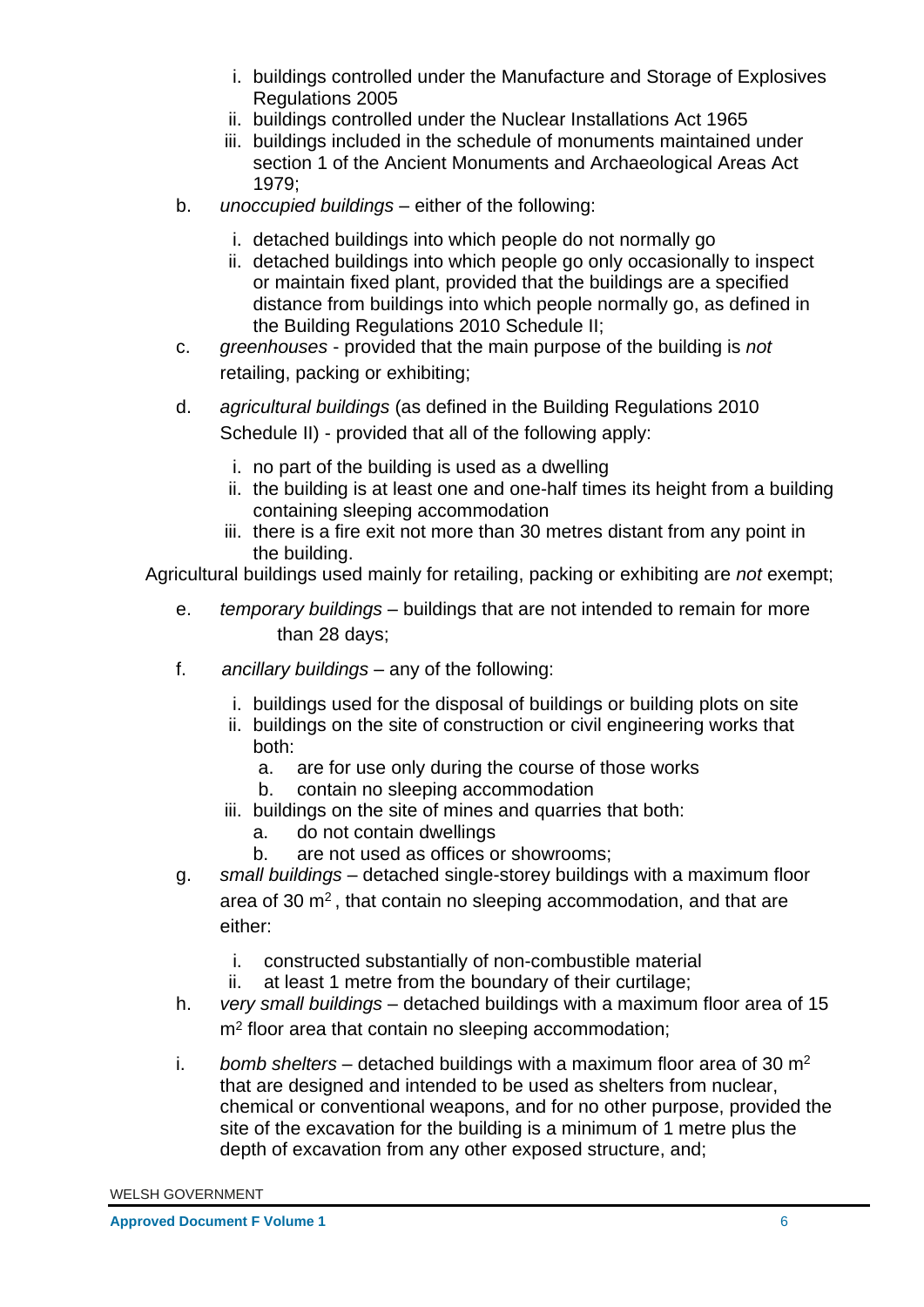- j. *conservatories and porches* extensions of buildings at ground level, with a maximum floor area of 30  $m^2$ , for a:
	- i. conservatory
	- ii. porch
	- iii. covered yard
	- iv. covered way
	- v. carport open on at least two sides.

## **Historic and traditional buildings**

- **0.4** As mentioned above in paragraph 0.3a, buildings included in the schedule of monuments maintained under section 1 of the Ancient Monuments and Archaeological Areas Act 1979 are exempt from compliance with the requirements of the Building Regulations. There are other classes of buildings where special considerations may apply in deciding what is adequate provision for *ventilation*:
	- a. listed buildings;
	- b. buildings in conservation areas;
	- c. buildings which are of architectural and historical interest and which are referred to as a material consideration in a local authority's development plan or local development framework;
	- d. buildings which are of architectural and historical interest within national parks, areas of outstanding natural beauty, registered historic parks and gardens, registered battlefields, the curtilages of scheduled monuments, and world heritage sites; and
	- e. buildings of traditional construction with permeable fabric that both absorbs and readily allows the evaporation of moisture.
- **0.5** When undertaking work on or in connection with a building that falls within one of the classes listed above, the aim should be to provide adequate *ventilation*  as far as is reasonable and practically possible. The work should not prejudice the character of the host building or increase the risk of long-term deterioration of the building fabric or fittings.
- **0.6** The guidance given in BS 7913 Principles of the conservation of historic buildings should be taken into account in determining appropriate *ventilation*  strategies for building work in historic buildings.
- **0.7** In general, new extensions to historic or traditional dwellings should comply with the standards of *ventilation* as set out in this Approved Document. The only exception would be where there is a particular need to match the external appearance or character of the extension to that of the host building.
- **0.8** Particular issues relating to work in historic buildings that warrant sympathetic treatment and where specialist professional advice from others could therefore be beneficial include:
	- a. restoring the historic character of a building that has been subject to previous inappropriate alteration, e.g. replacement windows, doors and rooflights;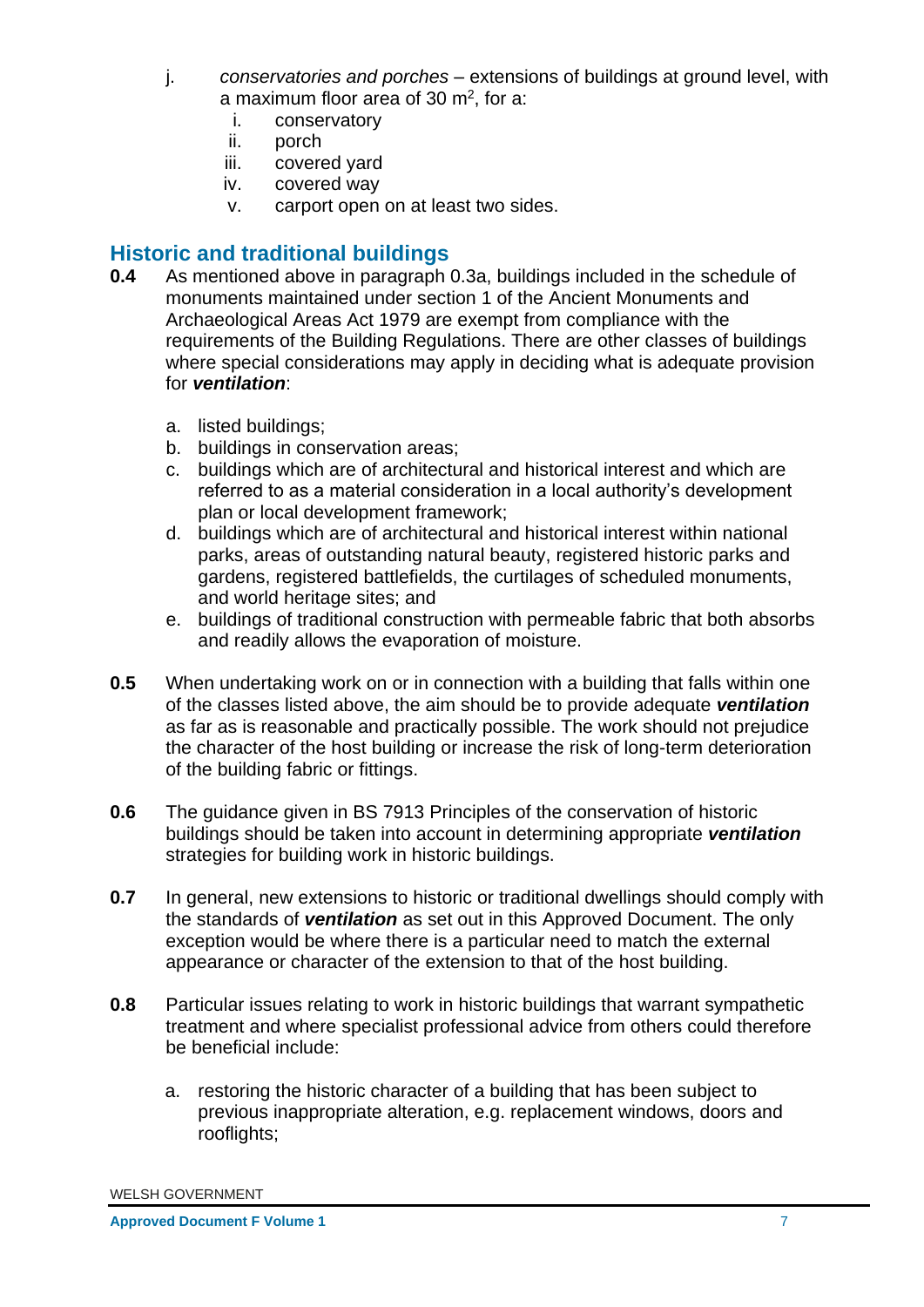- b. rebuilding a former historic building (e.g. following a fire or filling a gap site in a terrace);
- c. making provision for the fabric of historic buildings to control moisture (as originally intended) and avoid potential long-term deterioration .
- **0.9** In determining what is adequate *ventilation* in the circumstances, it is important that the building control body takes into account the advice of the local authority's conservation officer. The views of the conservation officer are particularly important where building work requires planning permission and/or listed building consent.

# **Selected Key Interactions with other parts of the Building Regulations**

- **0.10** The approved documents set out what, in ordinary circumstances, may be accepted as one way to comply with the Building Regulations. Those designing or undertaking building work remain responsible for assessing, on a case-bycase basis, whether specific circumstances require additional or alternative measures to comply with the regulatory requirements. There are interactions between many of the requirements of the Building Regulations. Guidance on some key interactions is given below.
- **0.11** The adoption of any particular **ventilation** measure should not involve unacceptable technical risk with another technical requirement within the Building Regulations. Some examples of interaction with other technical requirements are given below.

#### **Interaction with Part B**

- **0.12** The requirements of Part B apply if ducts pass through any of the following:
	- i. a fire-resisting structure
	- ii. a fire compartment
	- iii. a protected stairway.
- **0.13** This document gives guidance on window openings for ventilation. In addition, Approved Document B gives guidance on the size of escape windows. The larger of the window openings in Approved Document B or F should be applied in all cases.

## **Interaction with Part J**

- **0.14** Ventilation fans might cause combustion gases to spill from open-flued appliances. These combustion gases might fill the room instead of going up the flue or chimney, even if the combustion appliance and fan are in separate rooms.
- **0.15** The guidance in Approved Document J should be followed when installing and testing ventilation appliances. Combustion appliances must operate safely whether or not fans are running.

## **Interaction with Part L**

**0.16** Energy efficiency should be considered when specifying ventilation systems. Energy efficiency, including the control of infiltration, is dealt with under Part L of the Building Regulations.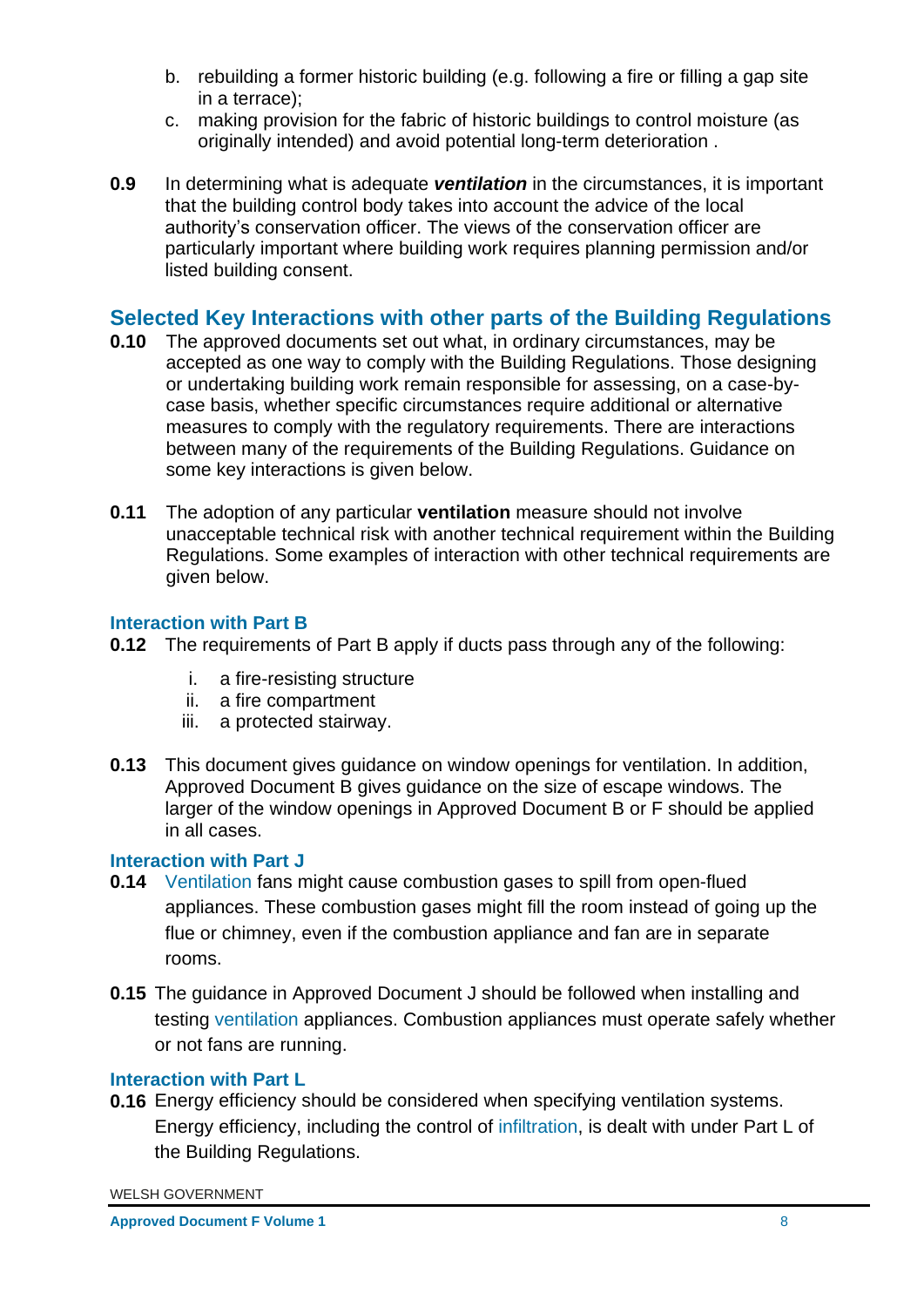#### **Interaction with Parts K and M**

**0.17** Where manual controls are provided for a ventilation device, they should be within reasonable reach of the occupants. Guidance is provided within Approved Documents K and M.

#### **Interaction with Parts O**

**0.18** This document sets minimum standards for purge ventilation for rapidly diluting indoor air pollutants and extracting water vapour where necessary in habitable rooms in dwellings. For domestic-type buildings, Part O may require a higher standard than the guidance given in this document for purge ventilation to remove excess heat. In this case, the higher of the two standards should be followed.

#### **Notification of work covered by the ventilation requirements**

- **0.19** Notifiable ventilation work on a building should usually be notified to a building control body before the work starts. However, work may be notified after it starts in any of the following situations:
	- i. Where work will be carried out by a person registered with a competent person self-certification scheme (paragraphs 0.20 to 0.22)
	- ii. When the work is emergency repairs (paragraph 0.23)
	- iii. When the work is minor works (paragraph 0.24)

#### **Competent person self-certification schemes**

- **0.20** Where work is to be carried out by a person registered with a competent person scheme, it is not necessary to notify a building control body in advance.
- **0.21** If work is carried out by a person registered with a competent person scheme, both:
	- i. The occupier of the building must be given a certificate to confirm that the work complies fully with all relevant requirements of the building regulations. This certificate must be provided within 30 days of the work being completed.
	- ii. The building control body must be given a notice of the work carried out, within 30 days of the work being completed.
- **0.22** Building control bodies may accept notices and certificates from a person registered with a competent person scheme as evidence of compliance with the requirements of the Building Regulations. The local authority still retains inspection and enforcement powers in these circumstances.

**Note:** A list of competent person schemes and the types of work for which they are authorised is available at [www.gov.uk/building-regulations-competent-person-schemes](http://www.gov.uk/building-regulations-competent-person-schemes)

#### **Emergency repairs**

**0.23** For emergency repairs, if it is not practicable to notify the building control body in advance, the building control body should be notified at the earliest opportunity. If the installer is registered in a competent person scheme, the normal requirements in paragraphs 0.16 to 0.18 would apply.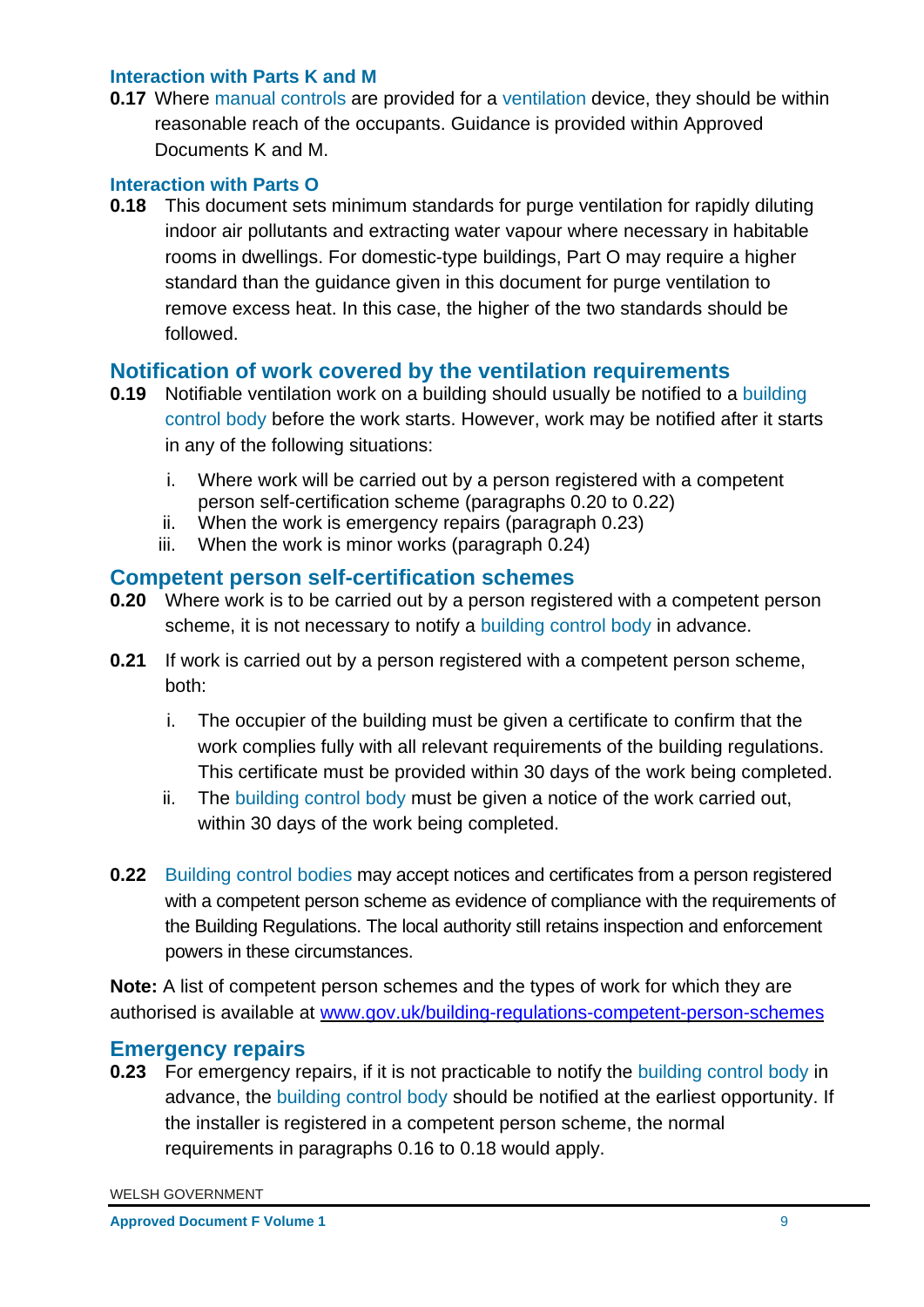#### **Minor works**

- **0.24** Where the work is of a minor nature as described in the schedule of nonnotifiable work (Schedule 4 to the Building Regulations), the work must still comply with the relevant requirements but need not be notified to the building control body.
- **0.25** For mechanical ventilation and air-conditioning systems, minor works include any of the following.
	- a. Replacing parts.
	- b. Adding an output or control device if testing and adjusting the system would not affect its energy efficiency or would not be possible.
	- c. Providing a self-contained mechanical ventilation or air-conditioning appliance when all the following apply.
		- i. Any electrical work is exempt from a requirement to give advance notice to a building control body.
		- ii. Testing and adjusting the system would not affect its energy efficiency or would not be possible.
		- iii. The appliance is not installed in a room that contains an open-flued combustion appliance.

## **Live-work units**

- **0.26** A unit that contains both living accommodation and space for commercial purposes (e.g. for a workshop or office) should be treated as a dwelling if the commercial part can be reverted to domestic use. The commercial part of the building can be reverted to domestic use if all of the following apply.
	- a. There is direct access between the commercial space and the living accommodation.
	- b. The commercial space and living accommodation are within the same thermal envelope.
	- c. The living accommodation comprises a substantial proportion of the total area of the unit. What constitutes a 'substantial proportion' should be assessed on a case-by-case basis by the building control body.

#### **Mixed use developments**

- **0.27** When constructing a dwelling as part of a larger building that contains other types of accommodation, sometimes called a mixed-use development, refer to the two volumes of Approved Document F as follows.
	- a. For guidance on each individual dwelling, use this approved document: Approved Document F, Volume 1: Dwellings.
	- b. For guidance on the non-dwelling parts of the building, such as shared communal rooms and commercial or retail space, use Approved Document F, Volume 2: Buildings other than dwellings.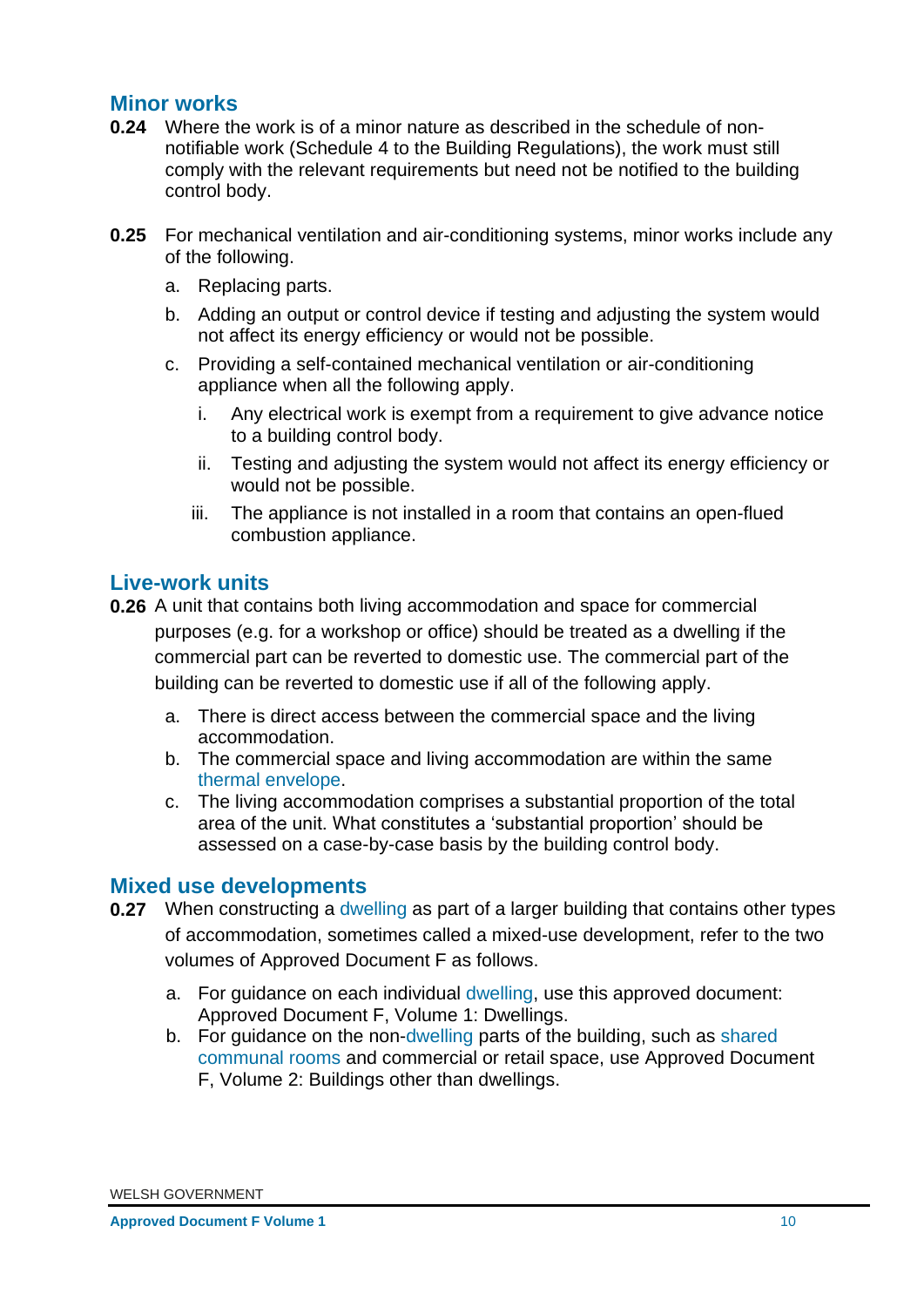# <span id="page-13-0"></span>**Requirement F1(1): Means of ventilation**

This Approved Document deals with the Requirements of Part F1(1) of Schedule 1 to the Building Regulations 2010.

| <b>Requirement</b>                                                                                                            |                                                                                                                                                                                                                                                      |
|-------------------------------------------------------------------------------------------------------------------------------|------------------------------------------------------------------------------------------------------------------------------------------------------------------------------------------------------------------------------------------------------|
| Requirement                                                                                                                   | Limits on application                                                                                                                                                                                                                                |
| <b>Means of ventilation</b><br>F1(1). There shall be adequate means of<br>ventilation provided for people in the<br>building. | Requirement F1 does not apply to a<br>building or space within a building:<br>a. into which people do not normally go;<br>or<br>b. which is used solely for storage; or<br>c. which is a garage used solely in<br>connection with a single dwelling. |

#### **Intention**

In the Welsh Minister's view, Requirement F1(1) will be met if the dwelling has a means of ventilation that achieves all of the following.

- a. extracts water vapour and indoor air pollutants from areas where they are produced in significant quantities (e.g. kitchens, utility rooms and bathrooms) before they spread through the building, following guidance for extract ventilation in **paragraphs 1.17 to 1.22**
- b. supplies a minimum level of outdoor air for occupants' health, following the guidance for the whole dwelling ventilation in **paragraphs 1.23 to 1.25**
- c. rapidly dilutes indoor air pollutants and disperses water vapour when necessary in habitable rooms, following the guidance for purge ventilation in **paragraphs 1.26 to 1.31**.
- d. minimises the entry of external air pollutants, following the guidance in **Section 2**.
- e. achieves all of the following as far as reasonably practicable:
	- produces low levels of noise, following the guidance in **paragraphs 1.5 to 1.7.**
	- offers easy access for maintenance, following the guidance in paragraph 1.8.
	- provides protection from cold draughts.

In the Welsh Minister's view, Requirement F1(1) is met for work on an existing dwelling by following guidance in Section 3.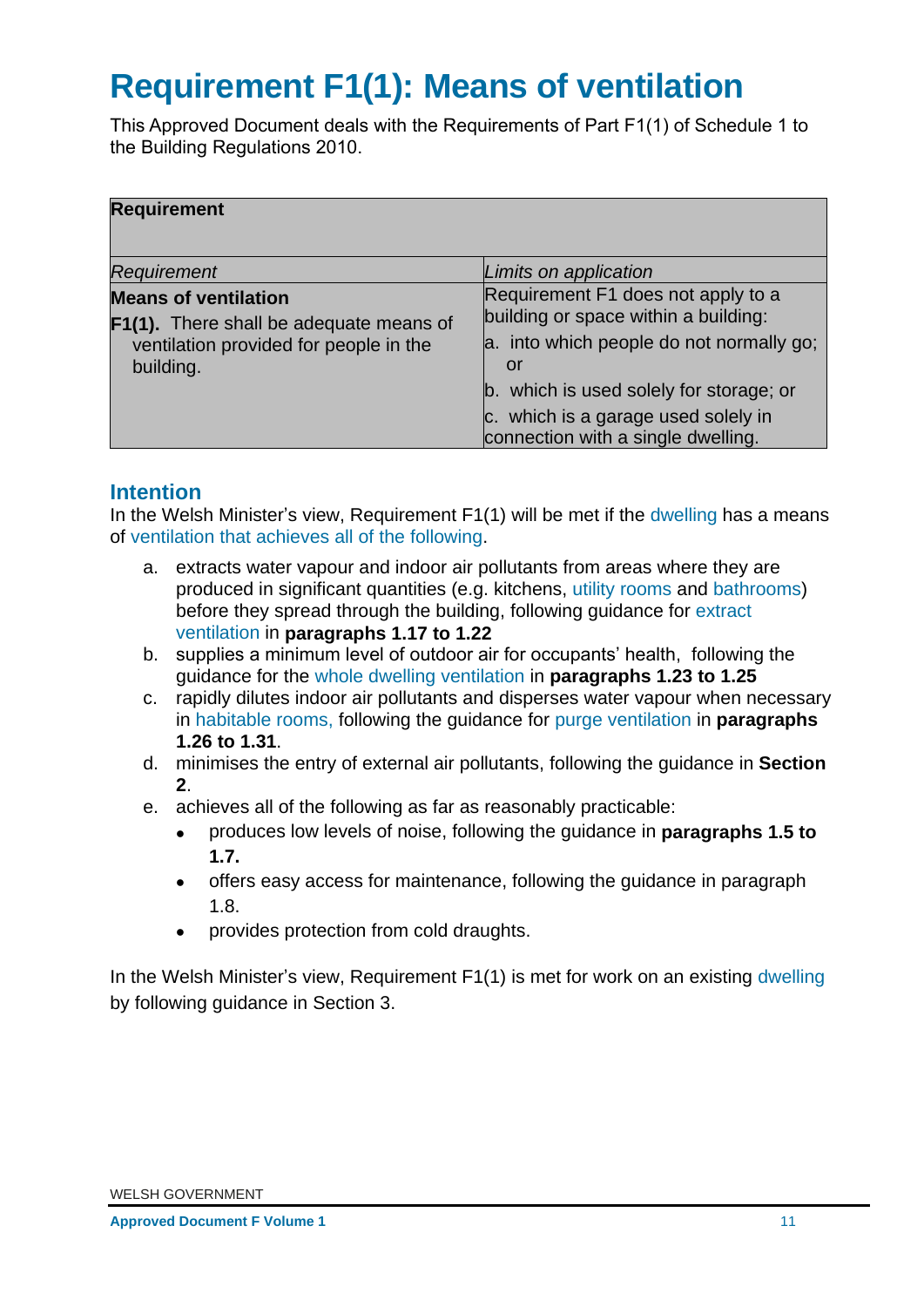# <span id="page-14-0"></span>**Section 1**

# <span id="page-14-1"></span>**Ventilation provision**

# **General**

**1.1** The aim of Requirement F1(1) is to protect the health of occupants of the building by providing adequate ventilation. Without adequate ventilation, mould and internal air pollution might become hazardous to health.

**Note:** The guidance in this Approved Document is not designed to deal with the products of tobacco smoking or vaping.

- **1.2** The building should provide the ventilation rates given in this section.
- **1.3** Other ventilation solutions may be used, provided it can be demonstrated to the building control body that they meet Requirement F1(1).
- **1.4** The ventilation rates set out in this Approved Document have been designed to meet the pollutant levels in Appendix B where the outside air is of reasonable quality. In areas where the outside air is not of reasonable quality, Section 2 provides guidance on limiting the entry of external air pollutants.

#### **Noise**

- **1.5** Mechanical ventilation systems, including both continuous and intermittent mechanical ventilation should be designed and installed to minimise noise. This includes doing all of the following.
	- Correctly sizing and jointing ducts.
	- ensuring that equipment is appropriately and securely fixed, such as using resilient mountings where noise carried by the structure of the building could be a problem. selecting appropriate equipment, including following paragraph 1.6.
- **1.6** For mechanical ventilation systems, fan units should be appropriately sized so that fans operating in normal background ventilation mode are not overly noisy. This might require fans to be sized so that they do not operate near the maximum capacity of the fan when operating in normal background ventilation mode.
- **1.7** Account should be taken of outside noise when considering whether opening windows is suitable for purge ventilation.

*Note: Although there is no requirement to undertake noise testing, achieving the levels in the following guidance should ensure good acoustic conditions. The average Aweighted sound pressure level for a ventilator operating under normal conditions and not at boost rates should not exceed both of the following.*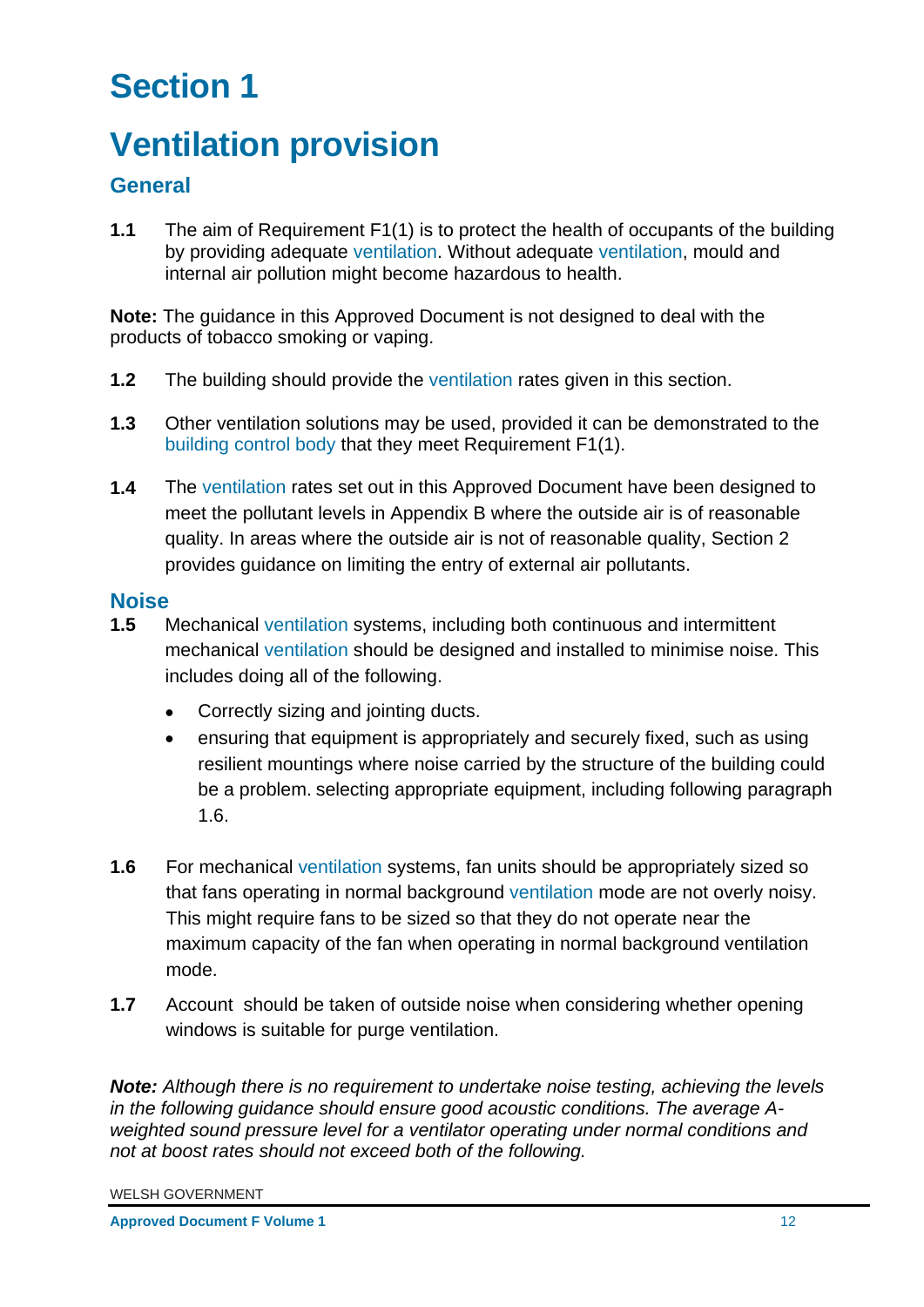- *a. 30dB LAeq,T\* for noise-sensitive rooms (e.g. bedrooms and living rooms) when a continuous mechanical ventilation system is running on its minimum low rate.*
- *b. 45dB LAeq,T\* in less noise-sensitive rooms (e.g. kitchens and bathrooms) when a continuous operation system is running at the minimum high rate or an intermittent operation system is running.*

*\* The noise index LAeq,T is used in BS 8233, where T is the duration of the measurement. If the noise from the sound source is steady (i.e. fluctuating by up to 3dB), a measuring time of 1 minute will be adequate and the LAeq, 1 min level will be similar to the dB(A) level used elsewhere. lf the noise from the sound source fluctuates more than this, a longer measuring time (T) may be required, but the higher portion of the fluctuating level should be considered, and the sound may attract more attention due to the changes in level.* 

*Methods for measuring the sound power level produced by the fan unit of decentralised extract ventilation, centralised extract ventilation and balanced mechanical ventilation with heat recovery systems are described in BS EN 13141.* 

## **Access for maintenance**

- **1.8** Reasonable access should be provided for maintaining ventilation systems. This should include all of the following:
	- a. providing access to replace filters, fans and coils;
	- b. providing access points for cleaning duct work; and
	- c. providing access for the general maintenance of the plant.

## **The ventilation strategy in this Approved Document**

- **1.9** The ventilation strategy in this Approved Document relies on a combination of all of the following:
	- *•* Extract ventilation from rooms where water vapour or pollutants are likely to be released, e.g. bathrooms and kitchens, to minimise their spread to the rest of the building.
	- *•* Ventilation fans may be either intermittent operation or continuous operation.
	- *•* Whole building ventilation to provide fresh air to the building and to dilute, disperse and remove water vapour and pollutants not removed by extract ventilation.
	- *•* Purge ventilation to remove high concentrations of pollutants and water vapour. Purge ventilation is used intermittently and required only for pollutants produced by occasional activities (e.g. fumes from painting).
- **1.10** Ventilation may be delivered through natural ventilation, mechanical ventilation or a combination of both.
- **1.11** The ventilation systems in this Approved Document are examples of systems that comply with Part F of the Building Regulations. Other ventilation systems may be acceptable if they can be shown to meet an equal level of performance.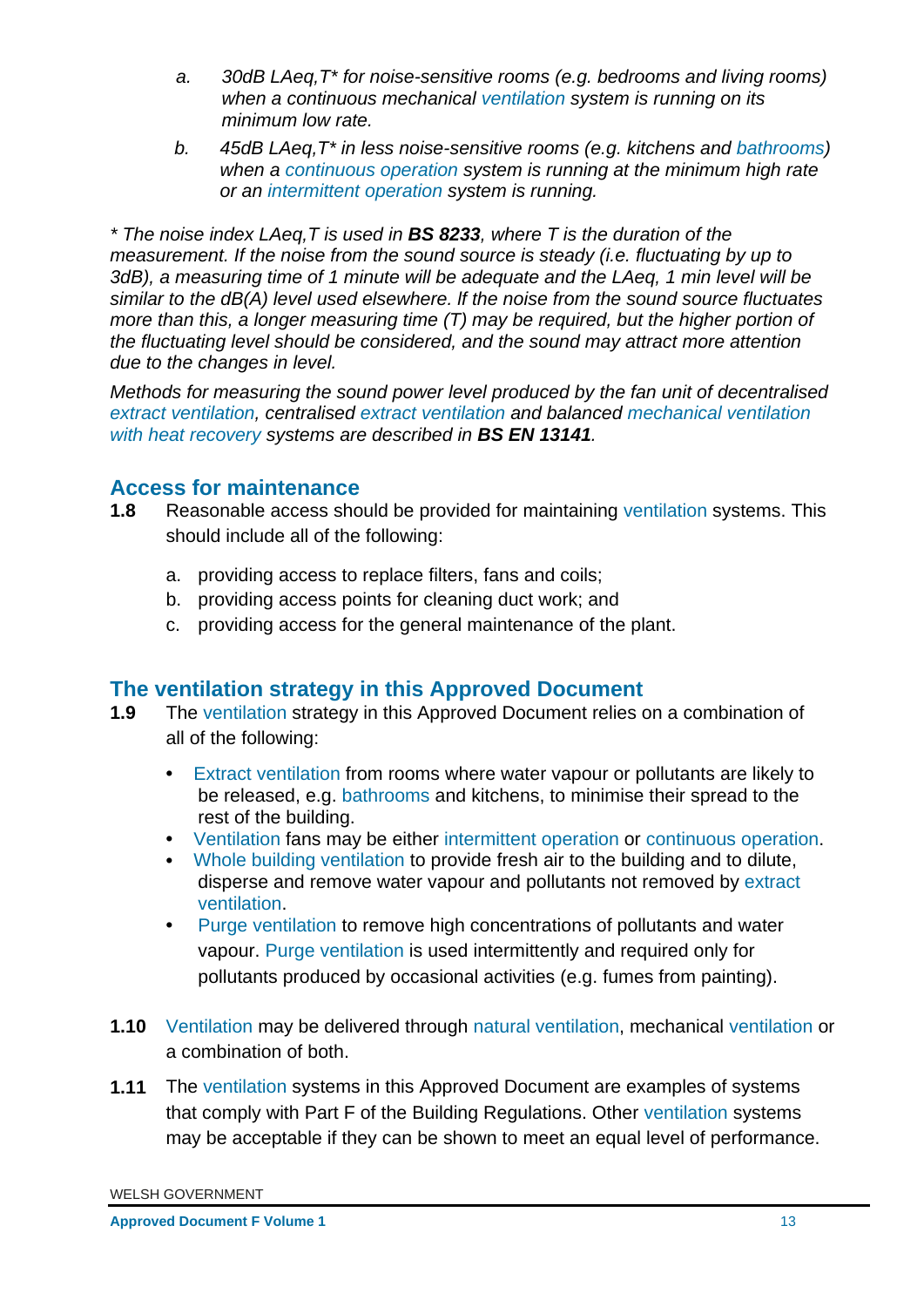## **Performance-based guidance**

- **1.12** Performance criteria for acceptable levels of moisture and pollutants are given in Appendix B. Ventilation rates designed to meet the performance criteria are given in Tables 1.1 to 1.3.
- **1.13** Ventilator sizes for the whole dwelling are also provided in table 1.7 to help designers comply with Part F of the Building Regulations in common situations.
- **1.14** Some ventilation system designs can, in some circumstances, result in lower ventilation rates than stated in Tables 1.1 and 1.2 (e.g. systems with automatic controls). Where lower ventilation rates are proposed, expert advice should be obtained to demonstrate that the solution meets the performance standards in Appendix B.

## **Equivalent area of ventilators**

- **1.15** The size of background ventilators (including trickle ventilators) is given in this Approved Document as an equivalent area in mm<sup>2</sup>, not as a free area. BS EN 13141-1 includes a method of measuring the equivalent area of background ventilator openings.
- **1.16** Background ventilators should have the equivalent area marked where it will be easily visible from inside the dwelling when installed, to aid verification by Building Control Bodies.

## **Extract ventilation**

- **1.17** Extract ventilation to outside should be provided in all of the following spaces:
	- kitchens
	- utility rooms
	- bathrooms
	- sanitary accommodation
- **1.18** Extract ventilation can be intermittent or continuous.
- **1.19** Minimum extract ventilation rates in litres per second (l/s) for intermittent operation extract systems are specified in Table 1.1. Minimum extract ventilation rates for continuous operation extract systems are specified in Table 1.2.
- **1.20** Extract ventilation terminals and fans, not including cooker extract hoods, should be installed to comply with both of the following conditions:
	- as high as is practicable in the room
	- not more than 400 mm below the ceiling.
- **1.21** Where a cooker hood is used to extract to the outside, the height of the extract hood above the hob surface should be either as specified in the manufacturer's instructions, or if no specification is available, between 650 mm and 750 mm.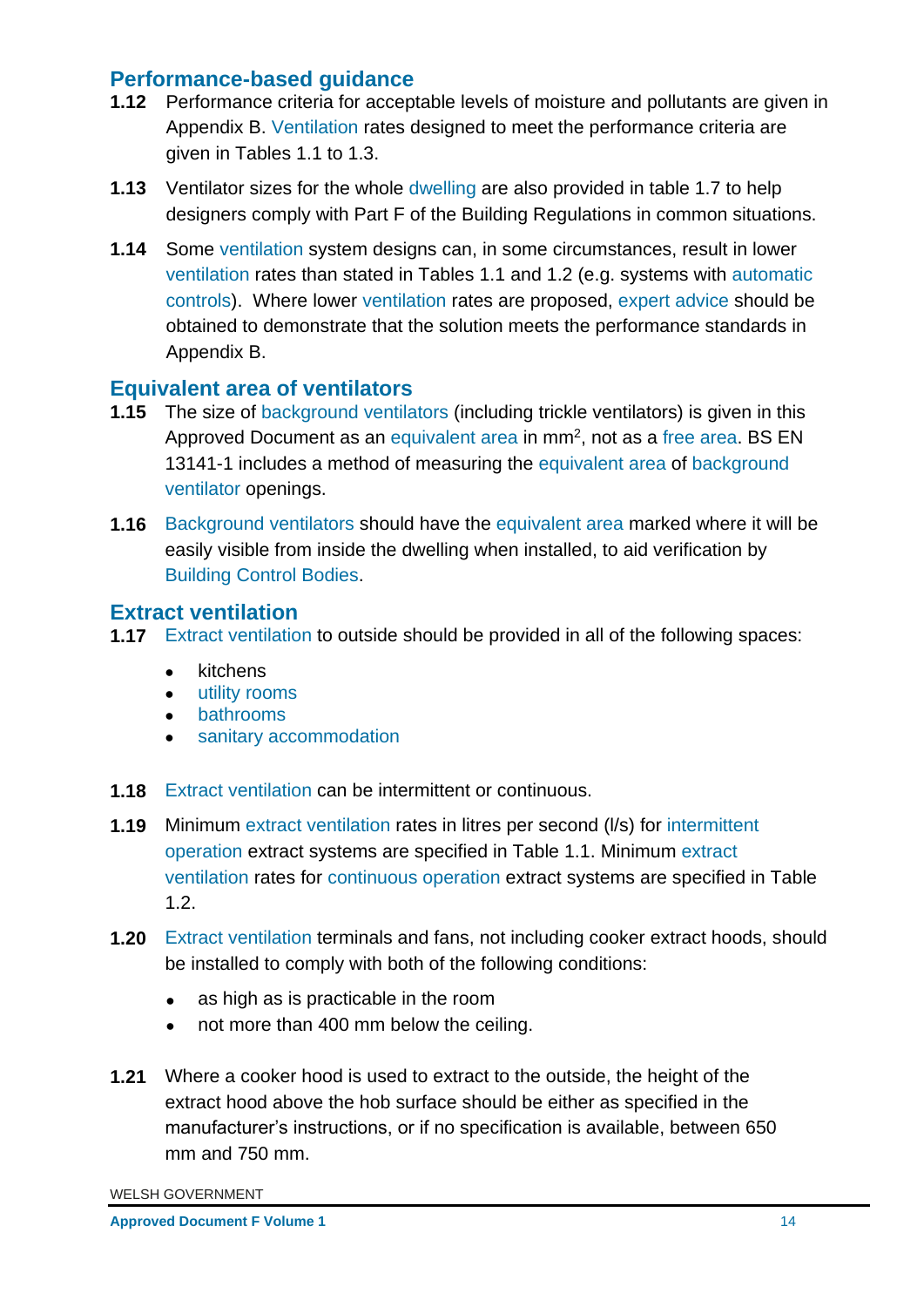# **Table 1.1 Minimum extract ventilation rates for intermittent extract systems**

| <b>Room</b>                                                                         | Intermittent extract rate |
|-------------------------------------------------------------------------------------|---------------------------|
| Kitchen (cooker hood extracting to<br>outside) <sup>1</sup>                         | 30 litres per second      |
| Kitchen (no cooker hood or cooker hood<br>does not extract to outside) <sup>2</sup> | 60 litres per second      |
| Utility room                                                                        | 30 litres per second      |
| <b>Bathroom</b>                                                                     | 15 litres per second      |
| Sanitary accommodation <sup>3</sup>                                                 | 6 litres per second       |
| Notes:                                                                              |                           |

- 1. See Diagram 1.1
- 2. See Diagram 1.2.
- 3. As an alternative for sanitary accommodation, the purge ventilation guidance may be used.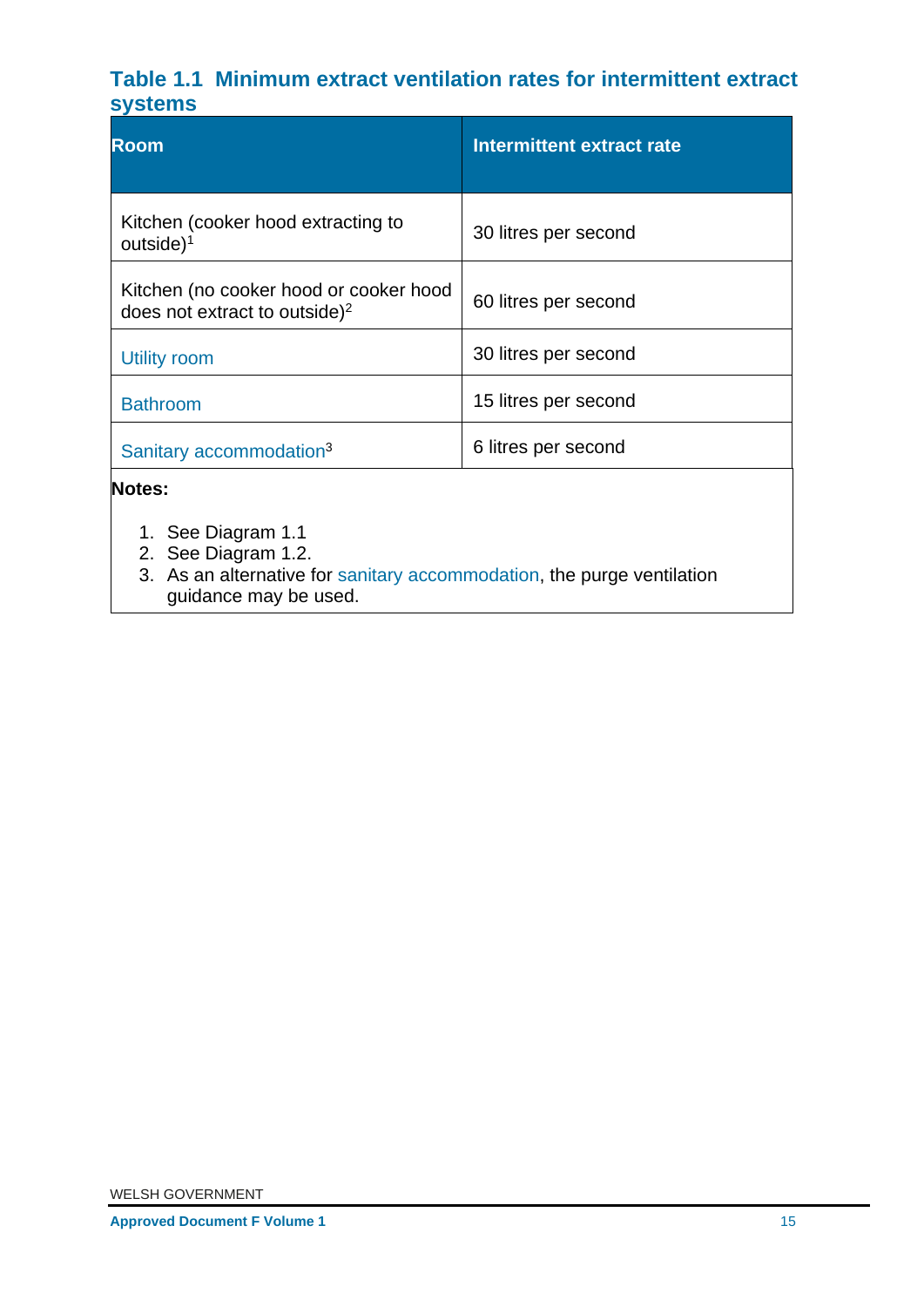**Diagram 1.1 – Minimum ventilation rate for kitchen extract where cooker hood extracts to outside<sup>1</sup>**



## **Diagram 2 – Minimum ventilation rate for kitchen extract where cooker hood does not extract to outside<sup>1</sup>**

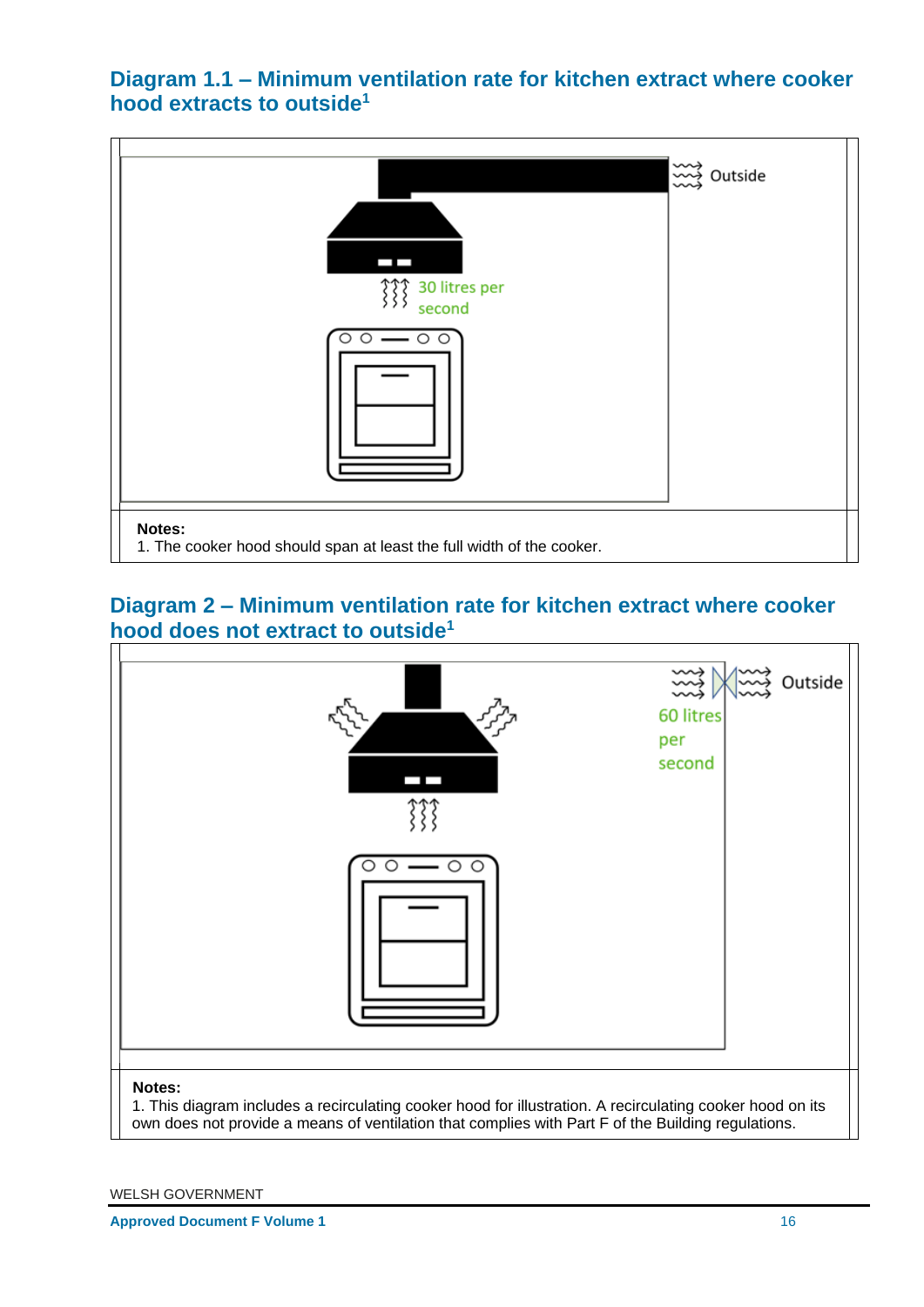**1.22** Minimum extract ventilation rates for continuous extract systems are specified in Table 1.2. A 'continuous' rate is given for the general operation of the fan, and a 'high' rate for use during periods when additional extraction is required.

## **Table 1.2 Minimum extract ventilation rates for continuous extract systems(1)**

| <b>Room</b>                      | <b>High rate</b>     | <b>Continuous rate</b>                                |
|----------------------------------|----------------------|-------------------------------------------------------|
| Kitchen                          | 13 litres per second |                                                       |
| Utility room                     | 8 litres per second  | The sum of all extract<br>ventilation in the dwelling |
| <b>Bathroom</b>                  | 8 litres per second  | on its continuous rate<br>should be at least the      |
| <b>Sanitary</b><br>accommodation | 6 litres per second  | whole dwelling ventilation<br>rate given in Table 1.3 |

#### **Note:**

1. If the continuous rate of ventilation provided in a room is equal to or higher than the minimum high rate specified in the table, no extra ventilation is needed.

## **Whole dwelling ventilation**

- **1.23** Supply air for the dwelling should be delivered through either:
	- Continuous supply fans
	- Background ventilators
- **1.24** The minimum whole dwelling ventilation rate for the supply of air to the habitable rooms in a dwelling should meet both of the following conditions:
	- a. A minimum rate of 0.3 litres per second per  $m<sup>2</sup>$  of internal floor area (this includes all floors, e.g. for a two-storey building, add the ground-floor and first-floor areas).
	- b. A minimum rate determined by the number of bedrooms, as specified in Table 1.3.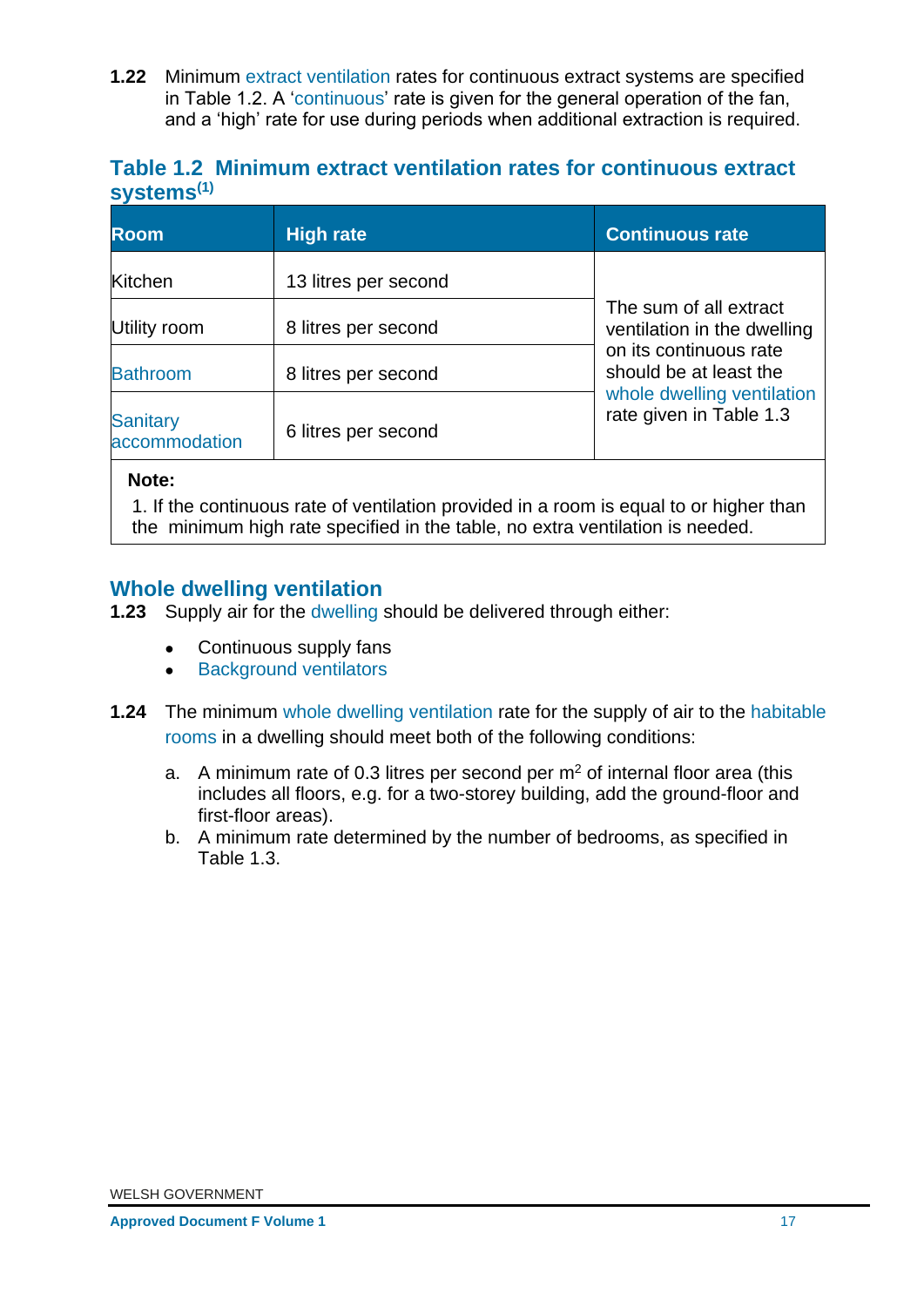# **Table 1.3 Minimum whole dwelling ventilation rates1,2**

| <b>Number of</b><br><b>bedrooms</b>                                  |    | $\overline{2}$ | 3  |    | 5  |
|----------------------------------------------------------------------|----|----------------|----|----|----|
| <b>Minimum</b><br>ventilation rate by<br>number of<br>bedrooms (I/s) | 19 | 25             | 31 | 37 | 43 |

#### **Notes:**

- 1. Where the dwelling has only one habitable room, a minimum ventilation rate of 13 l/s should be used.
- 2. For each additional bedroom, add 6 litres per second to the values in Table 1.3.
- **1.25** To allow air to flow throughout the dwelling, internal doors should allow air to move within the dwelling by providing a minimum free area equivalent to a 10mm undercut in a 760mm wide door. Doors should be undercut to achieve one of the following:
	- If the floor finish is fitted: 10 mm above the floor finish
	- If the finish is not fitted: 20 mm above the floor surface.

# **Purge ventilation**

- **1.26** A system for purge ventilation is required in each habitable room.
- **1.27** Purge ventilation should be capable of extracting a minimum of four air changes per hour per room directly to outside.

*Note: In order to demonstrate compliance with Part O of the Building Regulations it is likely that higher ventilation rates will be required in certain types of dwelling (e.g. flats).* 

- **1.28** Purge ventilation should be delivered through either of the following:
	- openings (e.g. windows or doors)
	- a mechanical extract ventilation system.
- **1.29** Where purge ventilation is delivered through openings in a habitable room, the minimum opening areas in Table 1.4 should be achieved. The values in Table 1.4 are based on BS5925, which assumes all of the following:
	- single-sided ventilation
	- an urban environment
	- a wind speed of 2.1 metres per second (m/s)
	- a temperature difference of 3°C between the air inside and outside of the building.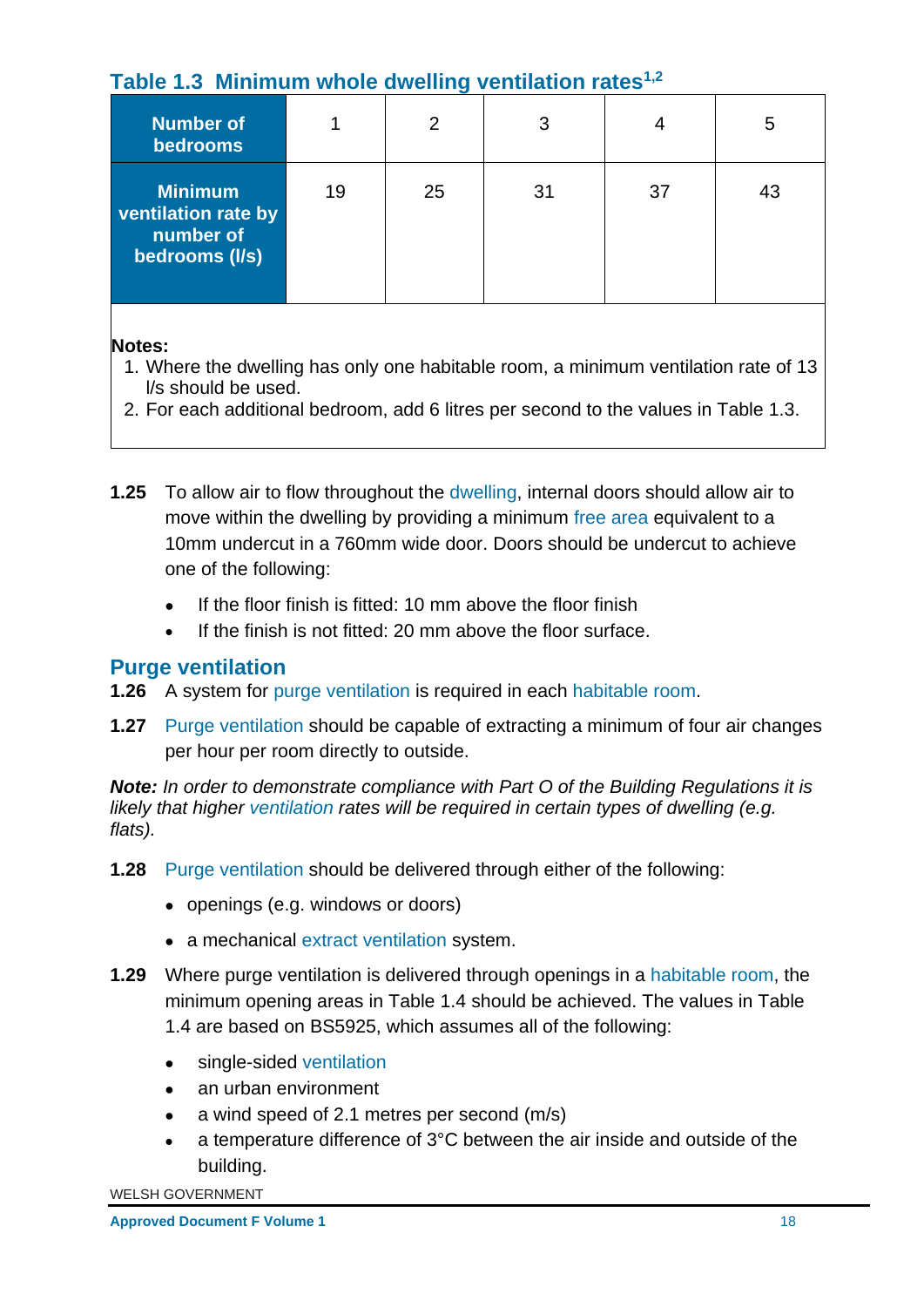**1.30** Depending on the dwelling design or the external climate, it may be possible in other circumstances to achieve four air changes per hour with smaller openings. If smaller openings than Table 1.4 are specified, expert advice should be sought to ensure the design complies with requirement F1(1).

# **Table 1.4 Purge ventilation openings**

| <b>Opening type</b>                                                                                                                      | <b>Minimum total area of openings</b> |
|------------------------------------------------------------------------------------------------------------------------------------------|---------------------------------------|
| Hinged or pivot windows with an opening angle of<br>15 to 30 degrees                                                                     | 1/10 of floor area of room            |
| <b>External doors</b><br>Opening sash windows<br>Hinged or pivot windows with an opening angle of<br>greater than or equal to 30 degrees | 1/20 of floor area of room            |

**1.31** Hinged or pivot windows with an opening angle of less than 15 degrees are not suitable for purge ventilation.

## **Performance testing**

**1.32** The air flow resistance of all components should be considered when specifying ventilation systems. The complete assembly, as installed, should be designed to meet the performance requirements of this Approved Document. The performance of the separate components should be measured according to the relevant parts of BS EN 13141 and other relevant standards. The relevant test standards for common equipment types are given in Table 1.5.

# **Table 1.5 Performance testing standards**

| <b>Equipment type</b>                              | <b>Test standard</b>                                                                                                           |
|----------------------------------------------------|--------------------------------------------------------------------------------------------------------------------------------|
| Intermittent extract fans                          | <b>BS EN 13141-4</b>                                                                                                           |
| Cooker hoods                                       | <b>BS EN 13141-3</b>                                                                                                           |
| Background ventilators without humidity<br>control | <b>BS EN 13141-1 clauses 5.1 and 5.2</b><br>Background ventilators should meet the<br>performance standards for both:          |
|                                                    | a. Air flow from outside to inside the<br>dwelling<br>b. Air flow from inside to outside                                       |
| Continuous mechanical extract systems              | <b>IBS EN 13141-6</b>                                                                                                          |
| Mechanical ventilation with heat recovery          | <b>BS EN 13141-7</b>                                                                                                           |
|                                                    | BS EN 13141-8. For internal and external<br>leakage and for mixing, the unit should<br>meet at least Class U4 of the standard. |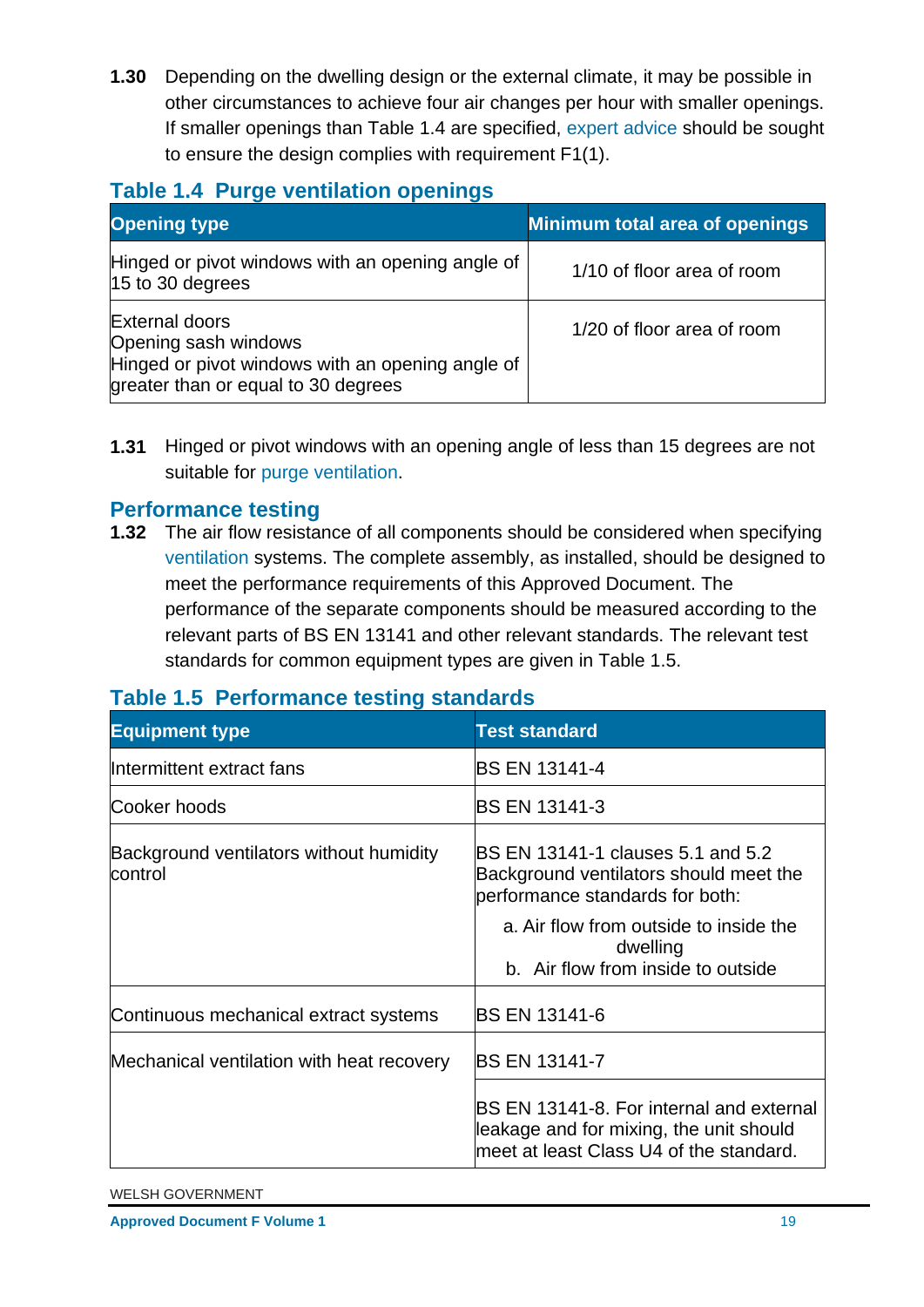# **Control of ventilation**

- **1.33** Ventilation should be controllable. Controls may be either manual (i.e. operated by the occupant) or automatic.
- **1.34** Background ventilators should be a minimum of 1.7m above floor level, to reduce cold draughts, but still be within easy reach of the occupant.

**Note:** Background ventilators are intended to normally be left open.

- **1.35** Continuously running fans should be set up to operate without occupant intervention, but may have manual or automatic controls to select the high rate of operation. Any manual high rate controls should be provided locally to the spaces being served, e.g. bathrooms and kitchens. Automatic controls might include sensors for humidity, occupancy/usage and pollutant release.
- **1.36** Controls based on humidity sensors may be installed in moisture-generating rooms (e.g. kitchen or bathroom) but should not be used for sanitary accommodation, where odour is the main pollutant.
- **1.37** Other types of automatic control might be suitable. Where present, automatic controls should operate according to the need for ventilation in the space. Background ventilators with automatic controls should also have manual override.

**Note:** Where a combustion appliance is installed, any automatic controls must also ensure that the ventilation provided meets the requirements of Part J of the Building regulations.

#### **Ventilation systems for dwellings with basements**

- **1.38** In addition to paragraphs 1.12 to 1.37, the performance required for ventilation systems for dwellings with basements would be achieved by following the guidance in paragraphs 1.39 to 1.41.
- **1.39** A dwelling that includes a basement connected to the rest of the dwelling by a large permanent opening (e.g. an open stairway) may be treated as a multistorey dwelling, and the additional guidance in paragraphs 1.40 and 1.41 are not required.

**Note:** If a basement has only one exposed façade, the guidance for natural ventilation given in this Approved Document would not be appropriate. In such cases, expert advice should be sought.

- **1.40** A dwelling with a basement that is not connected to the rest of the dwelling above ground by a large permanent opening should be considered as follows:
	- a. The part of the dwelling above ground should be considered separately.
	- b. The basement should be treated separately as a single-storey dwelling above ground level.
	- c. If the basement has no bedrooms, it should be treated as having one bedroom when calculating the ventilation required for the purposes of meeting the ventilation standards.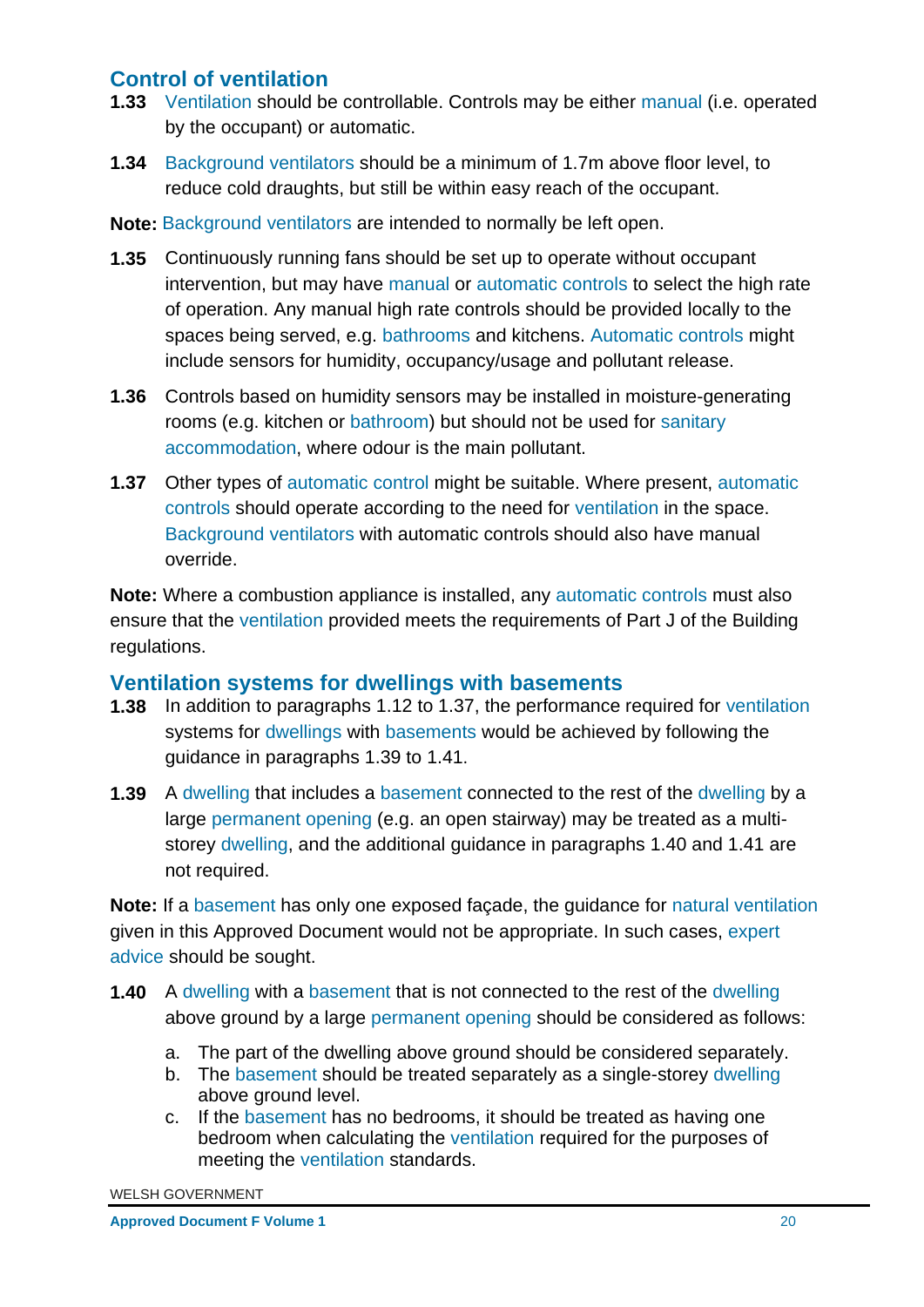**1.41** A dwelling that is only a basement should be treated as a single-storey dwelling above ground level. In such circumstances, the guidance for dwellings without basements should be followed. The guidance on natural ventilation, however, is not appropriate for a dwelling that comprises only a basement.

#### **Ventilation of a habitable room through another room**

- **1.42** If a habitable room does not contain openable windows (i.e. an internal room), the requirement for adequate ventilation can be met using paragraphs 1.43 and 1.44 if the room is ventilated through either of the following:
	- another habitable room
	- a conservatory
- **1.43** The habitable room or conservatory should have openings to outside to provide both of the following:
	- i. purge ventilation with a minimum total area given in paragraph 1.29based on the combined floor area of the habitable rooms (or the habitable room and the conservatory)
	- ii. background ventilation of at least 10,000mm<sup>2</sup> equivalent area
- **1.44** Between the two rooms there should be a permanent opening with a minimum area of 1/20th of the combined floor area of the two rooms. See Diagram 1.3.

# **Diagram 1.3. Two habitable rooms treated as one room for ventilation purposes**

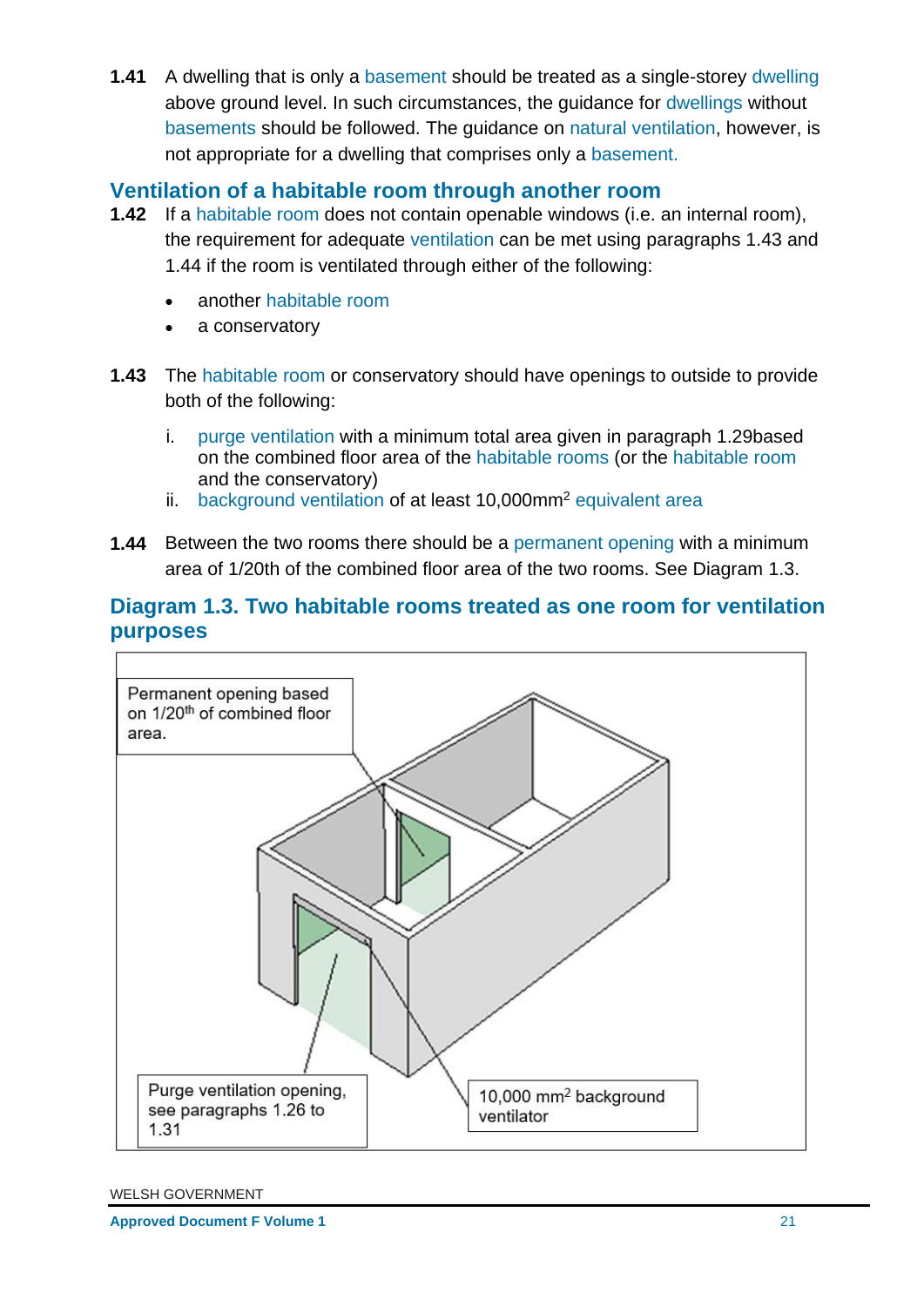## **System specific guidance**

**1.45** Paragraphs 1.46 to 1.73 give guidance for the following types of ventilation system listed in Table 1.6:

## **Table 1.6 Types of ventilation system**

| System type                                                                 | Dwellings covered by the guidance |
|-----------------------------------------------------------------------------|-----------------------------------|
| Natural ventilation (paragraphs 1.47 to 1.59)                               | Less airtight dwellings           |
| Continuous mechanical extract ventilation<br>(paragraphs $1.60$ to $1.66$ ) | All dwellings                     |
| Mechanical ventilation with heat recovery<br>(paragraphs $1.67$ to $1.73$ ) | All dwellings                     |

**Note**: For situations outside the scope of Table 1.6, expert advice should be sought for the design,sizing and position of ventilators to provide effective ventilation.

**Note:** As defined in **Appendix A**, less airtight dwellings are dwellings which have one of thefollowing.

- a. A design air permeability higher than  $5m^3$ /(h $\cdot$ m<sup>2</sup>) at 50Pa.
- b. An as-built air permeability higher than  $3m^3/(h \cdot m^2)$  at 50Pa.
- **1.46** Where a dwelling has natural ventilation and a measured air permeability that differs from the design air permeability, so that it is defined as a highly airtight dwelling, one of the following applies.
	- a. Expert advice should be sought.
	- b. A continuous mechanical extract ventilation system should be installed by following theguidance in paragraphs 1.60 to 1.66.

**Note:** Continuous mechanical extract ventilation systems are available as decentralised options. An intermittent extract fan may be replaced with a decentralised continuous mechanical extract ventilation system fan.

## **Natural ventilation with background ventilators and intermittent extract fans (guidance only suitable for less airtight dwellings)**

#### **Intermittent extract**

- **1.47** Intermittent extract fans should be fitted in all wet rooms. For kitchens, utility rooms, bathrooms and sanitary accommodation, the extract rates given in Table 1.1 can be met using an intermittent extract fan.
- **1.48** If a wet room has no external walls, the intermittent extract fan should extract at four air changes per hour to provide the purge ventilation given in paragraphs 1.26 and 1.31.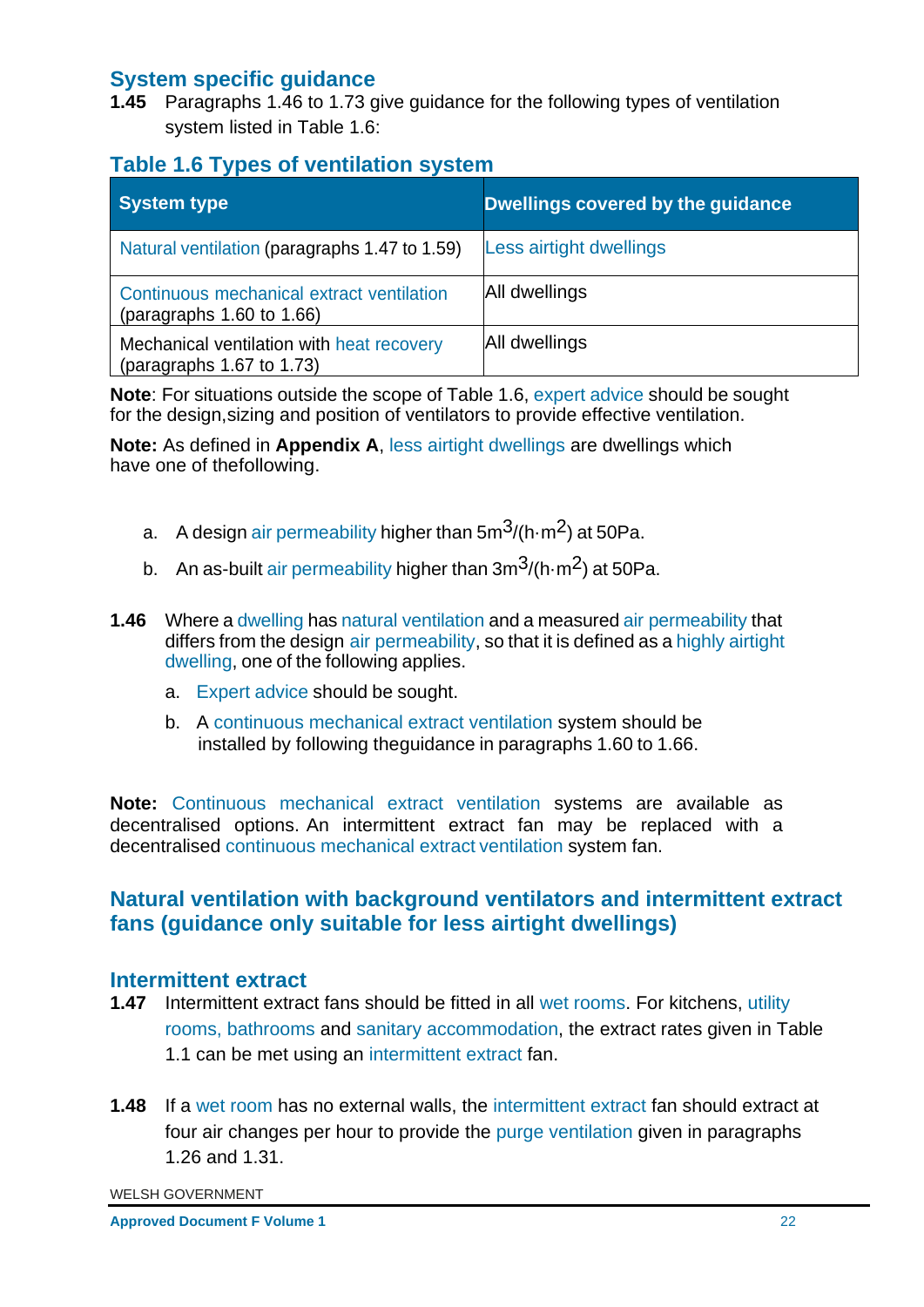- **1.49** For sanitary accommodation, extract rates can be met using windows by following the purge ventilation guidance in paragraphs 1.26 and 1.31.
- **1.50** Any automatic controls (e.g. humidity control) for intermittent extract should have a manual override to allow the occupant to turn the extract ventilation on or off.
- **1.51** In a room with no openable window, an intermittent extract fan should be provided with controls which continue to operate the fan for a minimum of 15 minutes after the room is vacated.

## **Background ventilators**

**1.52** All rooms with external walls should have background ventilators. If a habitable room has no external walls, paragraphs 1.42 to 1.44 should be followed.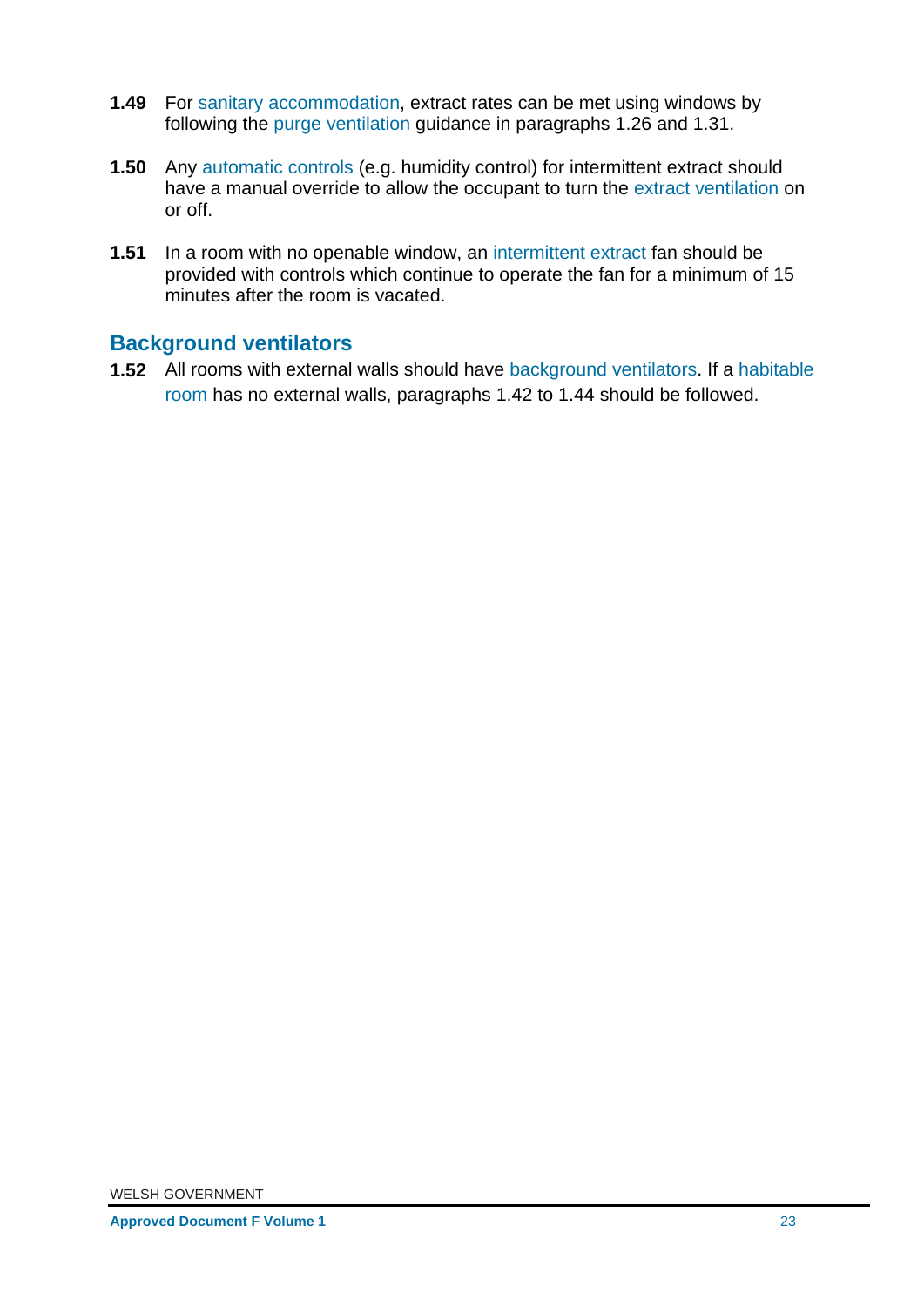**Note:** A window with a night latch position is not adequate for background ventilation, due to the following:

- the risk of draughts
- security issues
- the difficulty of measuring the equivalent area.
- **1.53** If the dwelling has more than one exposed façade, the area of background ventilators on each façade should be similar, to allow cross-ventilation.
- **1.54** If an exposed façade is close to an area of sustained and loud noise (e.g. a main road), then a noise attenuating background ventilator should be fitted.
- **1.55** If fans and background ventilators are fitted in the same room, they should be a minimum of 0.5m apart.
- **1.56** The minimum total area of background ventilators in each room follow th guidance in Table 1.7.
- **1.57** The total number of ventilators installed in the dwelling's habitable rooms and kitchens should beat least the following.
	- a. Four ventilators if the dwelling has one bedroom.
	- b. Five ventilators if the dwelling has more than one bedroom.
- **1.58** If the dwelling has a kitchen and living room which are not separate rooms, at least three ventilators of the same area as for other habitable rooms in Table 1.7 should be provided in the open-plan space.

## **Table 1.7 Minimum equivalent area of background ventilators for natural ventilation<sup>1</sup>**

| <b>Room</b>               | Minimum equivalent area of<br>background ventilators for<br>dwellings with multiple floors | Minimum equivalent area of<br>background ventilators for<br>single-storey dwellings <sup>2</sup> |
|---------------------------|--------------------------------------------------------------------------------------------|--------------------------------------------------------------------------------------------------|
| Habitable rooms $(2)(3)$  | $8,000$ mm <sup>2</sup>                                                                    | $10,000$ mm <sup>2</sup>                                                                         |
| Kitchen $(2)(3)$          | 8,000mm <sup>2</sup>                                                                       | $10,000$ mm <sup>2</sup>                                                                         |
| Utility room              | No minimum                                                                                 | No minimum                                                                                       |
| Bathroom <sup>(4)</sup>   | $4,000$ mm <sup>2</sup>                                                                    | $4,000$ mm <sup>2</sup>                                                                          |
| Sanitary<br>accommodation | No minimum                                                                                 | No minimum                                                                                       |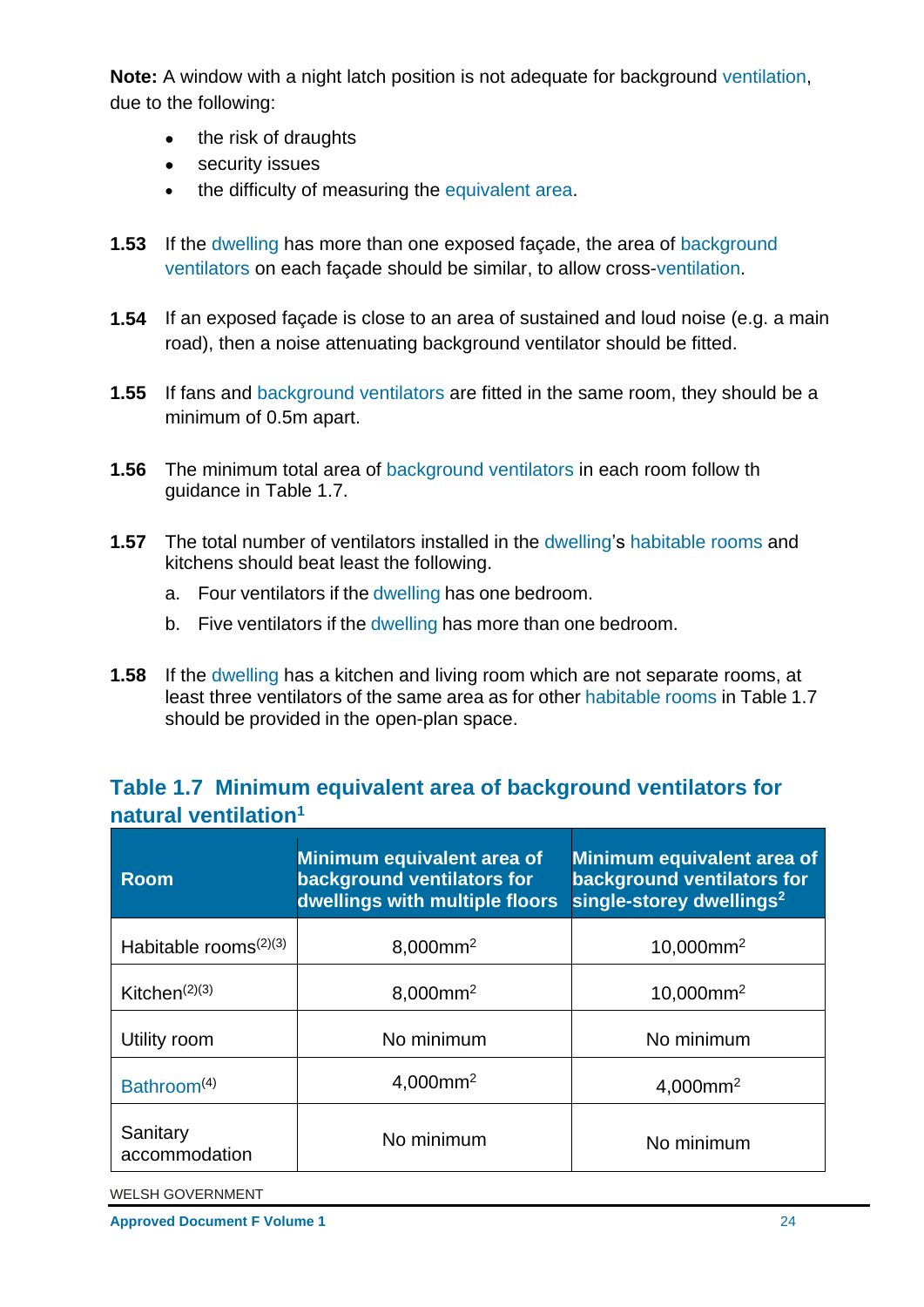#### **Notes:**

- 1. The use of this table is not appropriate in any of the following situations and expert advice should be sought.
	- If the dwelling has only one exposed façade.
	- If the dwelling has at least 70% of its openings on the same façade.
	- If a kitchen has no windows or external façade through which a ventilator can be installed.
- 2. Where a kitchen and living room accommodation are not separate rooms (i.e. open plan), no fewer than threeventilators of the same equivalent area as for other habitable rooms should be provided within the open-planspace.
- 3. The total number of ventilators installed in a dwelling's habitable rooms and kitchens should be no fewer thanfive, except in one-bedroom properties, where there should be no fewer than four.
- 4. If a bathroom has no window or external façade through which a ventilator can be installed, the minimum equivalent area specified should be added to the ventilator sizes specified in other rooms.

# **Purge ventilation**

**1.59** For purge ventilation follow paragraphs 1.26 to 1.31.

## **Continuous mechanical extract ventilation**

**Note:** The guidance for mechanical extract ventilation is suitable for any level of airtightness.

- **1.60** A continuous mechanical extract ventilation system could comprise one of the following:
	- a. a central extract system
	- b. individual room extract fans
	- c. a combination of both a central extract system and individual room extract fans.
- **1.61** If an exhaust air terminal is on the façade exposed to the prevailing wind, measures should be taken to minimise likely wind effects. Solutions could include:
	- a. ducting to another façade
	- b. use of constant volume flow rate units
	- c. seeking expert advice.

#### **Ventilation rates**

- **1.62** The total combined rate of continuous mechanical extract ventilation in the dwelling should be at least the whole dwelling ventilation rate in Table 1.3.
- **1.63** Each wet room should have a minimum continuous mechanical extract ventilation high rate as given in Table 1.2.

## **Background ventilators for continuous mechanical extract ventilation**

- **1.64** Where continuous mechanical extract ventilation is used, background ventilators should satisfy all of the following conditions:
	- a. not be in wet rooms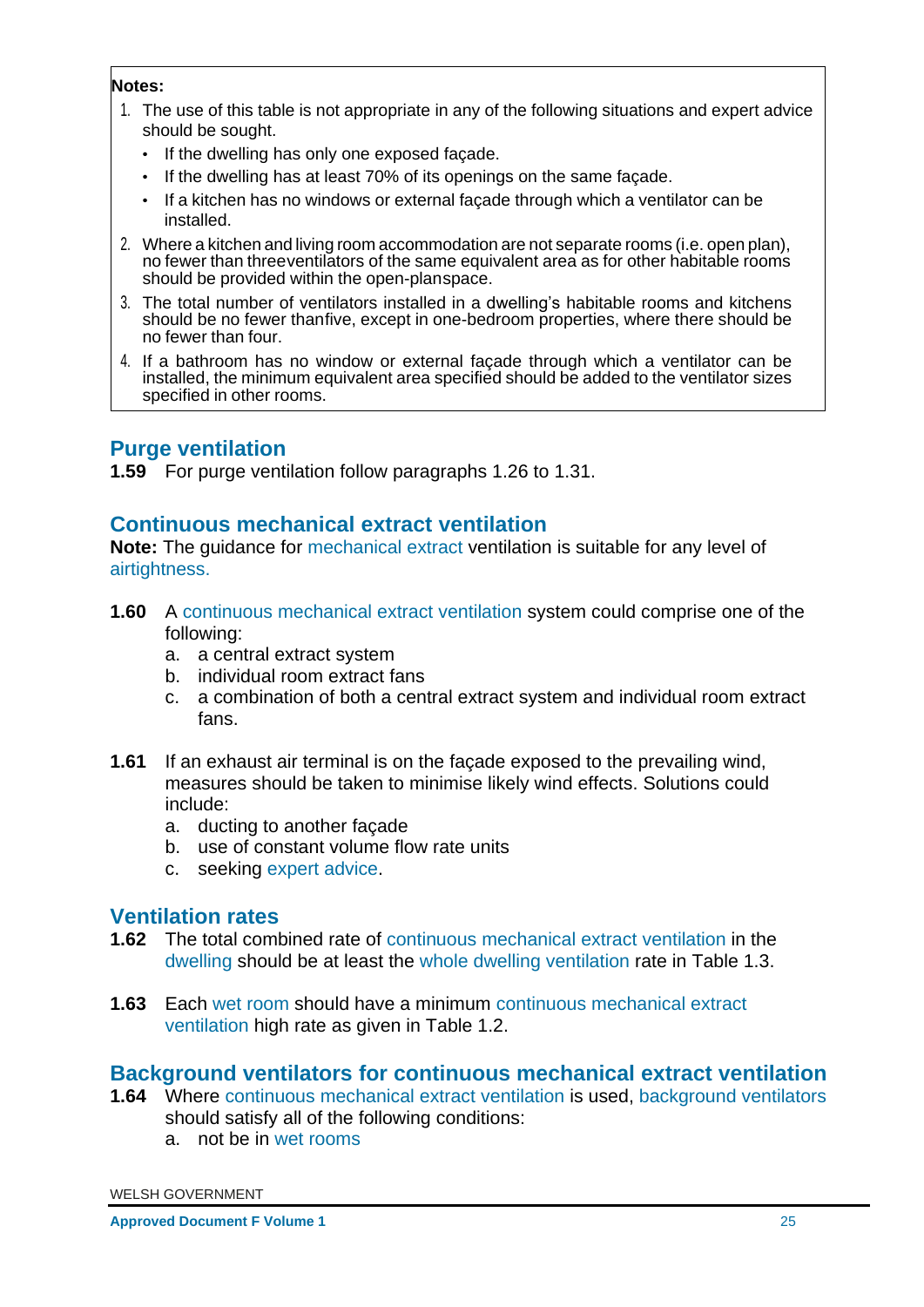- b. provide minimum equivalent area of 4,000 mm<sup>2</sup> for each habitable room in the dwelling
- c. Provide a minimum total number of ventilators that is the same as the number of bedrooms plustwo ventilators (i.e. a one-bedroom dwelling should have three background ventilators, a two- bedroom dwelling should have four background ventilators, etc.).
- **1.65** If a habitable room has no external walls, paragraphs 1.42 to 1.44 should be followed.

## **Purge ventilation**

<span id="page-28-0"></span>**1.66** For purge ventilation follow paragraphs 1.26 to 1.31.

# **Mechanical ventilation with heat recovery**

## **Ventilation rates**

- **1.67** For dwellings using mechanical ventilation with heat recovery, each habitable room should have mechanical supply ventilation. The total supply air flow should be distributed proportionately to the volume of each habitable room.
- **1.68** Mechanical supply terminals should be located and directed to avoid draughts.
- **1.69** The minimum total continuous rate of mechanical ventilation with heat recovery is the whole dwelling ventilation rate in Table 1.3.
- **1.70** For dwellings using mechanical ventilation with heat recovery, each wet room should have a minimum continuous mechanical extract ventilation high rate as given in Table 1.2.
- **1.71** Mechanical ventilation with heat recovery systems should be designed to avoid the moist air from the wet rooms recirculating to the habitable rooms.

## **Background ventilators**

**1.72** To avoid unintended air pathways, background ventilators should not be installed with mechanical ventilation with heat recovery.

#### **Purge ventilation**

**1.73** For purge ventilation follow paragraphs 1.26 to 1.31.

**Note:** The efficiency of mechanical ventilation with heat recovery systems should improve as the dwelling becomes more airtight.

#### **Installation of ventilation systems**

- **1.74** Ventilation systems should be installed to meet both of the following conditions:
	- a. Comply with the guidance in this approved document.
	- b. Not compromise the performance of the system.
- **1.75** Adequate space should be available for access to maintain ventilation equipment.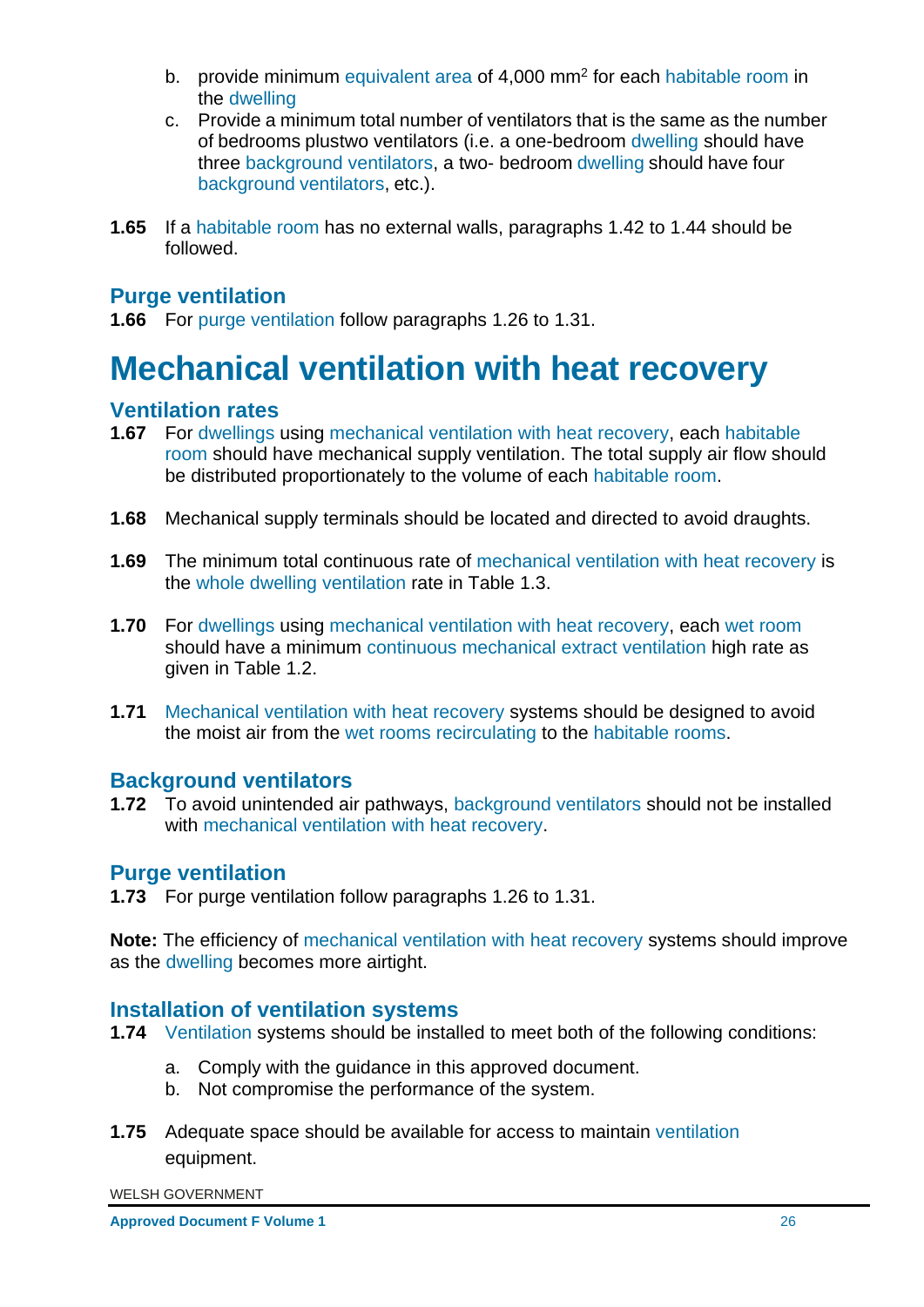- **1.76** Rigid ducts should be used wherever possible.
- **1.77** Flexible ductwork, where installed, should meet all of the following conditions:
	- a. Only used for final connections.
	- b. Lengths should be a maximum of 1.5m.
	- c. Meet the standards of BSRIA's BG 43/2013.
- **1.78** Any flexible ducts should be installed so that the full internal diameter is obtained and flow resistance is minimised. This includes both:
	- pulling the duct taut
	- ensuring that ductwork does not pass through orifices with a smaller diameter than the duct itself.
- **1.79** Ductwork installations should be designed and installed to minimise the overall pressure losses within the system by taking all of the following steps:
	- minimising the overall length of duct
	- minimising the number of bends required.
	- installing appropriately sized ducts for the air flow rate.
- **1.80** Each air terminal should have a free area of at least 90% of the free area of its associated duct.
- **1.81** Duct connections should be both mechanically secured and adequately sealed to prevent leaks. For flexible ducting, rigid connectors and jubilee clips should be used to ensure a good seal.
- **1.82** A visual inspection should be made by the installer to confirm that both:
	- There are no obvious defects
	- All packaging has been removed.
- **1.83** Mechanical ventilation systems must be commissioned in accordance with an approved procedure. **Appendix C** of this Approved Document includes a completion checklist and commissioning sheet, which the system installer should complete to demonstrate compliance. See **Section 4** of this approved document.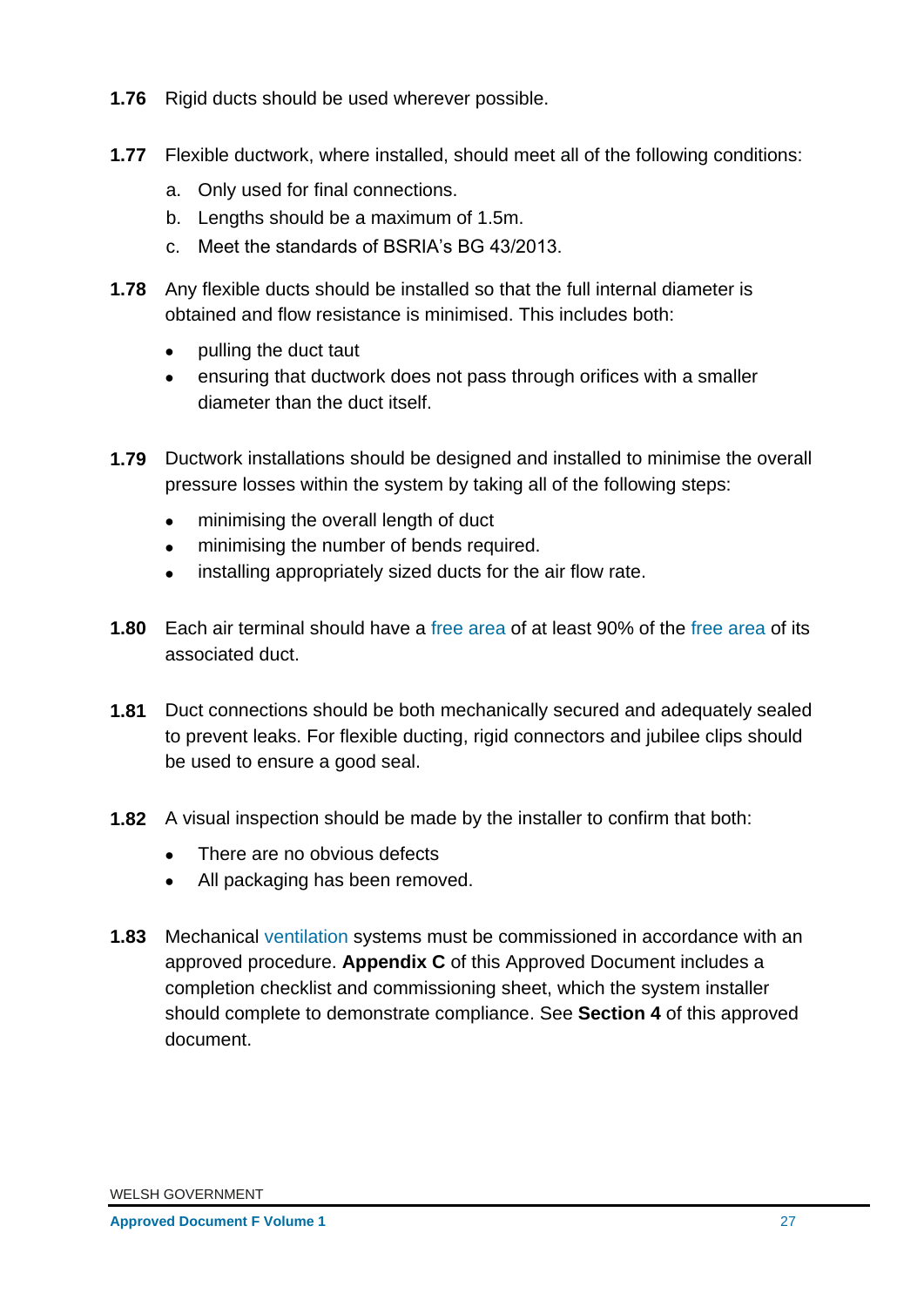# <span id="page-30-0"></span>**Section 2**

# <span id="page-30-1"></span>**Minimising the ingress of external pollutants**

- **2.1** Ventilation systems should be designed to minimise the intake of external air pollutants followingparagraphs 2.2 to 2.9 if either of the following applies.
	- a. The pollutant values in the location of the dwelling exceed any of the limits in Table 2.1. This may have been determined through an air quality assessment. Where modelling or monitoringdata is required, expert advice should be sought.
	- b. The dwelling is located near to any of the following sources of significant local pollution.
		- i. Road traffic, including traffic junctions and underground car parks.
		- ii. Combustion plant (such as heating appliances) running on conventional fuels, mostcommonly natural gas.
		- iii. Other combustion processes (for example, waste incineration, thermal oxidation abatementsystems).
		- iv. Discharges from industrial processes.
		- v. Fugitive (i.e. not effectively controlled) discharges from industrial processes and othersources.
		- vi. Exhaust discharges from building ventilation systems.
		- vii. Construction and demolition sites, which are a source of particles and vaporous discharges.
		- viii. Other significant sources of local air pollution which may be detrimental to health.

## **Table 2.1 Limit values from Schedule 2 to the Air Quality Standards Regulations 2010**

| <b>Pollutant</b>  | <b>Exposure limit</b>    | <b>Exposure time</b> |
|-------------------|--------------------------|----------------------|
| Carbon monoxide   | 10mg/m $3$               | 8-hour average       |
| Sulphur dioxide   | $350 \mu g/m3$           | 1-hour average       |
|                   | $125 \mu g/m3$           | 1-day average        |
| Nitrogen dioxide  | $200 \mu g/m3$           | 1-hour average       |
|                   | $40\mu g/m3$             | 1-year average       |
| <b>Benzene</b>    | $5 \mu g/m^3$            | 1-year average       |
| Lead              | $0.5 \mu g/m3$           | 1-year average       |
| PM <sub>2.5</sub> | $25 \mu g/m3$            | 1-year average       |
| $PM_{10}$         | $50 \mu g/m3$            | 1-day average        |
|                   | $40\mu$ g/m <sup>3</sup> | 1-year average       |

WELSH GOVERNMENT **Note:** This section only gives guidance for typical situations. Expert advice may also be able toprovide additional guidance on the suitability of other technologies to minimise the intake of external air pollutants, including filtration.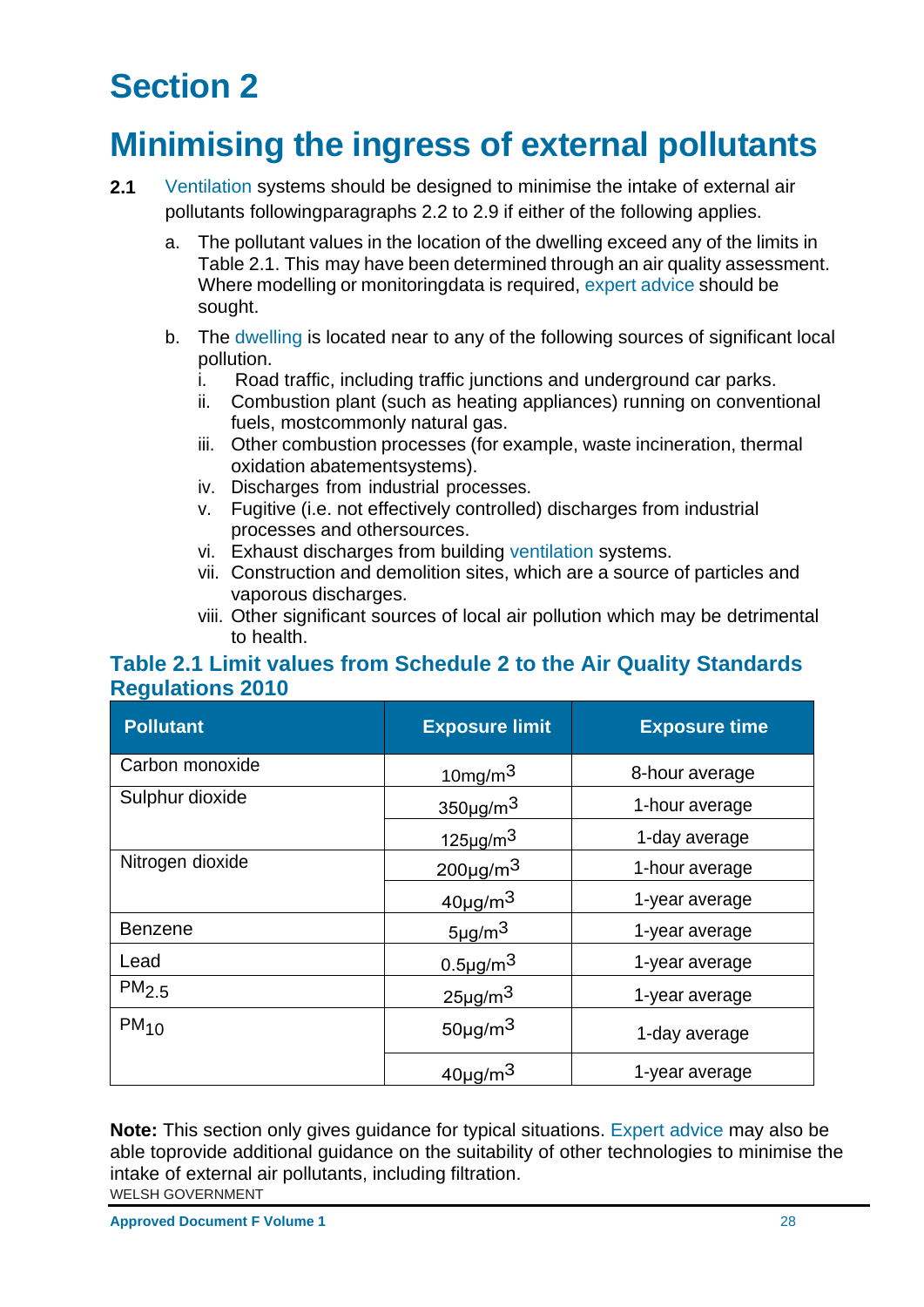## **Control of ventilation intakes**

- **2.2** Ventilation intakes should be located away from the direct impact of the sources of local pollution. Note: CIBSE's TM64 and TM40 give further guidance
- **2.3** Where urban traffic is a source of pollution, the air intakes for buildings next to busy urban roads should be both:
	- as high as possible
	- located on the less polluted side of the building.

Mechanical ventilation may be the most practical means of achieving this requirement.

- **2.4** If practicable, ventilation intakes should not be located in courtyards and enclosed urban spaces where air pollutants are discharged. If this is unavoidable, intakes should be both:
	- as far as possible from the source of pollutants
	- in an open or well-ventilated area.
- **2.5** In areas where wind often comes from opposing directions (e.g. a valley), the air intakes in the opposite direction to the exhaust outlets.
- **2.6** Where sources of pollution vary with the time of day, such as urban road traffic, it may be acceptable, for time limited periods to either:
	- reduce the flow of external air into ventilation intakes
	- close ventilation intakes when the concentrations of external pollutants are highest.

**Note**: In these circumstances, expert advice should be sought.

#### **Location of exhaust outlets**

- **2.7** Exhaust outlets should be located so that both:
	- Re-entry of exhaust into a building, or entry into other nearby buildings, is minimised
	- There is no adverse effect on the surrounding area.
- **2.8** Where there is a prevailing wind direction, exhaust outlets should be downwind of intakes.
- **2.9** Exhaust outlets should not discharge into any of the following:
	- courtyards
	- enclosures
	- architectural screens.

**Note:** Chapter 13 of the McGraw Hill *Indoor Air Quality Handbook* provides further guidance.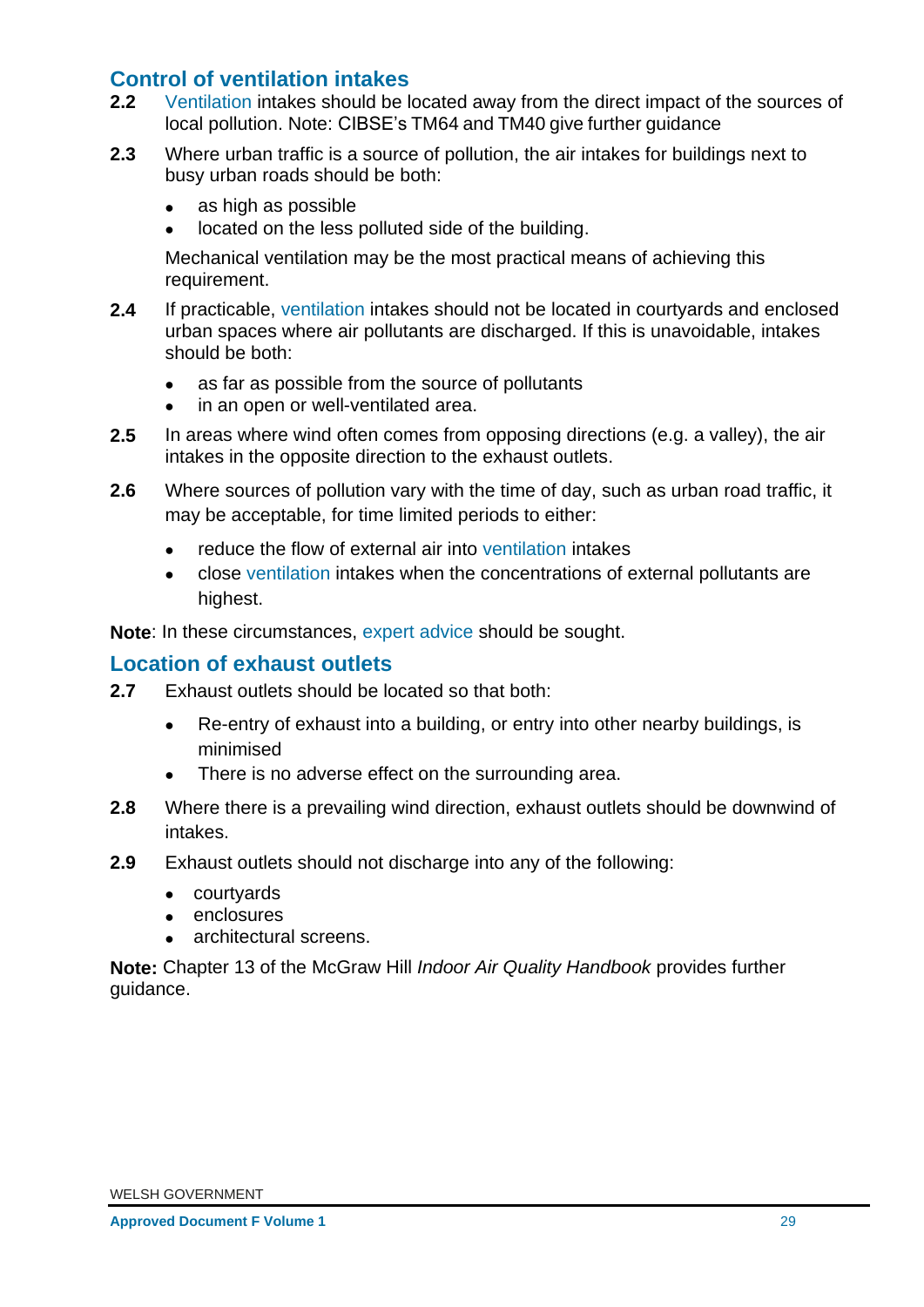# <span id="page-32-0"></span>**Section 3**

# <span id="page-32-1"></span>**Work on existing dwellings**

# **General**

- **3.1** When building work is carried out on an existing dwelling includes work on ventilation, for example:
	- a. adding a habitable room
	- b. adding a wet room
	- c. replacing part of the ventilation system, including extract fans

the work should meet the relevant standards in this approved document.

**Note**: Ventilation through infiltration should be considered to be part of the ventilation provision of an existing building where it is providing advantageous ventilation. Reducing infiltration might reduce the indoor air quality of the building below the standards given in Appendix B.

- **3.2** When other building work is carried out that will affect the ventilation of the existing dwelling, forexample:
	- a. replacing a window or door
	- b. doing energy efficiency work

the ventilation of the dwelling should either:

- a. meet the standards in the relevant approved document
- b. not be less satisfactory than before the work was carried out.

**Note**: Ventilation through infiltration should be considered to be part of the ventilation provision of a dwelling. Reducing infiltration might reduce the indoor air quality of the building below the standards given in Appendix B.

- **3.3** For common types of work, the requirements of paragraph 3.1 and 3.2 may be demonstrated by following the guidance detailed below.
	- a. For installing energy efficiency measures excluding window replacement, paragraphs 3.6 to 3.13.
	- b. For installing energy efficiency measures including window replacement, paragraphs 3.6 to 3.13and 3.14 to 3.16.
	- c. For replacing windows only, paragraphs 3.14 to 3.16.
	- d. For the addition of a habitable room, paragraphs 3.17 to 3.20.
	- e. For the addition of a conservatory, paragraphs 3.21 to 3.24.
	- f. For the addition of a wet room, paragraphs 3.25 to 3.29.
	- g. For refurbishing a kitchen or bathroom, paragraphs 3.30 to 3.32.
	- h. For work done to improve the ventilation of the dwelling that was not triggered by the buildingwork in (a) to (g), Section 1 should be followed.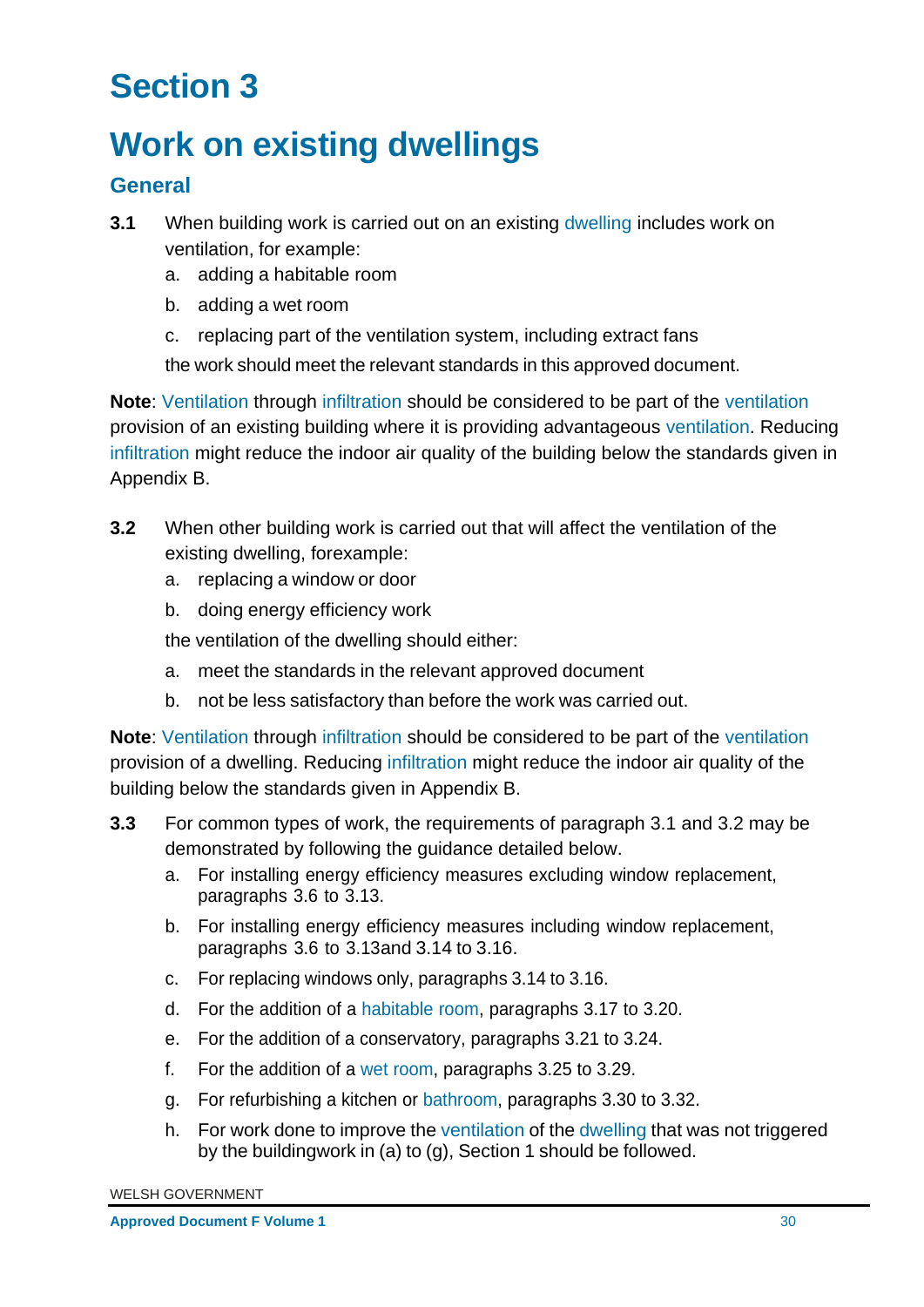**Note:** For window replacements carried out at the same time as other energy efficiency measures, follow paragraphs 3.5 to 3.12.

- **3.4** Other ventilation solutions than those detailed here may be used, provided it can be demonstrated to a building control body that they comply with the requirements of paragraphs 3.1 and 3.2.
- **3.5** When a building undergoes a material change of use, Part F of schedule 1 to the Building regulations applies to the building or part of the building that has changed use. Guidance in **Section 1** should be followed.

**Note:** Ventilation equipment is considered to be a "controlled service or fitting" and the provision or extension of such equipment in or in connection with a building is building work.

**Note:** Some building work does not need to be notified to the local authority. This is set out in Schedule 4 of the Building Regulations 2010.

#### **Installing energy efficiency measures**

**3.6** Many existing dwellings are ventilated through infiltration rather than purposeful ventilation. Energy efficiency measures carried out on existing dwellings might reduce infiltration and cause the dwelling to become under-ventilated.

Building work should not reduce the ventilation provision of the dwelling, unless it can be demonstrated that the ventilation provision in the dwelling after the work is carried out is equal to the minimum standards of F1(1).

- **3.7** When carrying out energy efficiency measures to an existing dwelling, an assessment should determine what, if any, additional ventilation provision is needed, based on the estimated impact of the work. The assessment should be carried out by one of the following means.
	- a. Applying the simplified method in paragraphs 3.8 to 3.13.
	- b. Seeking expert advice, which may include carrying out an air permeability test that follows the procedures given in Approved Document L, Volume 1: Dwellings.

**Note**: Following **BSI PAS 2035** is considered to be an adequate means of demonstrating compliance with paragraph 3.6.

# **Simplified Method**

**Note:** The simplified method set out in paragraphs 3.8 to 3.13 is designed to apply to an existing dwelling, that is assumed to have adequate means of ventilation through a combination of purpose provided ventilation and infiltration. If the property is significantly different from this, the requirements of paragraph 3.5 must still be met, which should be demonstrated through seeking expert advice or another suitable method.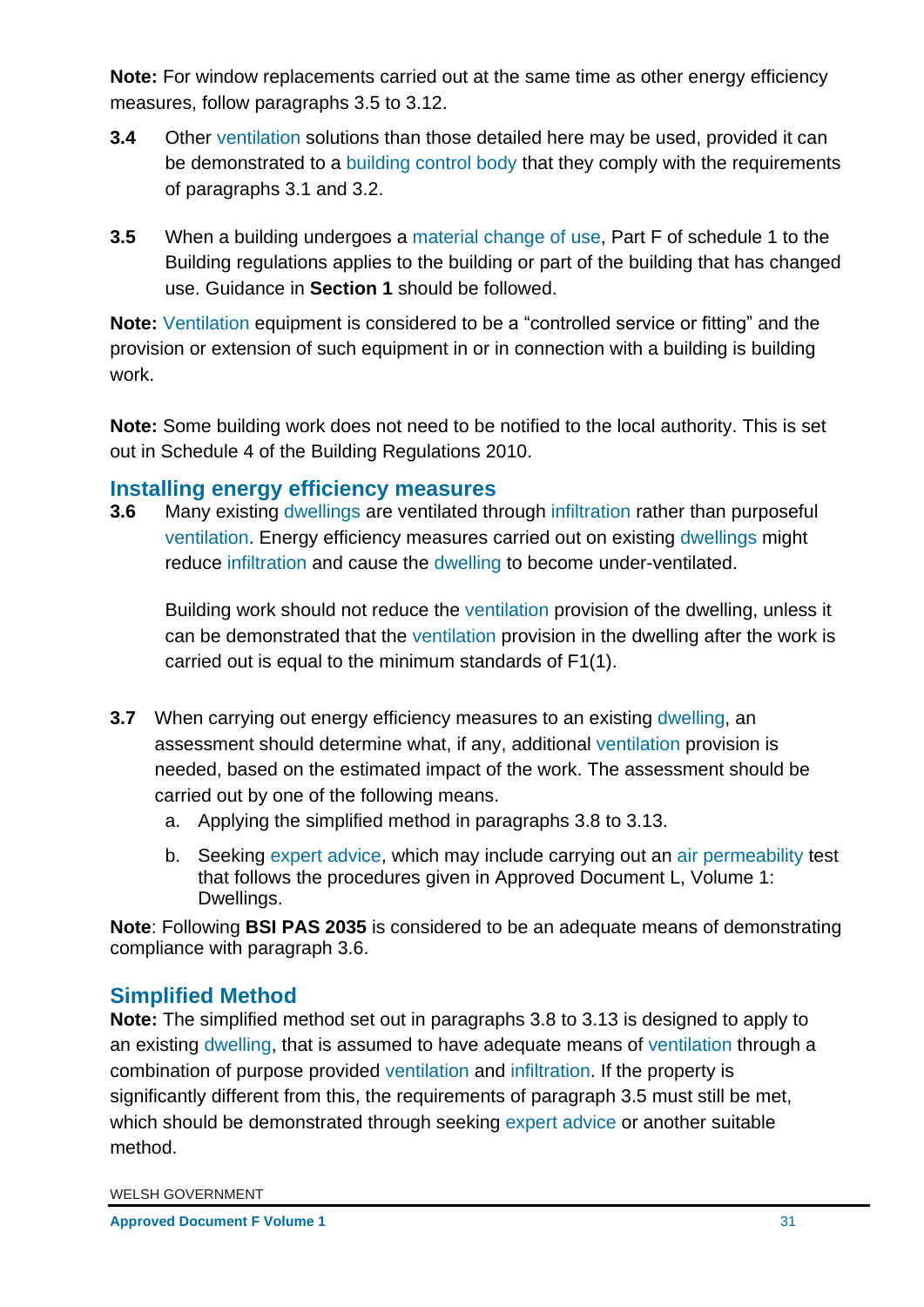- **3.8** When carrying out energy efficiency measures on an existing dwelling, **Table 3.1** should be used to calculate the number of major and minor energy efficiency measures involved. This calculation should include all of the following:
	- a. energy efficiency measures fitted since the original dwelling was constructed, to consider accumulation of measures
	- b. energy efficiency measures planned.

**Note:** Where specific energy efficiency measures are not included in **Table 3.1,** the most similar category in Table 3.1 should be chosen instead.

# **3.9 Diagram 3.1** should be used to determine what Category the works result in.

## **Table 3.1. Energy Efficiency Measures**

| <b>Energy Efficiency Measures</b>                                                                                                             | <b>Category of</b> |
|-----------------------------------------------------------------------------------------------------------------------------------------------|--------------------|
|                                                                                                                                               | measure            |
| <b>Roof Insulation</b>                                                                                                                        |                    |
| a. Renewing loft insulation, including effective edge sealing at<br>junctions and penetrations                                                | Minor              |
| b. Loft conversions or works that include changing a cold loft<br>(insulation at ceiling level) to a warm loft (insulation at roof<br>level)  | Minor              |
| <b>Wall Insulation</b>                                                                                                                        |                    |
| Cavity wall insulation to any external wall<br>C.                                                                                             | Minor              |
| d. Installing external or Internal wall insulation to less than or<br>equal to 50% of the external wall area                                  | Minor              |
| e. Installing external or Internal wall insulation to greater than<br>50% of the external area                                                | <b>Major</b>       |
| Replacement of windows and doors <sup>1</sup>                                                                                                 |                    |
| Replacement of less than or equal to 30% of the total existing<br>f.<br>windows or door units                                                 | Minor              |
| g. Replacement of greater than 30% of the total existing<br>windows or door units (when carried out with any other minor<br>or major measure) | <b>Major</b>       |
| Draught-proofing (other than openings) <sup>2</sup>                                                                                           |                    |
| h. Replacement of loft hatch with a sealed/insulated unit                                                                                     | Minor              |
| Sealing around structural or service penetration through<br>i.<br>walls, floors or ceiling/roof                                               | Minor              |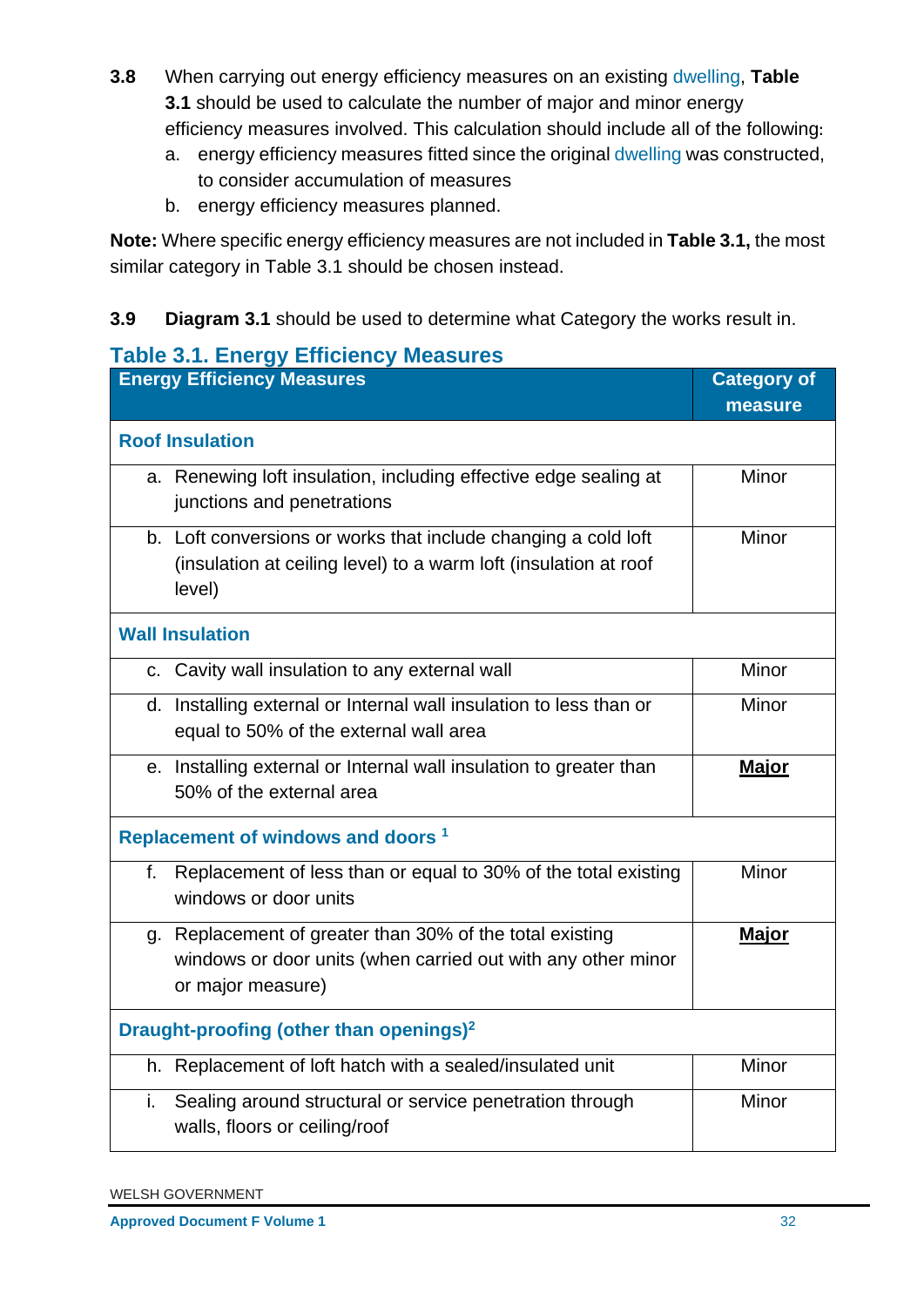|              | <b>Energy Efficiency Measures</b>                                                                                                                                                              | <b>Category of</b> |  |
|--------------|------------------------------------------------------------------------------------------------------------------------------------------------------------------------------------------------|--------------------|--|
|              |                                                                                                                                                                                                | measure            |  |
|              | Sealing and/or insulating a suspended ground floor                                                                                                                                             | <b>Major</b>       |  |
|              | k. Removal of chimney or other means of sealing over chimney,                                                                                                                                  | <b>Major</b>       |  |
|              | internally or externally                                                                                                                                                                       |                    |  |
|              | <b>NOTES</b>                                                                                                                                                                                   |                    |  |
| 1            | If the energy efficiency works involve replacing one or more windows, then the guidance<br>in paragraphs 3.14 to 3.16 should additionally be followed.                                         |                    |  |
| $\mathbf{2}$ | Draught-proofing measures might not, on their own, constitute building work. Such work<br>may be controllable under the Building Regulations if carried out as part of other building<br>work. |                    |  |

# **Diagram 3.1 – Chart for ventilation when carrying out works in existing dwellings**

|                  |  | <b>Number of minor measures</b> |                   |   |   |   |  |  |  |  |
|------------------|--|---------------------------------|-------------------|---|---|---|--|--|--|--|
|                  |  |                                 | $\mathbf{2}$      | 3 | 4 | 5 |  |  |  |  |
|                  |  |                                 | <b>Category A</b> |   |   |   |  |  |  |  |
| <b>Number of</b> |  | <b>Category B</b>               |                   |   |   |   |  |  |  |  |
| major            |  |                                 |                   |   |   |   |  |  |  |  |
| measures         |  | <b>Category C</b>               |                   |   |   |   |  |  |  |  |
|                  |  |                                 |                   |   |   |   |  |  |  |  |

- **3.10** If the method in Diagram 3.1 results in the work being categorised as a **Category A,** it is likely that the energy efficiency measures have *not* reduced ventilation provision of the dwelling below the requirements of F1(1) and no further ventilation provision is required. If the applied energy efficiency measures in **Category A** include replacing one or more windows, then paragraphs 3.14 to 3.16 should be followed.
- **3.11** If using the method in Diagram 3.1 results in the work being categorised as a **Category B,** it is likely that the ventilation provision of the dwelling has been reduced below the requirements of F1(1). Further ventilation provision should be provided by one of the following means.
	- a. For natural ventilation, following the system specific guidance in **paragraphs 1.47 to 1.59**. It is assumed any existing purpose-built ventilators are in working order and the equivalent area has not been compromised.
	- b. For continuous mechanical extract ventilation, following the system specific guidance in **paragraphs 1.60 to 1.66**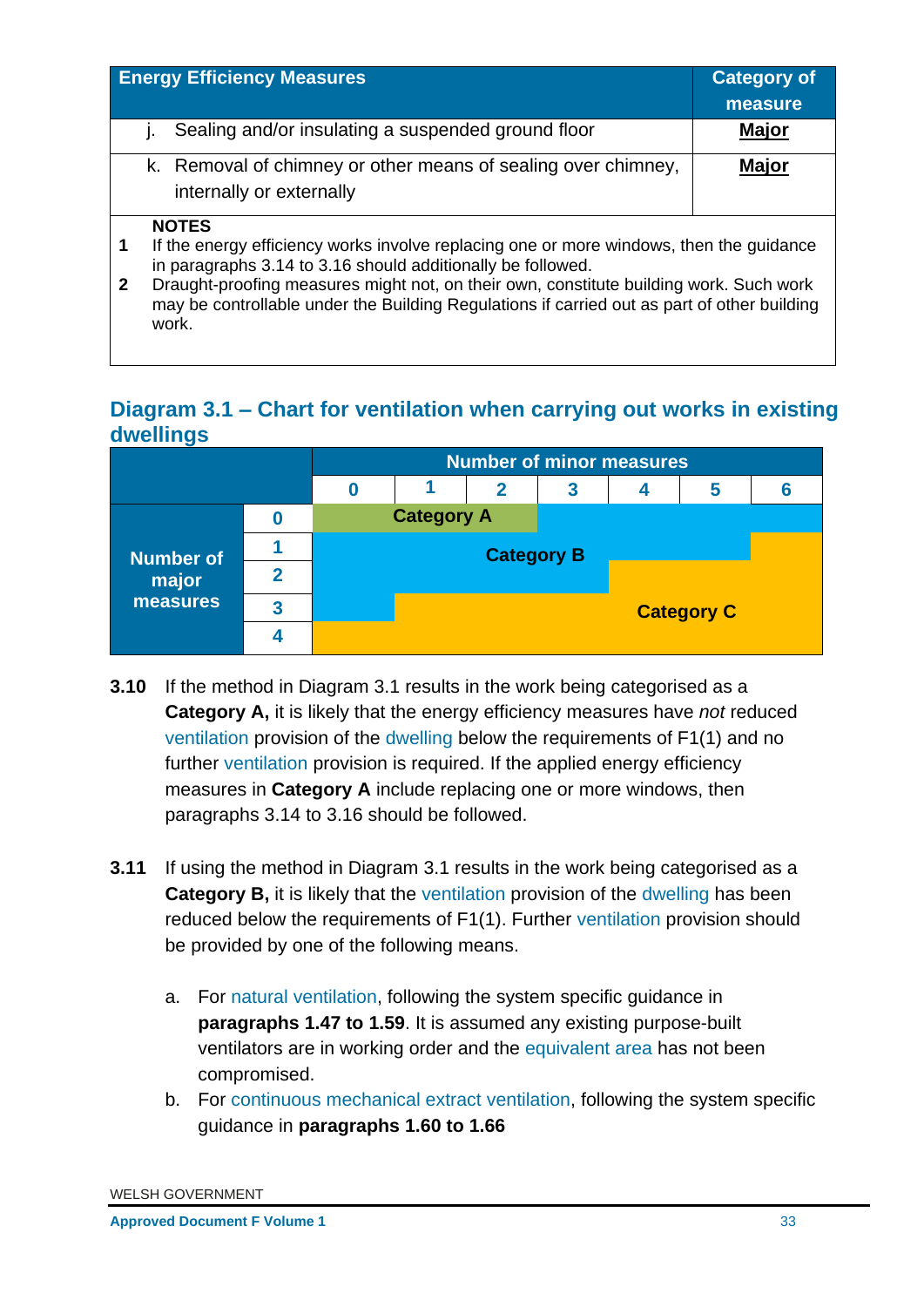- c. For mechanical ventilation with heat recovery, following the system specific guidance in **paragraphs 1.67 to 1.73**. To avoid unintended air pathways, existing background ventilators should be covered or sealed shut.
- **3.12** If using the method in Diagram 3.1 results in the work being categorised in a **Category C,** it is likely that the ventilation provision of the dwelling has been reduced *significantly* below the requirements of F1(1). Further ventilation provision is necessary through one of the following means.
	- a. For natural ventilation, follow expert advice for the design, sizing and positioning of ventilators to ensure adequate ventilation provision.
	- b. For continuous mechanical extract ventilation, following the system specific guidance in paragraphs 1.60 to 1.66
	- c. For mechanical ventilation with heat recovery, by following system specific guidance in paragraphs 1.67 to 1.73. To avoid unintended air pathways, existing background ventilators should be covered or sealed shut.
- **3.13 Appendix D** provides a checklist for determining ventilation provision in an existing dwelling. It may be used before energy efficiency measures are carried out to establish whether an existing dwelling complies with the requirement for adequate means of ventilation.

# <span id="page-36-0"></span>**Replacing windows**

# **Existing windows with background ventilators**

- **3.14** If an existing window has one or more background ventilators, the replacement window should include background ventilators (except where the dwelling has or will have continuous mechanical supply and extract ventilation). The new background ventilators should both:
	- a. *not* be smaller than the background ventilators in the original window
	- b. be controllable either automatically or by the occupant.

If the size of the background ventilators in the existing window is not known, the ventilator sizes in paragraph 3.15 may be selected.

# **Existing windows without background ventilators**

- **3.15** If an existing window has no background ventilators, a replacement window is likely to increase the airtightness of the dwelling. In these circumstances, it should be ensured that the ventilation provision in the dwelling is no worse than it was before it was carried out. This may be demonstrated in any of the following ways:
	- a. If the dwelling has a natural ventilation system, Incorporating the following background ventilators in the replacement window equivalent to the following:
		- habitable rooms minimum 8,000 mm<sup>2</sup> equivalent area
		- kitchen minimum 8,000 mm<sup>2</sup> equivalent area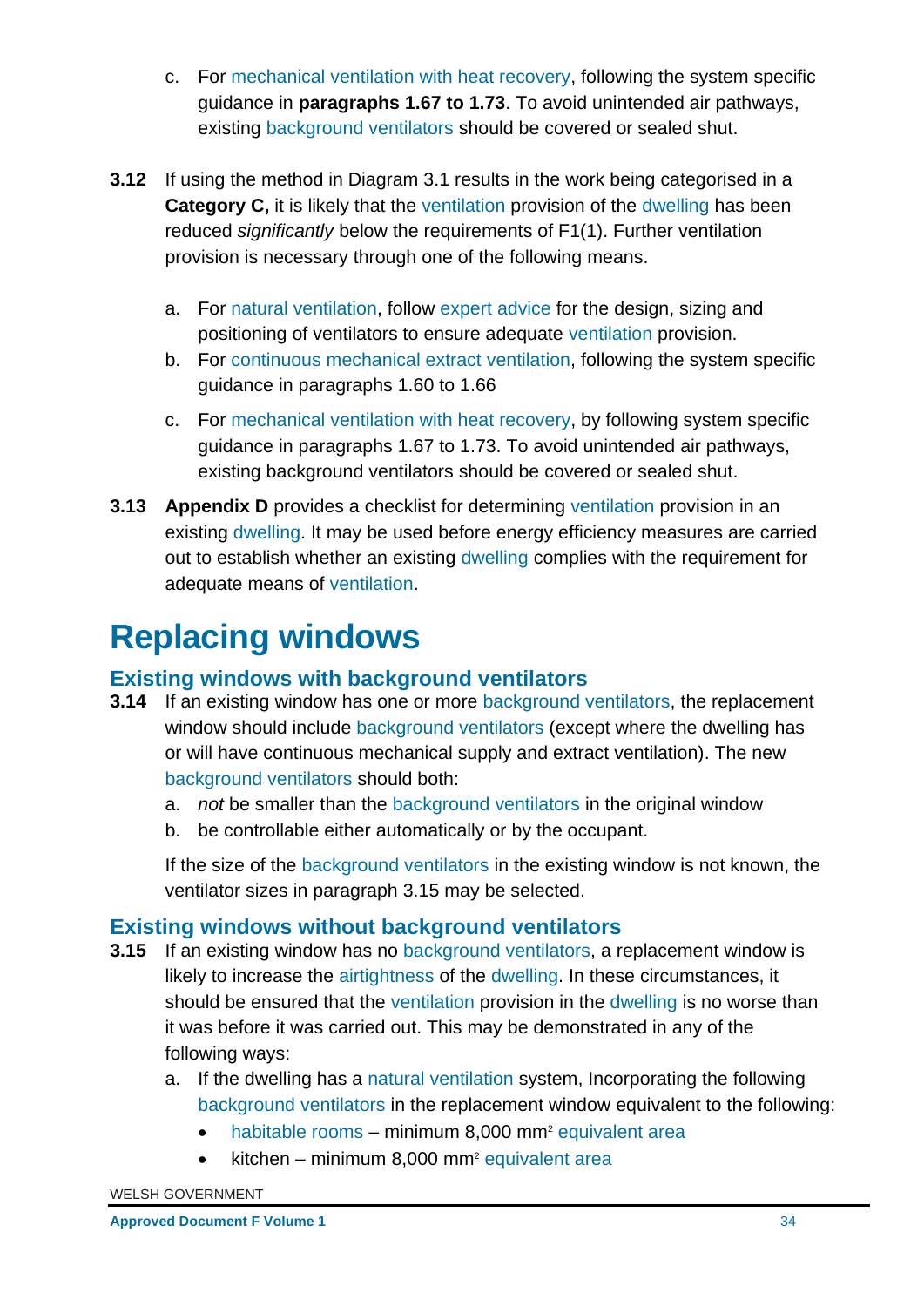- bathroom (with or without a toilet) minimum 4000 mm<sup>2</sup> equivalent area.
- b. If the dwelling has or will have continuous mechanical extract ventilation, install background ventilators for any replacement windows which are not in wet rooms, with a minimum equivalent area of 4,000 mm<sup>2</sup> in each habitable room.
- c. If the dwelling has or will have continuous mechanical supply and extract ventilation, background ventilators should not be installed.
- d. Other ventilation provisions, provided it can be demonstrated to a building control body that they comply with the requirements of paragraph 3.1.

**NOTE**: If it is not technically feasible to adopt the minimum equivalent areas set out in paragraph 3.15, the background ventilators should have equivalent areas as close to the minimum value as is feasible.

**3.16** When windows are replaced as part of the work connected with a material change of use, **Section 1** of this Approved Document should be followed in addition to paragraphs 3.14 to 3.15.

# **Addition of a habitable room (not including a conservatory) to an existing dwelling**

- **3.17** The requirement for adequate ventilation can be met if background ventilators are used as follows:
	- a. if the additional room is connected to an existing habitable room which now has no windows opening to outside, paragraphs 1.42 to 1.44 should be followed
	- b. if the additional room is connected to an existing habitable room that still has windows opening to outside, the following conditions apply:
		- i. if the existing habitable room has a total background ventilator equivalent area of less than 5000 mm<sup>2</sup>, paragraphs 1.42 to 1.44 should be followed.
		- ii. if the existing habitable room has a total background ventilator equivalent area of at least 5000 mm<sup>2</sup>, both of the following should be provided:
			- background ventilators of at least 10,000 mm<sup>2</sup> equivalent area between the two rooms and;
			- background ventilators of at least 10,000 mm<sup>2</sup> equivalent area between the additional room and outside.
- **3.18** As an alternative to paragraph 3.17, to ventilate the additional habitable room, one of the following methods could be used:
	- a. A single-room heat recovery ventilator could be used. The supply rate to that room should be determined as follows: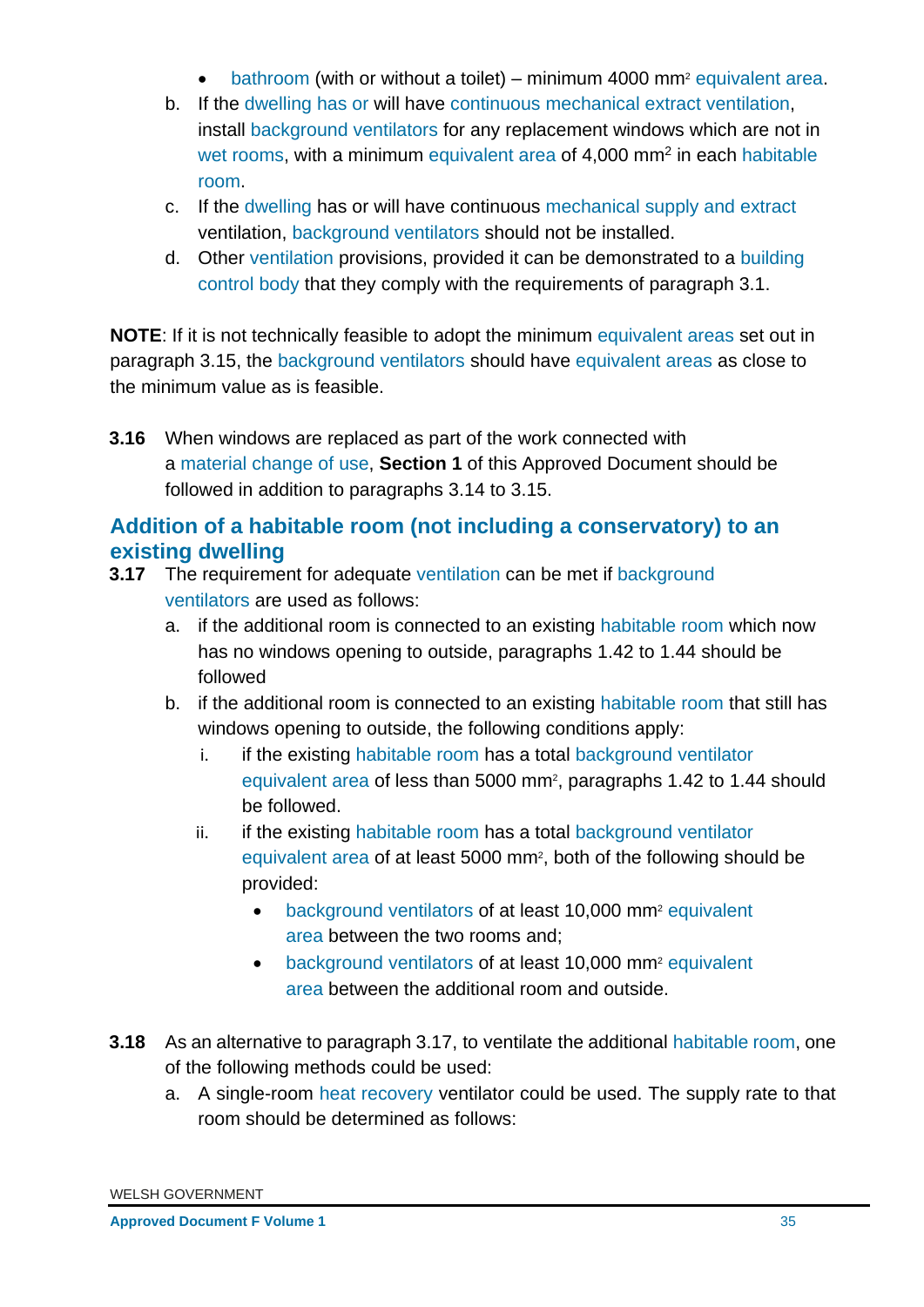- i. First, determine the whole building ventilation rate from Table 1.3.
- ii. Second, calculate the room supply rate required from:

(Whole building ventilation rate x Room volume)

(Total volume of all habitable rooms)

- b. If the dwelling already has mechanical ventilation, the centralised system could be extended into the additional room.
- **3.19** For purge ventilation in a new habitable room in a dwelling, paragraphs 1.26 to 1.31 should be followed.
- **3.20** For a new habitable room in a dwelling, ventilation location should follow paragraphs 1.9-1.31, performance testing should follow paragraph 1.32 and controls should follow paragraphs 1.33 to 1.37.

## **Addition of a conservatory to an existing building**

**3.21** The guidance in this section applies to conservatories with a floor area that exceeds  $30 \text{ m}^2$ .

*Note: Conservatories with a floor area that does not exceed 30m2 may be exempt from the Part F requirements (see schedule 2 of the Building regulations for exempt buildings and work).* 

- **3.22** The general ventilation rate for a new conservatory and, if necessary, adjoining rooms could be achieved using background ventilators. Follow paragraphs 1.42 to 1.44 whatever the ventilation provisions are in the existing room adjacent to the conservatory.
- **3.23** For purge ventilation in a new conservatory, follow paragraphs 1.26 to 1.31.
- **3.24** For a new conservatory, performance testing should follow paragraph 1.32 and controls should follow paragraphs 1.33 to 1.37.

# **Addition of a wet room to an existing dwelling**

- **3.25** When a wet room is added to an existing dwelling, whole building ventilation should be extended, and extract ventilation should be provided through one of the following means:
	- a. Intermittent extract, as given in Table 1.1, and a background ventilator of at least 4000 mm<sup>2</sup> equivalent area
	- b. Continuous extract fan, as given in Table 1.2
	- c. Single-room heat recovery ventilator, as given in paragraph 3.26.
- **3.26** If a continuously running single room heat recovery ventilator is used in a wet room, it should use the minimum high rate given in Table 1.2 and 50% of this value as the continuous rate. A background ventilator is not required in the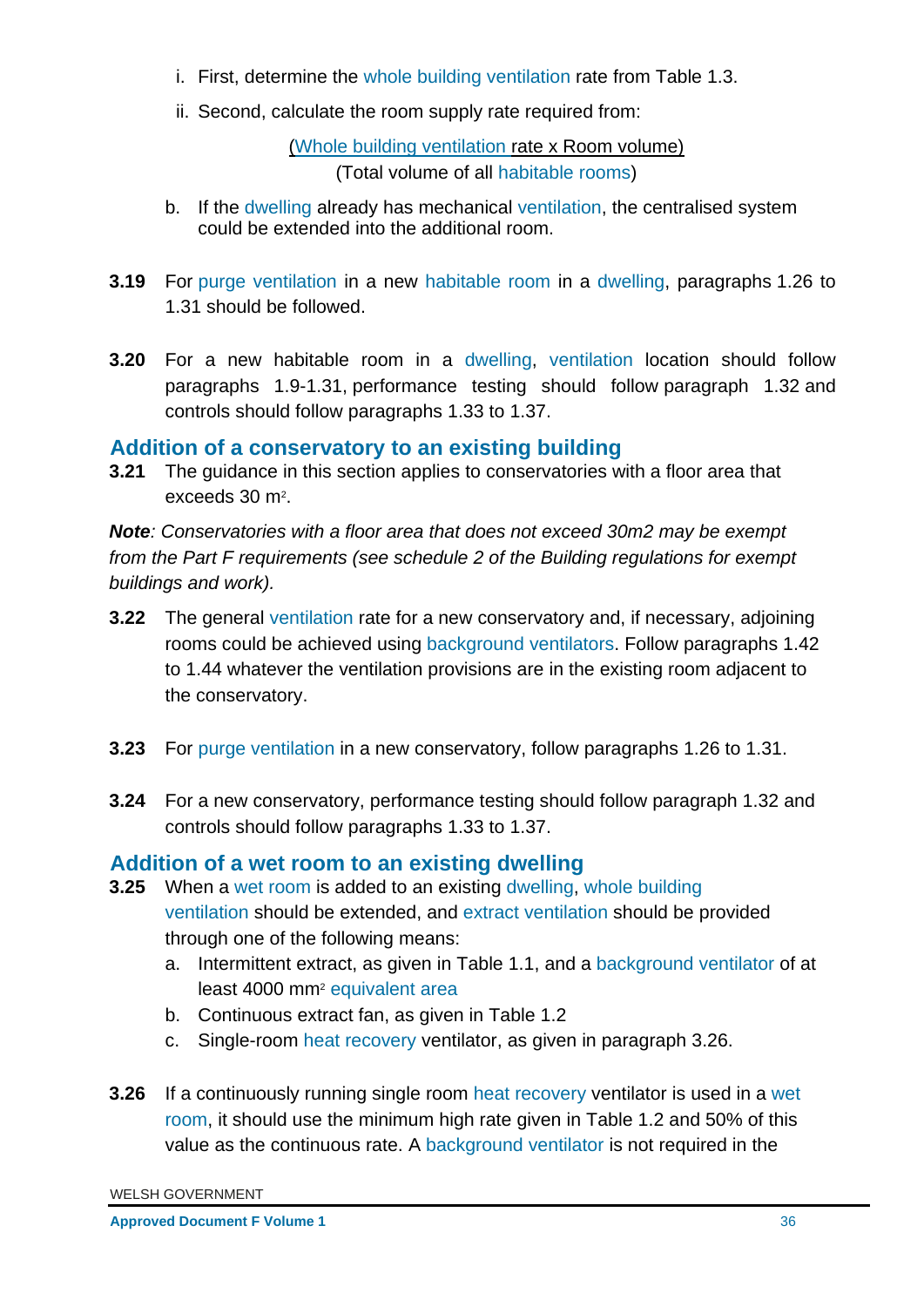same room as the single room heat recovery ventilator.

- **3.27** Internal doors should allow air to move within the dwelling by providing a free area equivalent to a 10mm undercut in a 760mm wide door. Doors should be undercut to achieve one of the following:
	- a. If the floor finish is fitted: 10 mm above the floor finish
	- b. If the finish is not fitted: 20 mm above the floor surface.
- **3.28** For purge ventilation in a new wet room, follow paragraphs 1.26 to 1.31.
- **3.29** For a new wet room, ventilation location should follow paragraphs 1.9 to 1.31, performance testing should follow paragraph 1.32 and controls should follow paragraphs 1.33 to 1.37.

## **Refurbishing a kitchen or bathroom in an existing dwelling**

**Note:** *If a combustion appliance is installed in a kitchen or bathroom where building work is carried out, Part J of the Building Regulations must be considered*. **Note***: Paragraphs 3.30 to 3.33 apply where 'building work' is carried out (notifiable or non-notifiable building work – see schedule 4 of the Building regulations), in refurbishing a kitchen or bathroom. However, it could also be considered good ventilation practice where 'building work' is not carried out.*

- **3.30** Where building work is carried out in a kitchen or bathroom, any existing fans (including cooker hoods, where they extract to outside) or passive stack ventilators should be retained or replaced. Appropriate checks should be made to determine whether any retained ventilation devices are working correctly.
- **3.31** If there is no ventilation system in the original room, it is not necessary to provide one in the refurbished room. However, additional ventilation may be necessary if refurbishment work is likely to make the building less compliant with the ventilation requirements of the Building Regulations than it was before the work was carried out.
- **3.32** If an extract fan or cooker hood is replaced with a similar type, and using the existing cabling, this need not be notified to a building control body.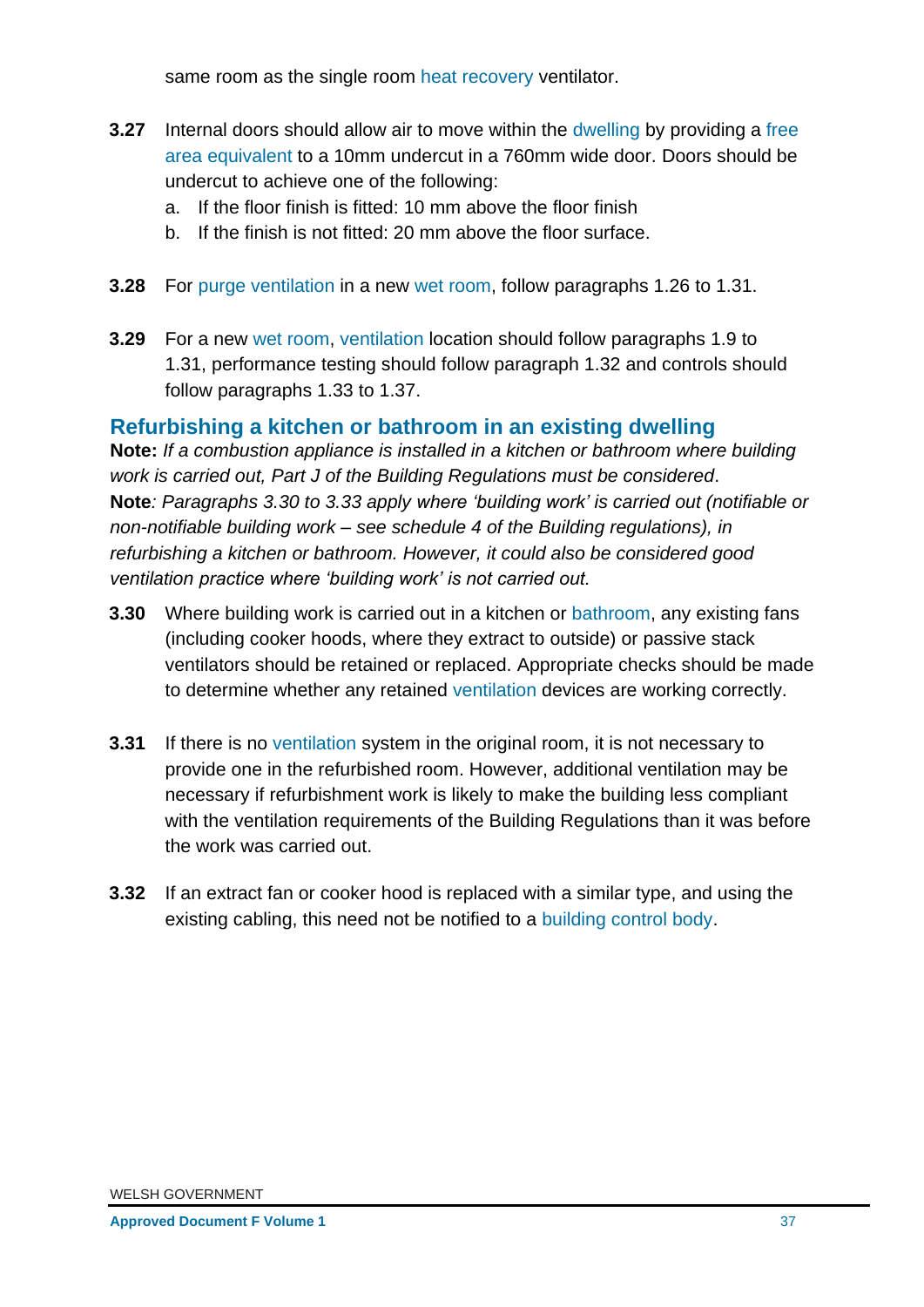# <span id="page-40-0"></span>**Requirement F1(2) and Regulations 39, 42 and 44**

#### **Requirement**

| Requirement                                                | Limits on application                    |
|------------------------------------------------------------|------------------------------------------|
| F1(2). Fixed systems for mechanical                        | Requirement F1 does not apply to a       |
| ventilation and any associated controls                    | building or space within a building:     |
| must be commissioned by testing and                        | a. into which people do not normally go; |
| adjusting as necessary to secure that                      | or                                       |
| the objective referred to in sub-<br>paragraph (1) is met. | b. which is used solely for storage; or  |
|                                                            | c. which is a garage used solely in      |
|                                                            | connection with a single dwelling.       |

#### **Requirements in the Building Regulations 2010**

#### **Information about ventilation**

**39**.—(1) This regulation applies where Part F1(1) of Schedule 1 imposes a requirement in relation to building work.

 (2) The person carrying out the work shall not later than five days after the work has been completed give sufficient information to the owner about the building's ventilation system and its maintenance requirements so that the ventilation system can be operated in such a manner as to provide adequate means of ventilation.

#### **Mechanical ventilation air flow rate testing**

**42.**—(1) This regulation applies where paragraph F1(1) of Schedule 1 imposes a requirement in relation to—

- (a) the creation of a new dwelling by building work, or
- (b) an existing dwelling which undergoes building work for the provision or extension of any fixed building system for mechanical ventilation.

(1A) Paragraph (1)(b) excludes building work to which Schedule 4 applies.

 (2) The person carrying out the work shall, for the purpose of ensuring compliance with paragraph F1(1) of Schedule 1—

- (a) ensure that testing of the mechanical ventilation air flow rate is carried out in accordance with a procedure approved by the Secretary of State; and
- (b) give notice of the results of the testing to the local authority, other than where schedule 3 or 4 apply.
- (3) The notice referred to in paragraph (2)(b) shall—
	- (a) record the results and the data upon which they are based in a manner approved by the Secretary of State; and
	- (b) be given to the local authority not later than five days after the final test is carried out.

#### **Commissioning**

**44**.—(1) This regulation applies to building work in relation to which paragraph F1(2) of Schedule 1 imposes a requirement, but does not apply to the provision or extension of any fixed system for mechanical ventilation or any associated controls where testing and adjustment is not possible.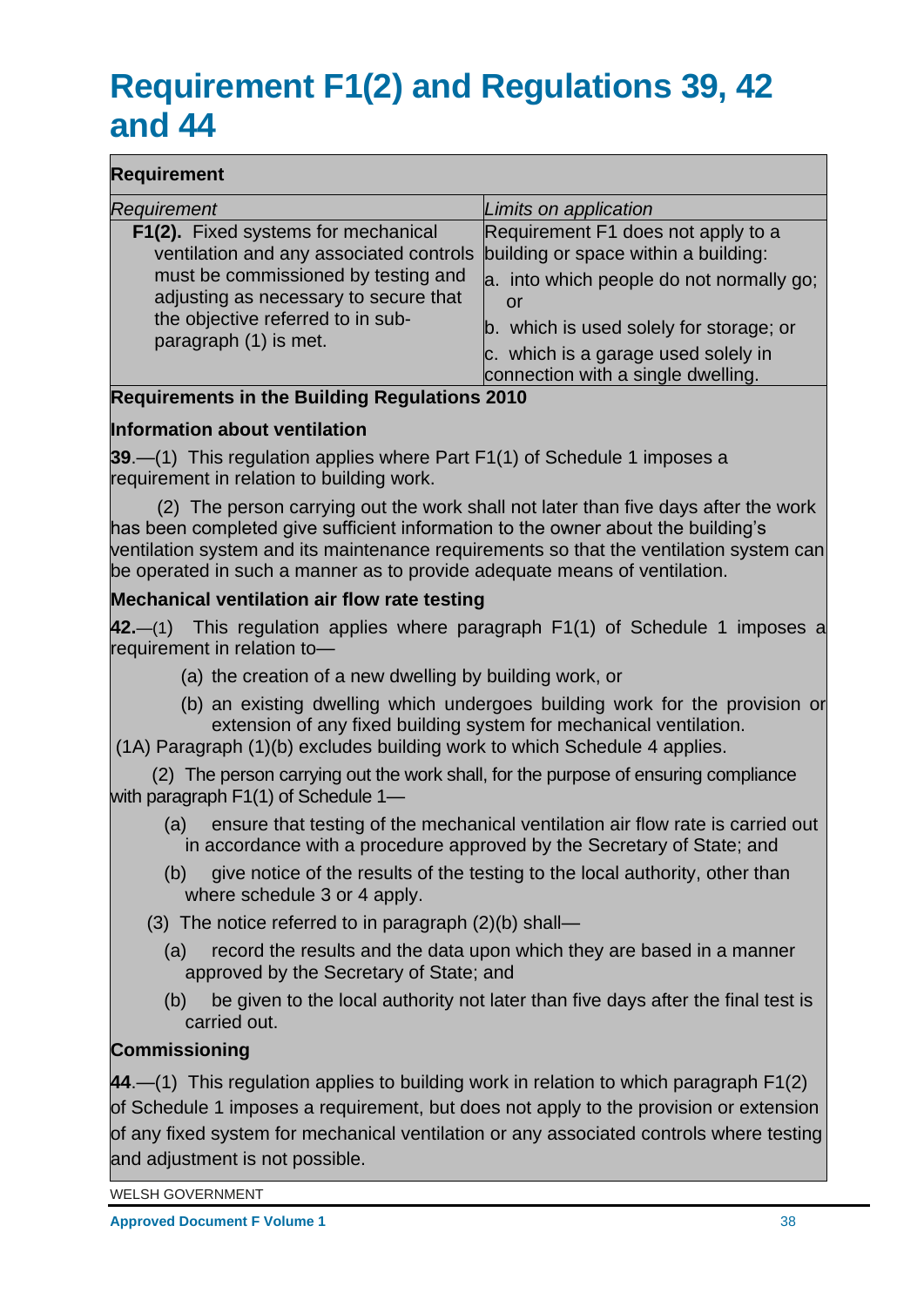(2) This regulation also applies to building work in relation to which paragraph L1(b) of Schedule 1 imposes a requirement, but does not apply to the provision or extension of any fixed building service where testing and adjustment is not possible or would not affect the energy efficiency of that fixed building service.

 (3) Where this regulation applies the person carrying out the work shall, for the purpose of ensuring compliance with paragraph F1(2) or L1(b) of Schedule 1, give to the local authority a notice confirming that the fixed building services have been commissioned in accordance with a procedure approved by the Secretary of State.

- (4) The notice shall be given to the local authority
	- (a) not later than the date on which the notice required by regulation 16(4) is required to be given; or

 (b) where that regulation does not apply, not more than 30 days after the completion of the work.

**Note:** Where the building control body is an approved inspector, see regulation 20 of the Building (Approved Inspectors etc.) Regulations 2010 (as amended).

# **Intention**

In the Welsh Minister's view, requirement F1(2) and Regulation 44 are met if building work (on new or existing dwellings) that involves installing a mechanical ventilation system follows the guidance in **paragraphs 4.1 to 4.12** to achieve all of the following.

- a. All fixed mechanical ventilation systems for which testing and adjustment is possible are tested and commissioned.
- b. Commissioning results show that systems are operating as required to achieve adequate ventilation, including achieving the flow rates specified in this approved document.
- c. Commissioning results show that controls are operating as required to achieve adequate ventilation.
- d. The person carrying out the work gives notice to the building control body and that commissioning has been carried out in accordance with the procedure given in this document.

In the Welsh Minister's view, when building work is carried out that affects ventilation, the requirements of regulations 39 are met if the installer provides clear and simple written guidance for the building owner on how to operate and maintain the ventilation system. The written guidance should be as described in **paragraphs 4.13 to 4.19** for new dwellings and **4.13** to **4.17** and **4.20** for existing dwellings.

In the Welsh Minister's view, when building work is carried out to a new dwelling or notifiable building work is carried out on an existing dwelling, the requirements of Regulation 42 are met if the installer complies with all of the following:

- a. Measures and records the mechanical ventilation flow rates by following guidance in **paragraphs 4.9 and 4.10**
- b. Gives notice of ventilation flow rates to the building control body not later than five days after the final test.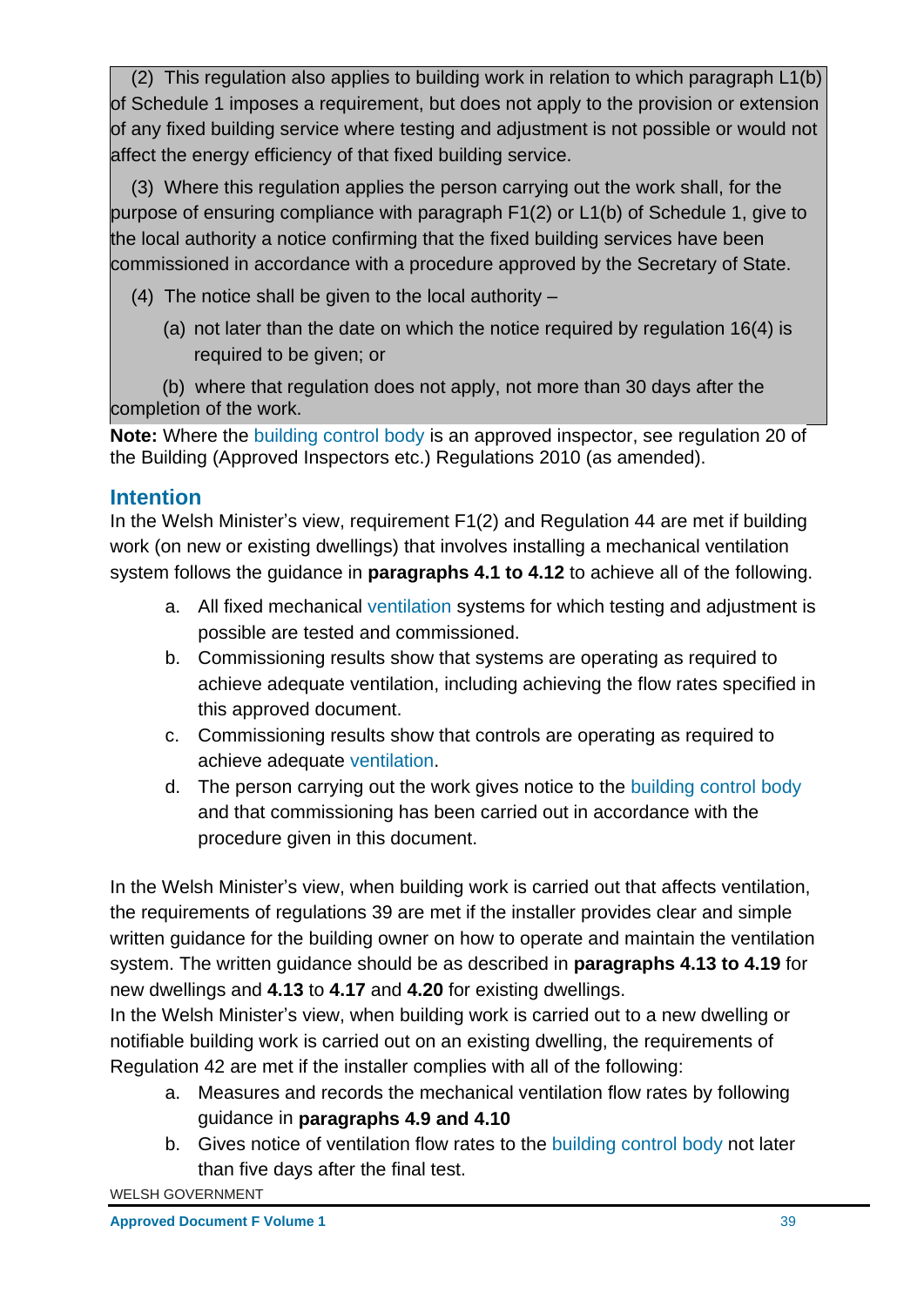# <span id="page-42-0"></span>**Section 4**

# <span id="page-42-1"></span>**Commissioning and providing information**

#### **Air flow rate testing and commissioning of ventilation systems**

- **4.1** Mechanical ventilation systems must be commissioned to provide adequate ventilation. A commissioning notice must be given to the building control body.
- **4.2** In new dwellings and notifiable ventilation work in existing dwellings, air flow rates for mechanical ventilation systems must be measured. A notice of the measured air flow rates must be given to the building control body.

**Note**: **Paragraphs 4.1** and **4.2** apply to intermittent extract as well as continuous mechanical ventilation systems.

**Note**: Non-notifiable building work is described in Schedule 4 to the Building Regulations. Where notifiable building work to an existing dwelling is being carried out by an appropriate competent person scheme, a notice of the measured air flow rates is not required to be given to the building control body.

**4.3** The person responsible for commissioning should complete air flow measurement test and commissioning sheets including, as a minimum, all information in the example sheet in Appendix C.

**Note:** When mechanical ventilation is commissioned, the use of fuel and power should also be considered in accordance with Part L of the Building Regulations (L1(b) of Schedule 1). Installers may provide notice of commissioning to cover Part F (F1(2) of Schedule 1) and Part L in the same document.

#### **Inspection requirements**

**4.4** Ventilation systems should be inspected and tested in accordance with **paragraphs 4.5 to 4.12**.

#### **Background ventilators and intermittent extract**

- **4.5** For background ventilators, the following measures should be undertaken and the results recorded using the checklist in Appendix C:
	- a. Identify and record minimum equivalent area for background ventilators from Table 1.7.
	- b. Record actual equivalent area and location of installed background ventilators.
	- c. Check whether background ventilator controls work and that they open and close correctly.
	- d. Check the quality of the installation of the ventilator product to ensure it is correctly mounted within the wall or window aperture.
- **4.6** For intermittent extract fans, the installer should:
	- a. Check that the fan operates correctly.
	- b. Check that the fan or fans respond correctly to the controls provided with the installation.
	- c. Check that any run-on timers are set to at least 15 minutes.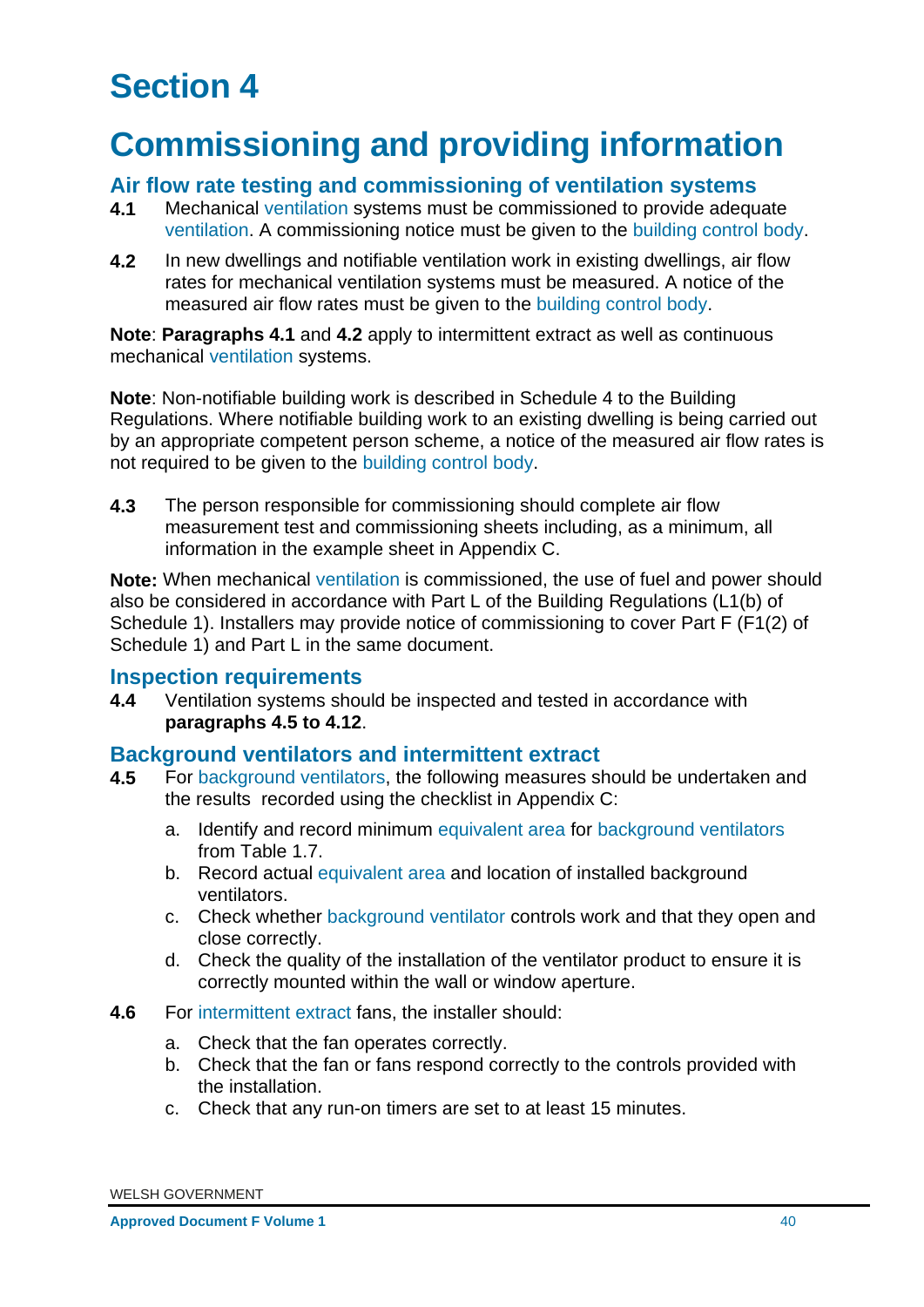# **Ducted systems**

- **4.7** For all ductwork and terminals, the following should be observed and recorded in the checklist in **Appendix C**:
	- a. Check that the system has been installed:
		- in accordance with the design criteria
		- to a standard that will not reduce its performance.
	- b. Number, size and location of air terminals provide effective air distribution in the space.
	- c. All ductwork and terminals are in good condition with no obvious defects that will affect the performance of the system.
	- d. Air flow direction is correct at each room terminal.
	- e. There are no abnormal noises from the ventilation system, including all of the following situations:
		- i. On start-up
		- ii. When running in background ventilation mode
		- iii. When running at the high rate.
- **4.8** For continuous mechanical ventilation systems, such as continuous mechanical extract ventilation or mechanical ventilation with heat recovery, the system should be balanced to achieve design air flow rates at each room terminal. The fan manufacturer's instructions should be followed when balancing the system. If specific details are not available from the manufacturer, the relevant set of instructions from list 'a' to 'e' below should be followed:
	- a. For adjustable terminals with a fixed (stepped) speed fan, the following apply:
		- i. The fan speed should be set to achieve the desired continuous flow rate.
		- ii. The index terminal flow rate should be set with the terminal fully open and all other terminals should be adjusted to achieve the required flows at each terminal.
		- iii. If the total flow rate cannot be achieved through all the terminals, then the fan speed should be increased.
		- iv. If all the terminals have to be set to a significantly closed position to achieve the required air flow rate, then the fan speed should be reduced and the terminals rebalanced.
	- b. For adjustable terminals with a controllable speed fan:
		- i. The fan speed should be set approximately to achieve the desired continuous flow rate.
		- ii. The index terminal flow rate should be set with the terminal fully open and all other terminals should be adjusted to achieve the required flows at each terminal.
		- iii. If the index terminal has to be set to a significantly closed position to achieve the required air flow rate, then the fan speed should be reduced and the terminals rebalanced.
	- c. For fixed terminals with flow adjustment by duct damper or similar device at the fan unit, the guidance in sub-paragraphs (a). or (b). above should be followed, depending on the type of fan speed control.
	- d. For adjustable terminals with a fixed volume flow fan, the following apply: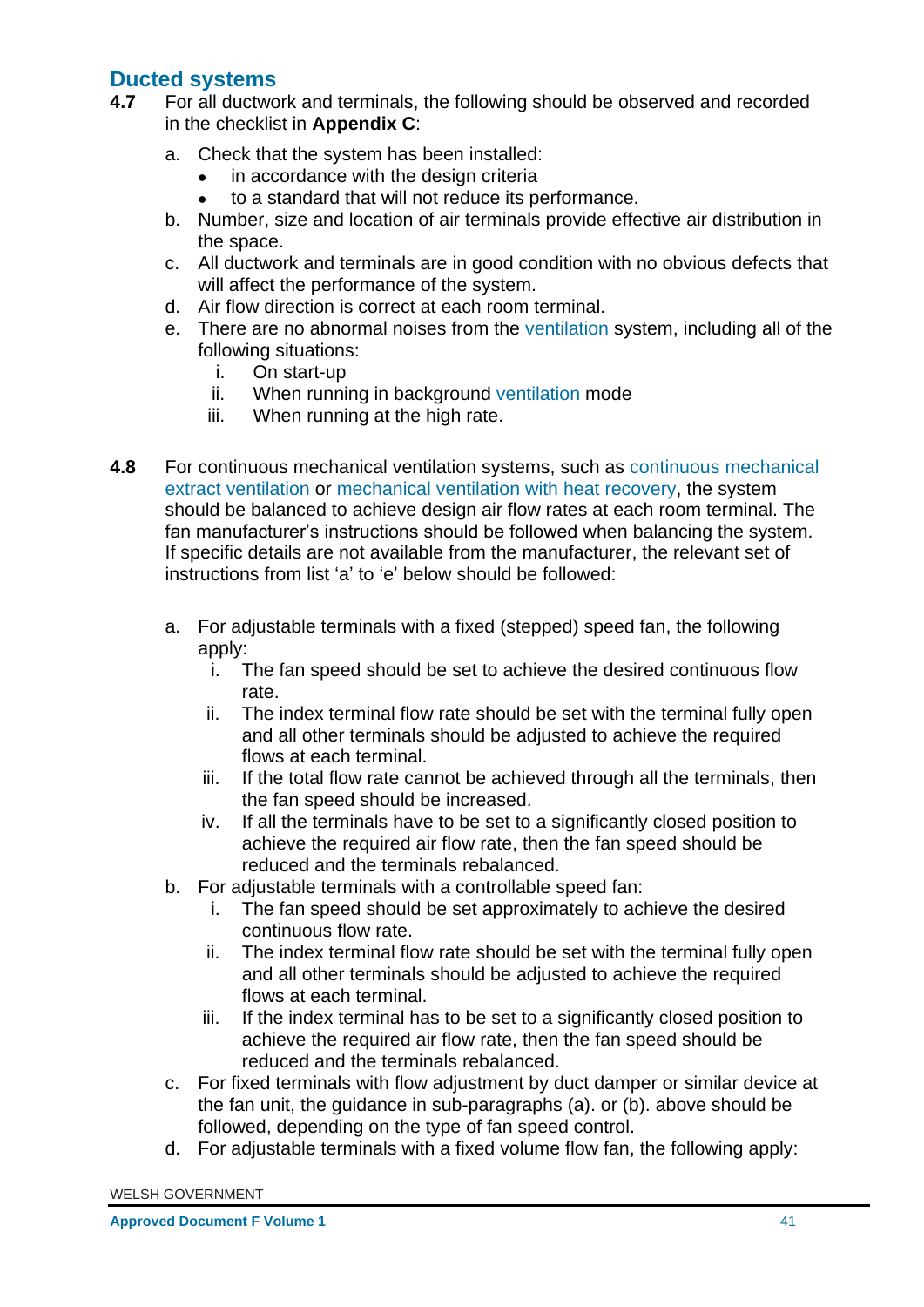- i. The fan speed should be set to achieve the desired continuous flow rate.
- ii. The index terminal flow rate should be set with the terminal full open, and all other terminals should be adjusted to achieve the required flows at each terminal.

**Note:** Adjusting the terminals only balances the flow. Total flow rate is governed by the fan control setting. Care should be taken not to close the terminals too far, because the fan unit will always maintain a constant volumetric flow rate. Closing the terminals will only require the fan to work harder to achieve a given air flow rate.

e. For fixed terminals with automatic flow adjustment at the fan unit, the fan speed should be set to achieve the desired continuous flow rate. The flows are balanced by automatic devices within the fan unit, so cannot be adjusted.

## **Air flowrate testing**

- **4.9** The air flow rate of all mechanical ventilation fans should be tested. This includes any of the following:
	- Intermittent extract fans
	- Cooker hoods
	- Continuous extract fans and/or terminals
	- Continuous supply fans and/or terminals
- **4.10** A calibrated air flow device with a propriety hood should be used to measure at each room terminal following the procedure detailed below:
	- a. The design airflow rates should be determined in accordance with Table 1.2.
	- b. It should be ensured that both:
		- all intended background ventilators or other air transfer devices are open.
		- all internal and external doors and windows are closed.
	- c. Air flow measurements should be performed using an air flow device that complies with all of the following:
		- $\bullet$  has an accuracy of  $\pm 5\%$
		- has been calibrated within the last 12 months at a United Kingdom Accredited Service accredited calibration centre.
	- d. The airflow for each extract/supply fan or terminal should be recorded in litres per second (l/s) on the commissioning sheet (see part 3 **Appendix C**).

*Note: In exceptional circumstances, the configuration of some fan units may prevent air flow rates being measured. In those circumstances, evidence should be provided to Building Control Body to give assurance that the flow rate can be determined by following manufacturer's guidance.*

*Where the fan/terminal is too big for the testing hood, this is not typically an exceptional circumstance - larger test hoods are available for most domestic fans, except for kitchen cooker hoods. If a kitchen cooker hood cannot be measured in the way described, an alternative is to measure on the outside on the exhaust terminal.*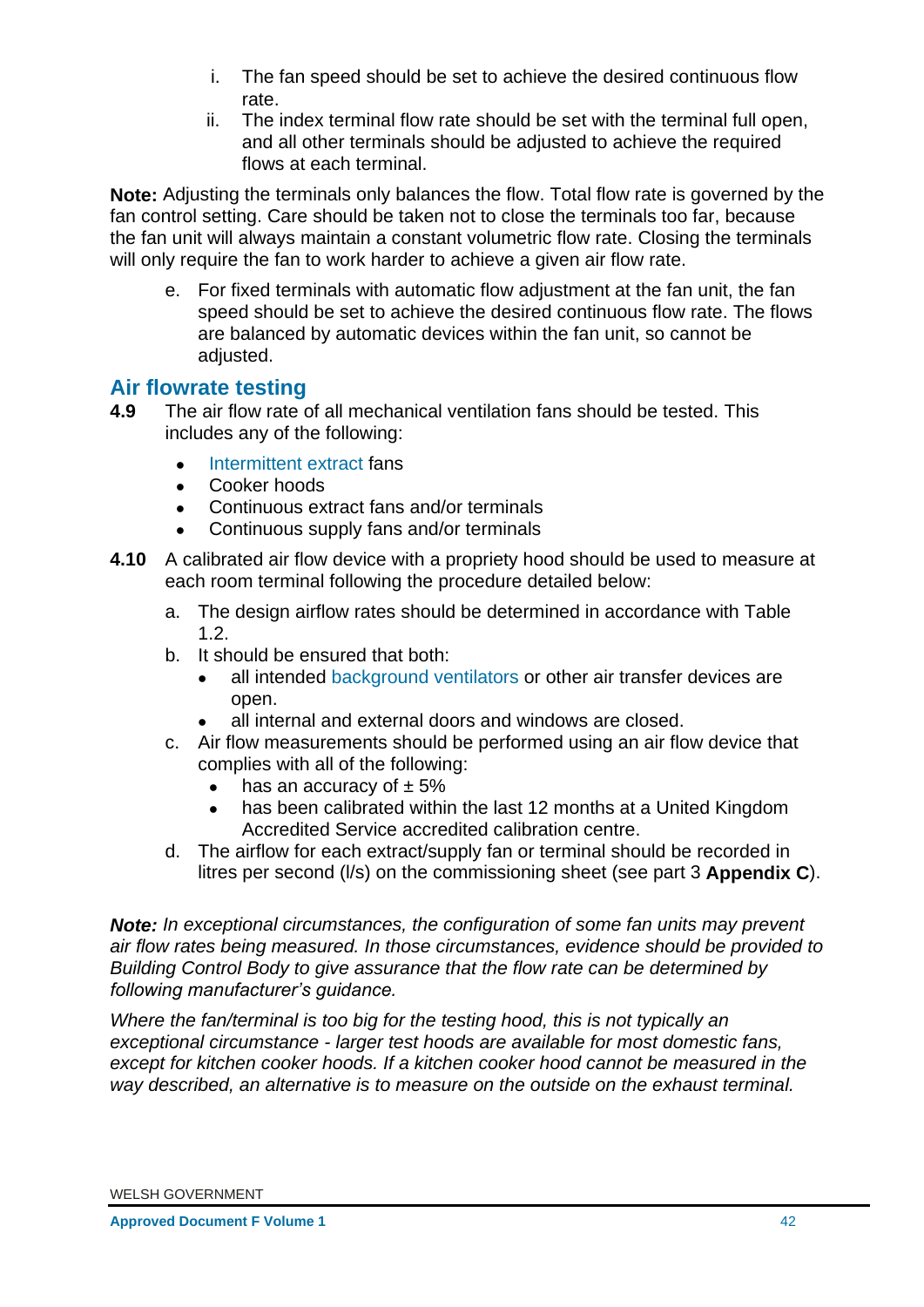*Examples of exceptional circumstances are (but not limited to):*

- *a. Kitchen cooker hoods for above ground flats, where exhaust terminal is not accessible. If the cooker hoods installed on upper flats are the same as those used on ground level flats (which have been measured) then this should be sufficient to demonstrate the upper floor flats meet the requirement.*
- *b. Fan sited above non-removable building component, e.g. a shower partition.*

## **Controls**

- **4.11** The correct operation of each control function should be tested as far as practical. Ventilation controls should be inspected to ensure the following have been achieved:
	- a. All local controls have been installed following the manufacturer's instructions.
	- b. All local controls are adequately labelled to clearly indicate their function.
	- c. If sensors have been installed separately from the fan unit, the manufacturer's installation instructions were followed.
	- d. Where control of the fan is automated, the controls are configured to ensure that automatic controls do not disturb occupants, for example, by sudden changes in fan speed.
- **4.12** If manual controls are provided, clear and detailed instructions should be provided to the occupier as part of the information package in paragraphs 4.13 to 4.17.

## **Operating and maintenance instructions**

- **4.13** Sufficient information about the ventilation system and its maintenance requirements must be given to owners so that the system can be operated effectively. This should include both design flow rates, and maintenance requirements. The information should be provided in a clear manner, for a nontechnical audience.
- **4.14** A copy of the completed commissioning sheet in **Appendix C** should be provided to the owner of the dwelling.
- **4.15** The operation and maintenance information should contain specific instructions for the end user on how and when to use the ventilation system, including information on the intended uses for the available fan settings. Information should also be provided to suggest when, and how, the system components should be cleaned and maintained.
- **4.16** The following information should be provided where relevant:
	- a. manufacturer's contact details;
	- b. that background ventilators allow fresh air into the home and should be left open;
	- c. location of automatic controls and how to set them;
	- d. location of manual controls for the on/off and high rate settings for a mechanical ventilation system and how to use them;
	- e. how cleaning and maintenance of the system and components should be carried out. This includes the location and specification of filters and how to assess when to replace filters;
	- f. how to access ducts for cleaning, how to undertake cleaning of plant and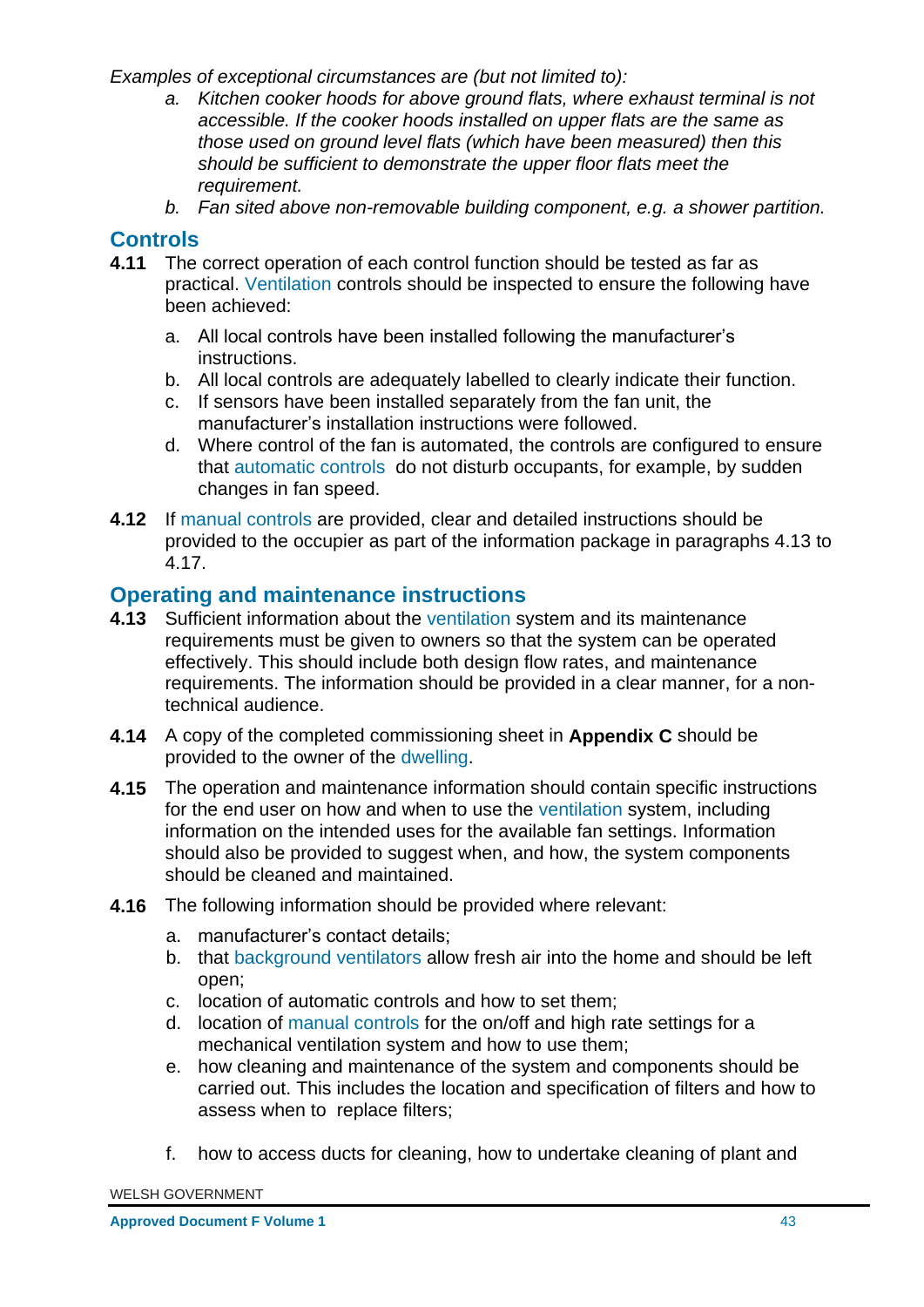ducts and the intervals at which cleaning should be undertaken;

- g. the location of sensors and how to recalibrate them;
- h. design flow rates.
- **4.17** The operation and maintenance manual should also contain relevant manufacturers' literature, including the following, where relevant:
	- a. components specifications
	- b. installation guidance
	- c. operating instructions
	- d. maintenance schedules
	- e. guarantees
	- f. registration card
	- g. spare part lists
	- h. Instructions for obtaining spare parts

#### **Home User Guide for new dwellings**

- **4.18** A Home Energy Guide should be provided for a new dwelling as described in Section 9 of Approved Document L, Volume 1: Dwellings. It should contain a section on 'Ventilation' that provides non-technical advice on the ventilation systems provided within the new dwelling.
- **4.19** The Home Energy Guide is in addition to the operating and maintenance instructions. It is intended to be a non-technical overview for the occupiers, and should include some basic details on the operation and maintenance of the system. The operating and maintenance instructions provide further details as required. Information about overheating and the conservation of fuel and power are required under different regulations and guidance is given in Approved Documents O (Overheating) and L (Conservation of fuel and power). Where the system provides more than one function, the owner should be informed of each separate function.

## **Additional information for work in existing dwellings**

**4.20** When new ventilation is installed in an existing dwelling, information about it should be provided to the building owner in accordance with paragraphs 4.13 to 4.17.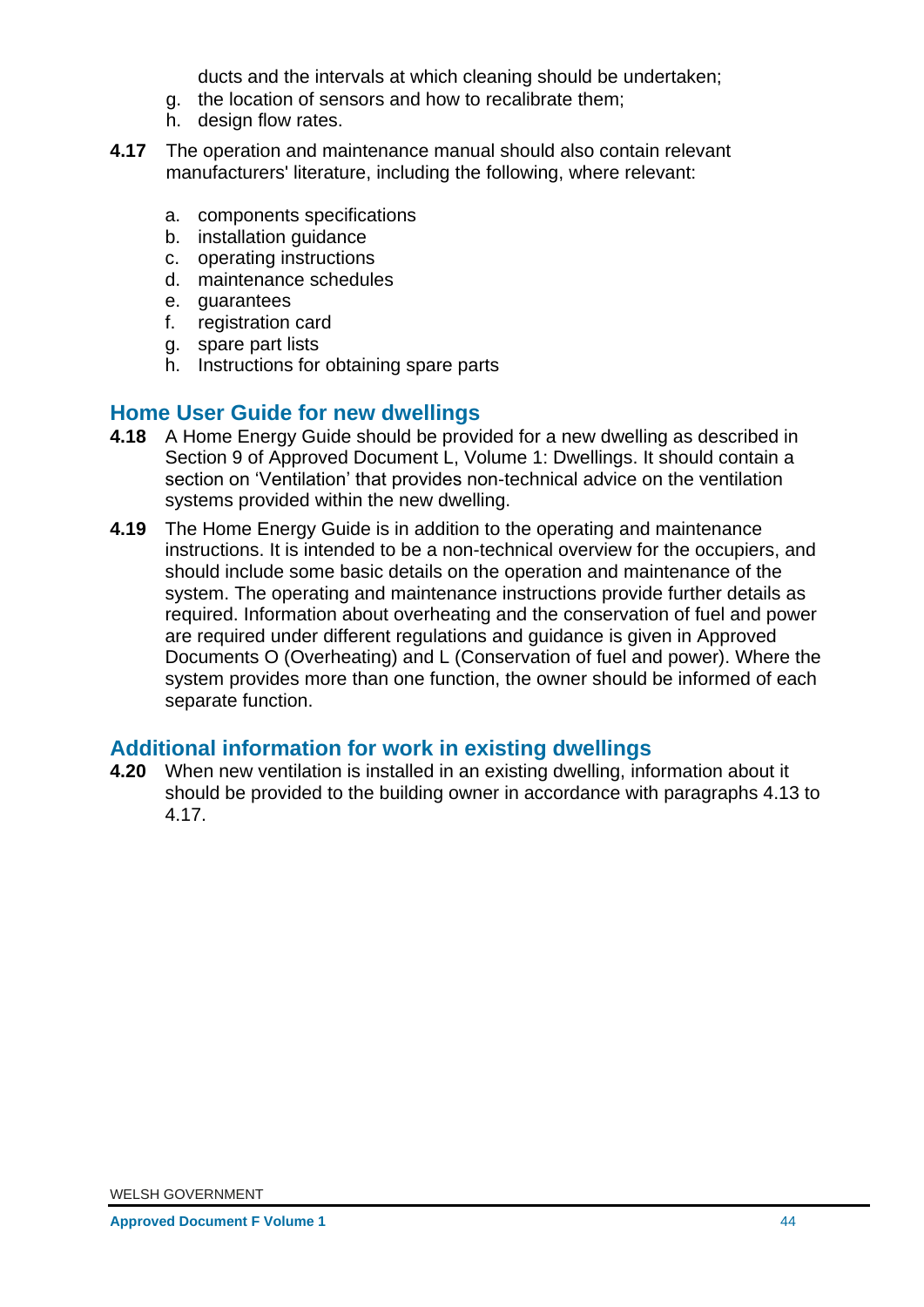# <span id="page-47-0"></span>**Appendix A**

# <span id="page-47-1"></span>**Key Terms**

The definitions below are for this document only, and are not intended to be applied in other circumstances. Fuller definitions of the various terms are given in the relevant British Standards listed in Appendix E.

Except for the items marked \* (which are from the Building Regulations 2010), these definitions apply only to Approved Document F, Volume 1: Dwellings.

**Air permeability** The measure of airtightness of the building fabric. It is defined as the air leakage rate per hour per m2 of envelope area at the test reference pressure differential of 50Pa or 4Pa.

**Airtightness** The resistance of the building envelope to infiltration when ventilators are closed. The greater the airtightness at a given pressure difference across the envelope, the lower the infiltration.

**Automatic controls** A system whereby a ventilation device is adjusted by a mechanical or electronic controller that responds to a relevant stimulus. That stimulus usually relates to the humidity of the air in a room, pollutant levels, occupancy of the space or pressure difference across the device.

**Background ventilator** A small ventilation opening designed to provide controllable whole dwelling ventilation.

**Basement** (in relation to a dwelling) A dwelling or a usable part of a dwelling (i.e. a habitable room) that is partly or entirely below ground level. Note that a cellar is distinct from a basement, in that a cellar is used only for storage, heating plant or purposes other than habitation.

**Bathroom** A room that contains a bath or shower and which can also include sanitary accommodation.

**Building control body** A local authority or an approved inspector.

**Continuous mechanical extract ventilation** Mechanically driven ventilation that continuously extracts indoor air and discharges it to the outside.

**Continuous operation** Uninterrupted running of a mechanical ventilation device, such as continuous mechanical extract ventilation or mechanical ventilation with heat recovery. The air flow rate provided by mechanical ventilation need not be constant but may be varied, under either manual or automatic control, in response to the demand for the removal of pollutants or water vapour.

**Dwelling** A self-contained unit designed to accommodate a single household.

**Equivalent area** A measure of the aerodynamic performance of a ventilator. It is the area of a sharp-edged circular orifice through which air would pass at the same volume flow rate, under an identical applied pressure difference, as through the opening under consideration. The equivalent area of a background ventilator is determined at 1Pa pressure difference in accordance with Table 1.7.

**Expert advice** Advice from a suitably qualified competent person. Examples from the ventilation industry of a person competent to give expert advice include a chartered or professional engineer, a building services specialist, a specialist ventilation manufacturer or members of professional trade bodies.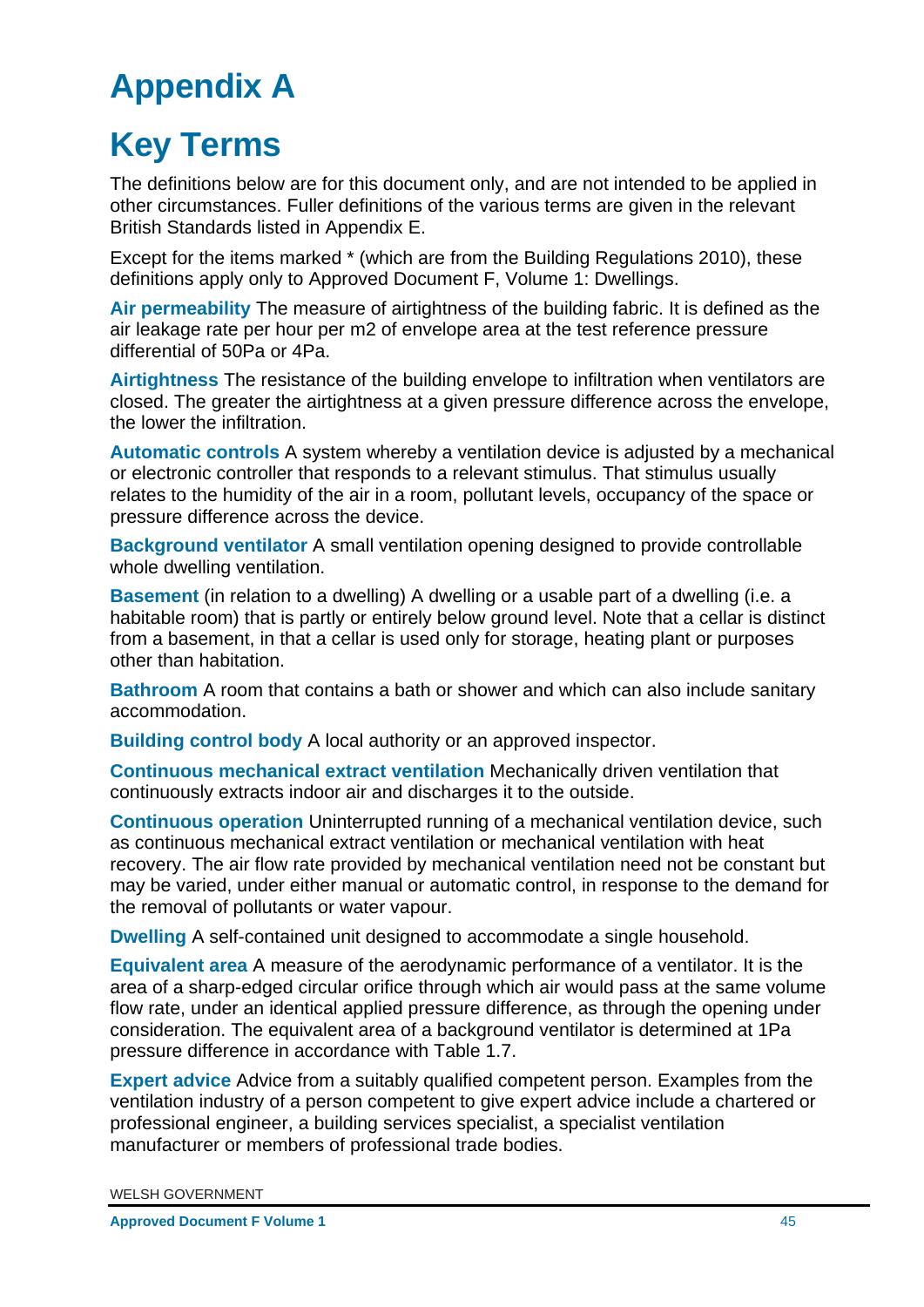**Extract ventilation** The removal of air directly from an internal space or spaces to the outside. Extract ventilation may be by natural means or by mechanical means (e.g. by an extract fan or a central system).

**Free area** The geometric open area of a ventilator.

**Habitable room** A room used for dwelling purposes but which is not solely a kitchen, utility room, bathroom, cellar or sanitary accommodation.

**Heat recovery** Applied to mechanical supply and extract systems or a single room ventilator, extract air is passed over a heat exchanger and the recovered heat is put into the supply air.

**Highly airtight dwellings** Dwellings that achieve one of the following.

- a. A design air permeability lower than 5m3/(h·m2) at 50Pa.
- b. An as-built air permeability lower than 3m3/ (h·m2) at 50Pa.

**Infiltration** The uncontrolled exchange of air between the inside and outside of a building, through gaps and cracks.

**Intermittent operation** When a mechanical ventilator does not run all the time, usually running only when there is a particular need to remove pollutants or water vapour (e.g. during cooking or bathing). Intermittent operation may be under either manual or automatic control.

**Less airtight dwellings** Those dwellings that are not highly airtight dwellings.

**Manual controls** A system whereby a ventilation device is opened and closed, or switched on and off, or its performance is adjusted by the occupants of a room or building (see automatic controls).

**\*Material change of use** Defined in regulation 5 as: Where there is a change in the purposes for which or the circumstances in which a building is used, so that after that change:

- a. the building is used as a dwelling, where previously it was not;
- b. the building contains a flat, where previously it did not;
- c. the building is used as an hotel or a boarding house, where previously it was not;
- d. the building is used as an institution, where previously it was not;
- e. the building is used as a public building, where previously it was not;
- f. the building is not a building described in classes 1 to 6 in Schedule 2, where previously it was;
- g. the building, which contains at least one dwelling, contains a greater or lesser number of dwellings than it did previously;
- h. the building contains a room for residential purposes, where previously it did not;
- i. the building, which contains at least one room for residential purposes, contains a greater or lesser number of such rooms than it did previously;
- j. the building is used as a shop, where it previously was not; or
- k. the building is a building described in regulation  $7(4)(a)$ , where previously it was not.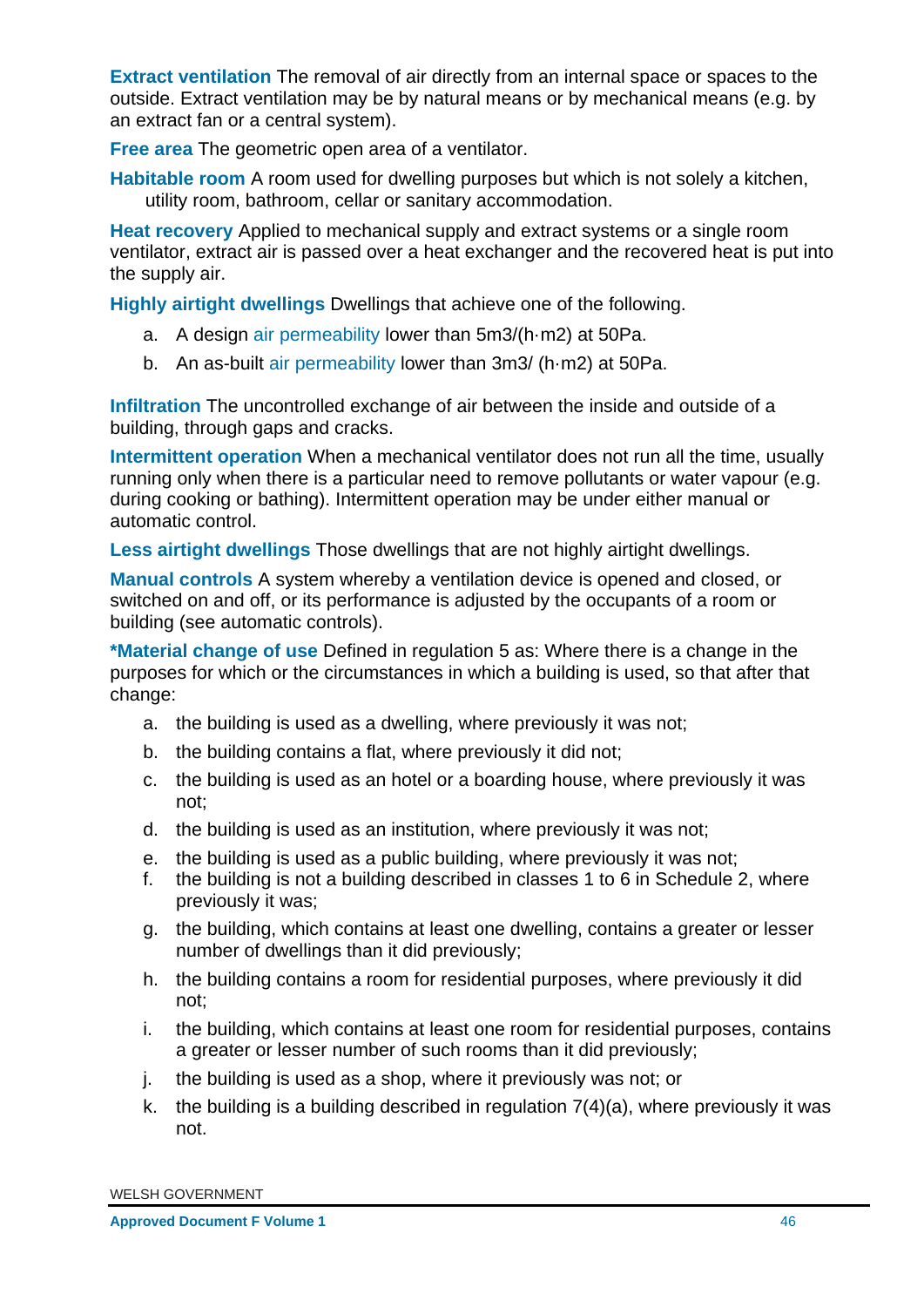**Mechanical ventilation with heat recovery** A mechanically driven ventilation system that both continuously supplies outdoor air to the inside of the dwelling and continuously extracts indoor air and discharges it to the outside. For the purposes of this approved document, the guidance for mechanical ventilation with heat recovery applies to centralised or decentralised supply and extract systems, with or without heat recovery.

**Natural ventilation** Ventilation provided by thermal, wind or diffusion effects through doors, windows or other intentional openings without the use of mechanically driven equipment. For the purposes of this approved document, natural ventilation refers to a ventilation strategy using background ventilators and intermittent extract ventilation.

**Permanent opening** An opening between rooms or floors that has no means of closing it, e.g. an open stairwell or two rooms that have been joined by removing part of a wall.

**Purge ventilation** Manually controlled ventilation of rooms or spaces at a relatively high rate to rapidly dilute pollutants and/or disperse water vapour. Purge ventilation may be provided by natural means (e.g. an openable window) or mechanical means (e.g. a fan).

**Purpose-provided ventilation** That part of the ventilation of a building provided by ventilation devices designed into the building (e.g. background ventilators, extract fans, mechanical ventilation or air-conditioning systems).

**\*Room for residential purposes** Defined in regulation 2(1) as a room, or a suite of rooms, which is not a dwelling-house or a flat and which is used by one or more persons to live and sleep and includes a room in a hostel, an hotel, a boarding house, a hall of residence or a residential home, but does not include a room in a hospital, or other similar establishment, used for patient accommodation.

**Sanitary accommodation** A space containing one or more flush toilets (WCs) or urinals. Sanitary accommodation containing one or more cubicles counts as one space if there is free circulation of air throughout the space.

**Shared communal rooms** Rooms in buildings containing dwellings, which provide facilities for the residents. For example, a laundry room, occupied lobby or gym. This does not include areas used solely or principally for circulation in buildings containing dwellings, including corridors or lift lobbies.

**Surface water activity** A measure of the availability of water to micro-organisms. Surface water activity is determined from the ratio of the vapour pressure of the water in the substrate to the vapour pressure of pure water at the same temperature and pressure. This ratio, in steady-state conditions, is numerically equal to the equilibrium relative humidity of the air, except that the latter is commonly expressed as a percentage.

**Thermal envelope** The combination of thermal elements of a building which enclose a particular conditioned indoor space or group of indoor spaces.

**Utility room** A room containing a sink or other feature or equipment that may reasonably be expected to produce significant quantities of water vapour.

**Ventilation** The supply and removal of air (by natural and/or mechanical means) to and from a space or spaces in a building. It normally comprises a combination of purposeprovided ventilation and infiltration.

**Wet room** A room used for domestic activities (such as cooking, clothes washing and bathing) that produce significant amounts of airborne moisture, e.g. a kitchen, utility room or bathroom. For the purposes of Part F of the Building Regulations, sanitary accommodation is also regarded as a wet room.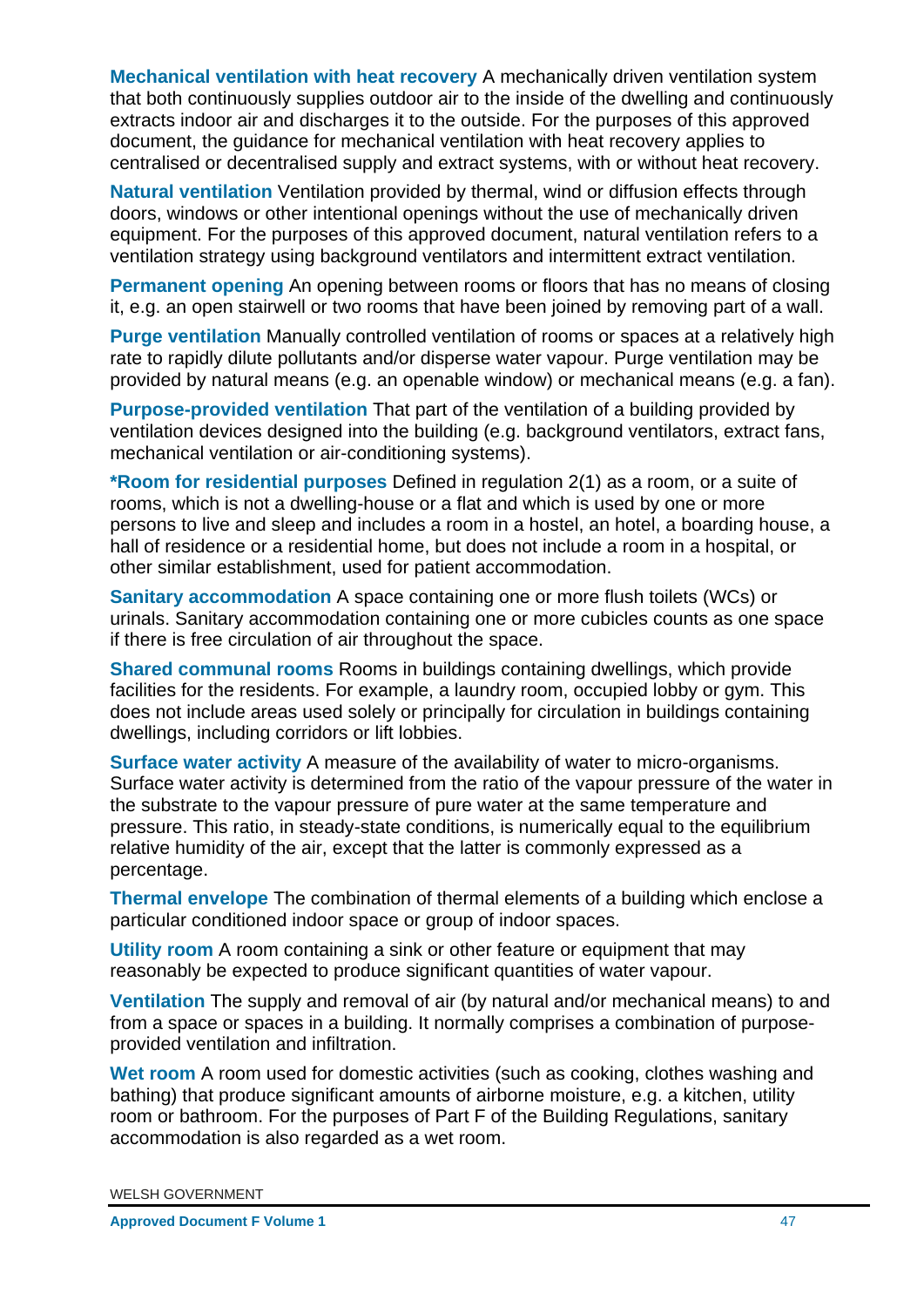**Whole dwelling ventilation** (general ventilation) Nominally continuous ventilation of rooms or spaces at a relatively low rate to dilute and remove pollutants and water vapour not removed by extract ventilation, purge ventilation or infiltration, as well as to supply outdoor air into the dwelling.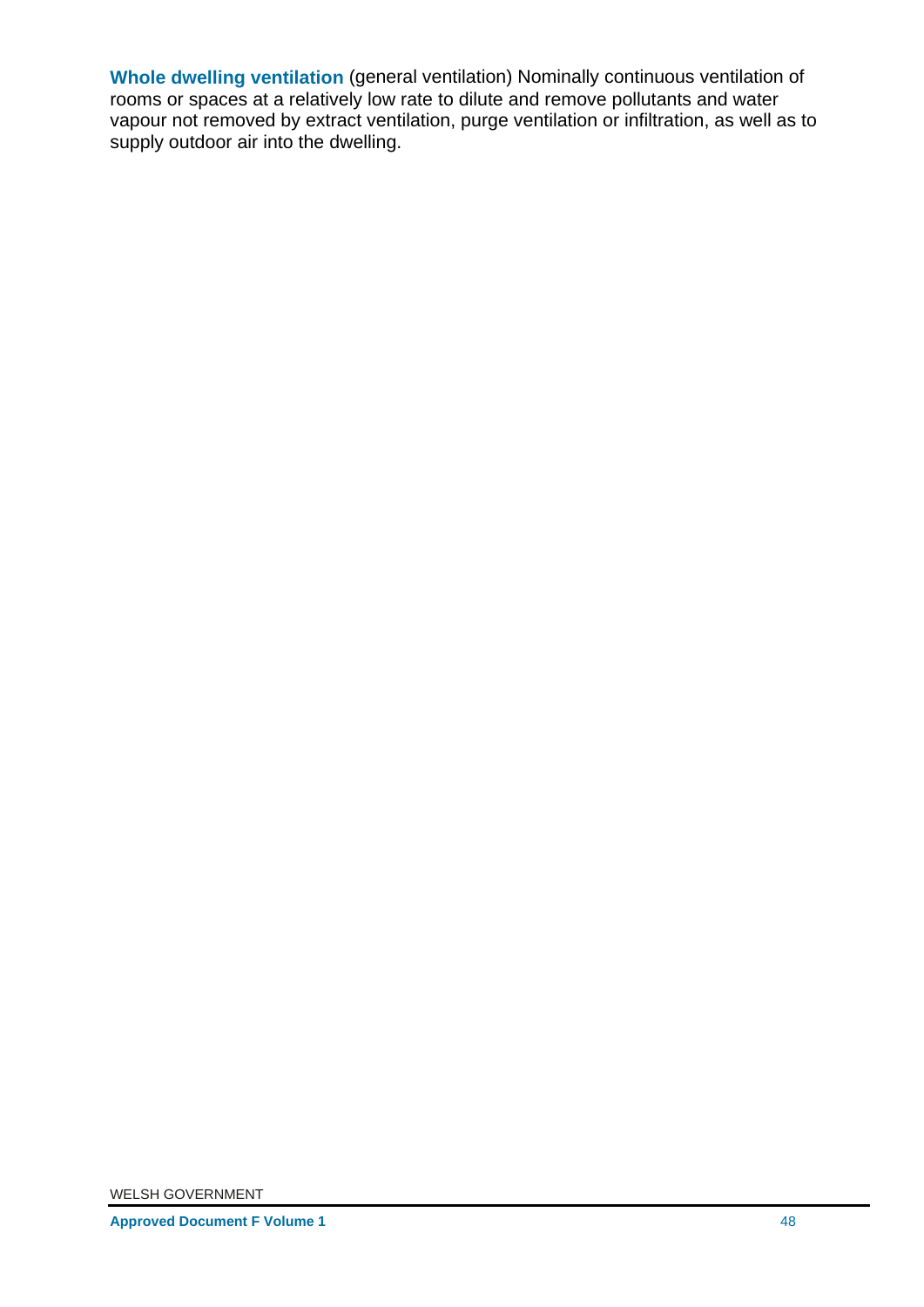# <span id="page-51-0"></span>**Appendix B**

# <span id="page-51-1"></span>**Performance-based ventilation**

#### **Introduction**

- **B.1** This Appendix sets out the levels of moisture and other pollutants that the provisions in this Approved Document are designed to control. The provisions are designed to control all of the following:
	- Moisture levels as described in paragraph B.2
	- Indoor air pollutants as described in paragraph B.4
	- Bio-effluents as described in paragraph B.6

**Note:** the guidance in this Approved Document may not be adequate to address pollutants from flueless combustion space heaters. This Approved Document does not address the airborne spread of infection, and does not directly address contamination from outdoor sources.

**Note:** A strategy for achieving good indoor air quality includes reducing the release of water vapour and air pollutants. This Approved Document does not provide guidance on such strategy.

#### **Performance criteria for dwellings**

- **B.2** The performance criterion for moisture is that there should be no visible mould on the inner surfaces of external walls in a properly heated dwelling with typical moisture generation.
- **B.3** Mould can grow whether the dwelling is occupied or unoccupied, so the performance criterion for humidity (as in Table B.3) should be met at all times, regardless of whether there are occupants. The other pollutants listed in Table B.1 are only of concern when the dwelling is occupied.

**Note:** The moisture criteria to meet to avoid house dust mite allergens are more complex and demanding than that to meet to avoid mould. This document does not give guidance on the control of house dust mite allergens.

**B.4** The performance criteria for indoor air pollutants are given in Table B.1. These are based on World Health Organization's *Guidelines for Indoor Air Quality: Selected Pollutants* (2010) and Public Health England's *Indoor Air Quality Guidelines for Selected Volatile Organic Compounds (VOCs) in the UK* (2019).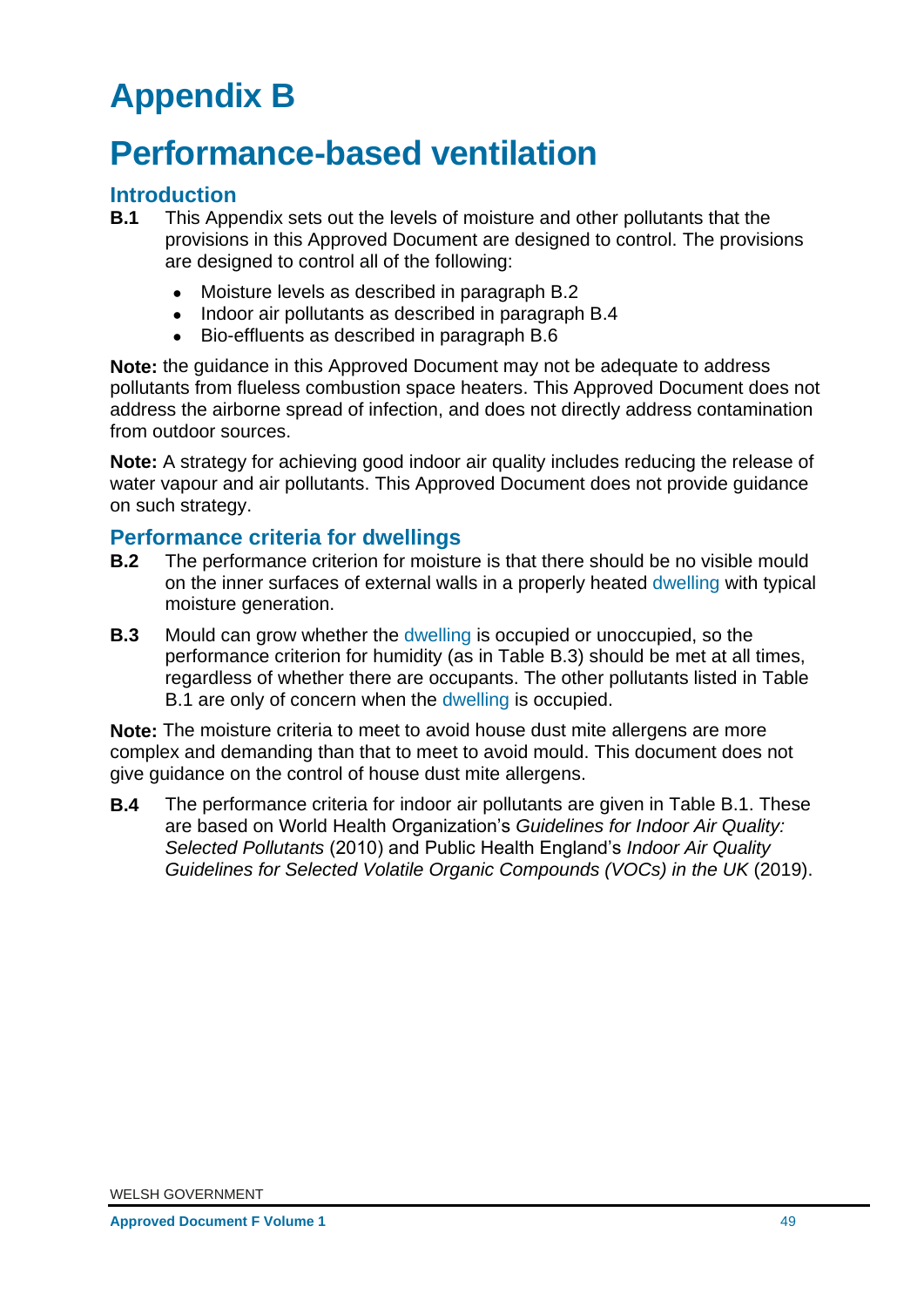| $\frac{1}{2}$            |                            |                      |  |  |  |
|--------------------------|----------------------------|----------------------|--|--|--|
| <b>Pollutant</b>         | <b>Exposure limit</b>      | <b>Exposure time</b> |  |  |  |
| Carbon monoxide(CO)      | 100 mg/m <sup>3</sup>      | 15 minute average    |  |  |  |
|                          | 30 mg/m <sup>3</sup>       | 1 hour average       |  |  |  |
|                          | $10$ mg/m $3$              | 8 hour average       |  |  |  |
| Nitrogen dioxide $(NO2)$ | 200 $\mu$ g/m <sup>3</sup> | 1 hour average       |  |  |  |
|                          | 40 $\mu$ g/m <sup>3</sup>  | year average         |  |  |  |
| Formaldehyde             | 100 $\mu$ g/m <sup>3</sup> | 30 minute average    |  |  |  |
|                          | 10 $\mu$ g/m <sup>3</sup>  | year average         |  |  |  |
| $TVOC^{(3)}$             | 300 $\mu$ g/m <sup>3</sup> | 8 hour average       |  |  |  |

# **Table B.1 Indoor air pollutants guidance values(1)(2)**

#### **Notes:**

1. 1. No safe levels can be recommended for benzene or trichloroethylene so they have not been considered in the definition of ventilation rates in dwellings. The best strategy for reducing their concentration indoors may be to control them at source.

2. 2. Even if the designer and builder choose to reduce volatile organic compound (VOC) levels in dwellings by controlling them at source, the ventilation requirements must still be met.

3. The total volatile organic compound (TVOC) metric is representative of all airborne indoor air VOC concentrations and should not be used as a direct indicator of health. The simplified metric is used as an indicator for the purpose of ventilation control strategies. As an alternative to the TVOC limit, individual VOC limits may be used where justified in accordance with the guidance in paragraph B5.

- **B.5** As an alternative to using TVOC, the individual VOCs may be used, where supported by robust independent evidence. Public Health England's *Indoor Air Quality Guidelines for Selected Volatile Organic Compounds (VOCs) in the UK* should be used. Testing against these metrics is likely to be more complex than testing against TVOC.
- **B.6** Control of bio-effluents (body odours) for people who have been exposed to the environment for a period of time will be achieved by an air supply rate of 4 litres per second per person (BS EN 16798-1).

#### <span id="page-52-0"></span>**Assumptions used in applying performance criteria for dwellings in Section 1**

#### **General**

- **B.7** Where the guidance for less airtight buildings is followed, dwellings are assumed to have an infiltration rate of 0.15 air changes per hour.
- **B.8** Where the guidance for highly airtight dwellings is followed, dwellings are assumed to have an infiltration rate of 0 air changes per hour.
- **B.9** Ventilation effectiveness is assumed to be 1.0 that is, it is assumed that supply air is fully mixed with room air.
- **B.10** CIBSE Guide A *Environmental Design* provides further information on ventilation effectiveness.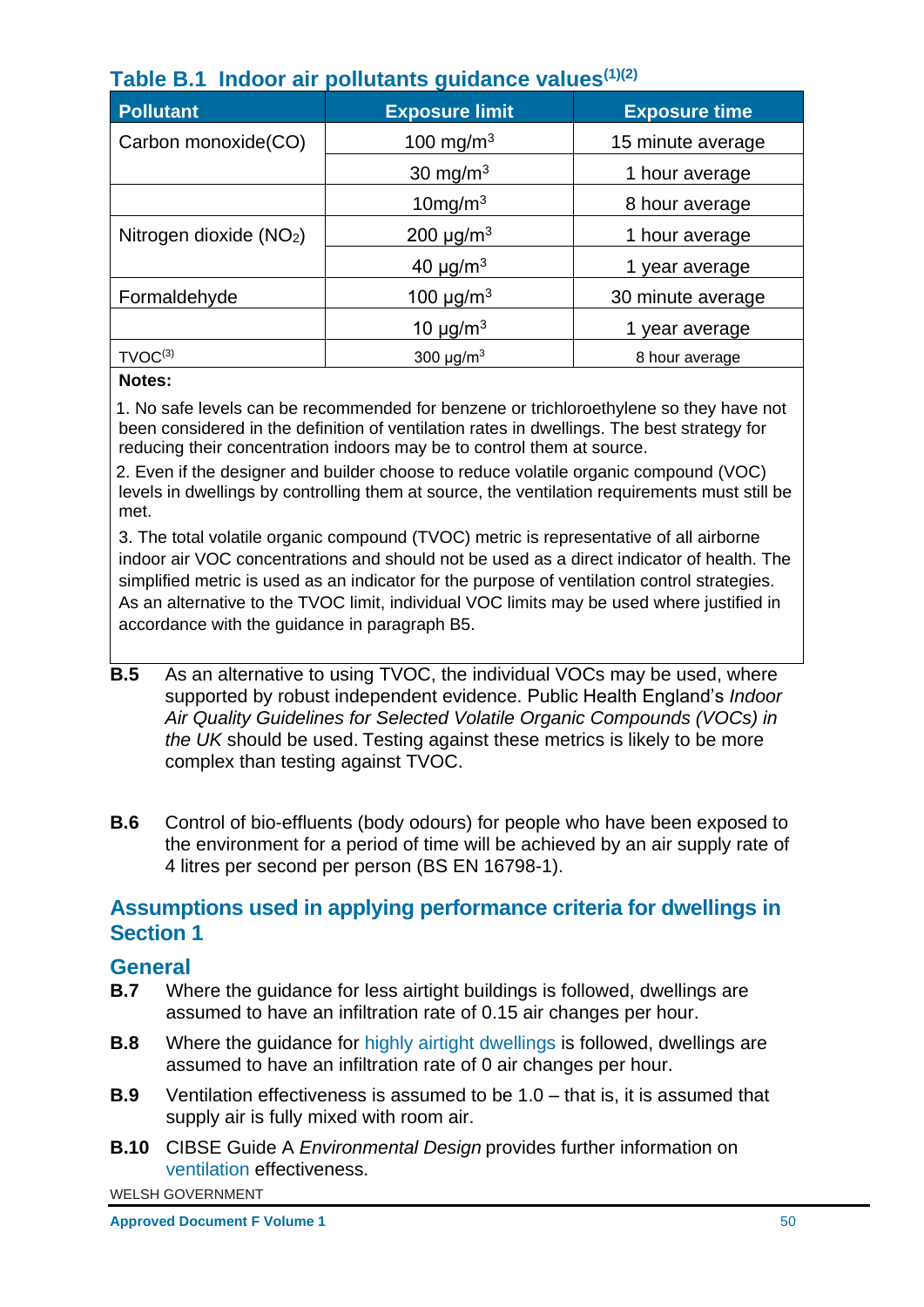**B.11** For the purpose of this Approved Document, for all dwellings (both new and existing, where Part F applies), the moisture criterion is likely to be met if, during the colder months of the year, the moving average surface water activity of the internal surfaces of external walls is always less than the value in Table B.2, evaluated over each moving average period.

# **Table B.2 Surface water activity**

| Moving average period | <b>Surface water activity</b> |
|-----------------------|-------------------------------|
| month                 | 0.75                          |
| week                  | 0.85                          |
| day                   | 0.95                          |

**B.12** For new dwellings, for the purpose of this Approved Document, the moisture criteria in Table B.2 are likely to be met if, during the colder months of the year the moving average relative humidity in a room is always less than the value given in Table B.3, evaluated over each moving average period.

# **Table B.3 Indoor air relative humidity water activity**

| Moving average period | Indoor air relative humidity |
|-----------------------|------------------------------|
| month                 | 65%                          |
| week                  | 75%                          |
| da                    | 85%                          |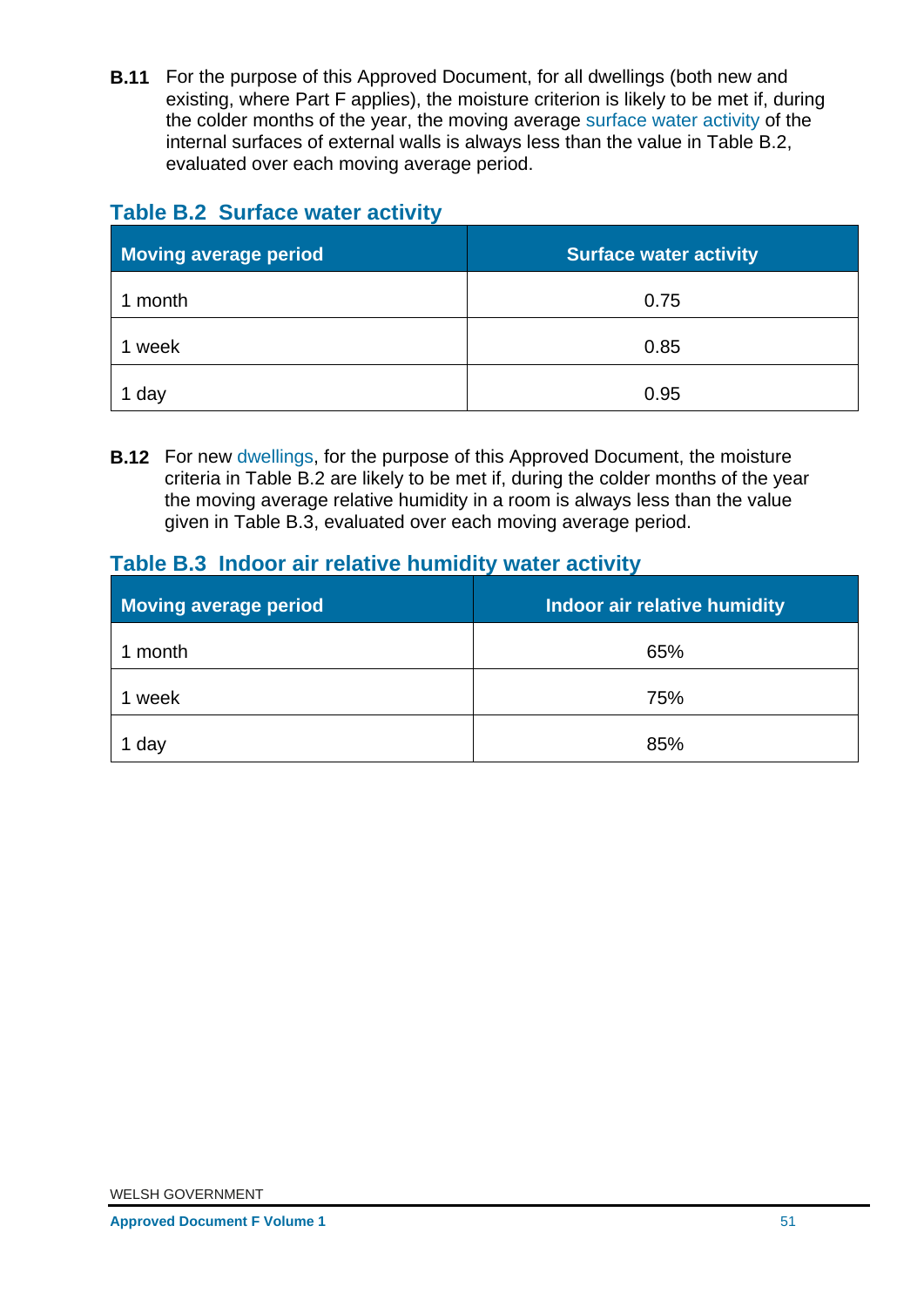# <span id="page-54-0"></span>**Appendix C**

# <span id="page-54-1"></span>**Completion checklist and commissioning sheet**

- **C.1** This installation and commissioning checklist is divided into three parts:
	- **Part 1** contains the particulars of the system, installation address and installer's details.
	- **Part 2a** functions as an installation checklist.
	- **Part 2b** is a visual inspection, or pre-commissioning, checklist.
	- **Part 3** is for recording air flow measurements from fans.

#### **Checking design air flow rates against measured air flow rates**

**C.2** Measured air flow rates for all fans should be recorded on Part 3: Commissioning details, as part of the commissioning procedures given in Section 3 of this Approved Document.

The measured values should be compared with their respective design values to determine the following:

- If the measured rate for each fan is equal to or greater than the design value, then the system meets the design standard.
- If any measured value is less than the design value, an adjustment should be made to correct the system. All air flows should then be re-measured. If necessary, further adjustments should be made until all air flows match their design values.

#### **Demonstrating compliance**

**C.3** All three parts of the installation and commissioning checklist should be completed.

The relevant parts of Parts 2 and 3 should be signed by a person who is both competent to install the system and responsible for installing and commissioning the system.

**C.4** The three-part form should be completed for each installation address. A copy should be submitted to the building control body as evidence that the system is correctly installed, and has been correctly inspected and commissioned.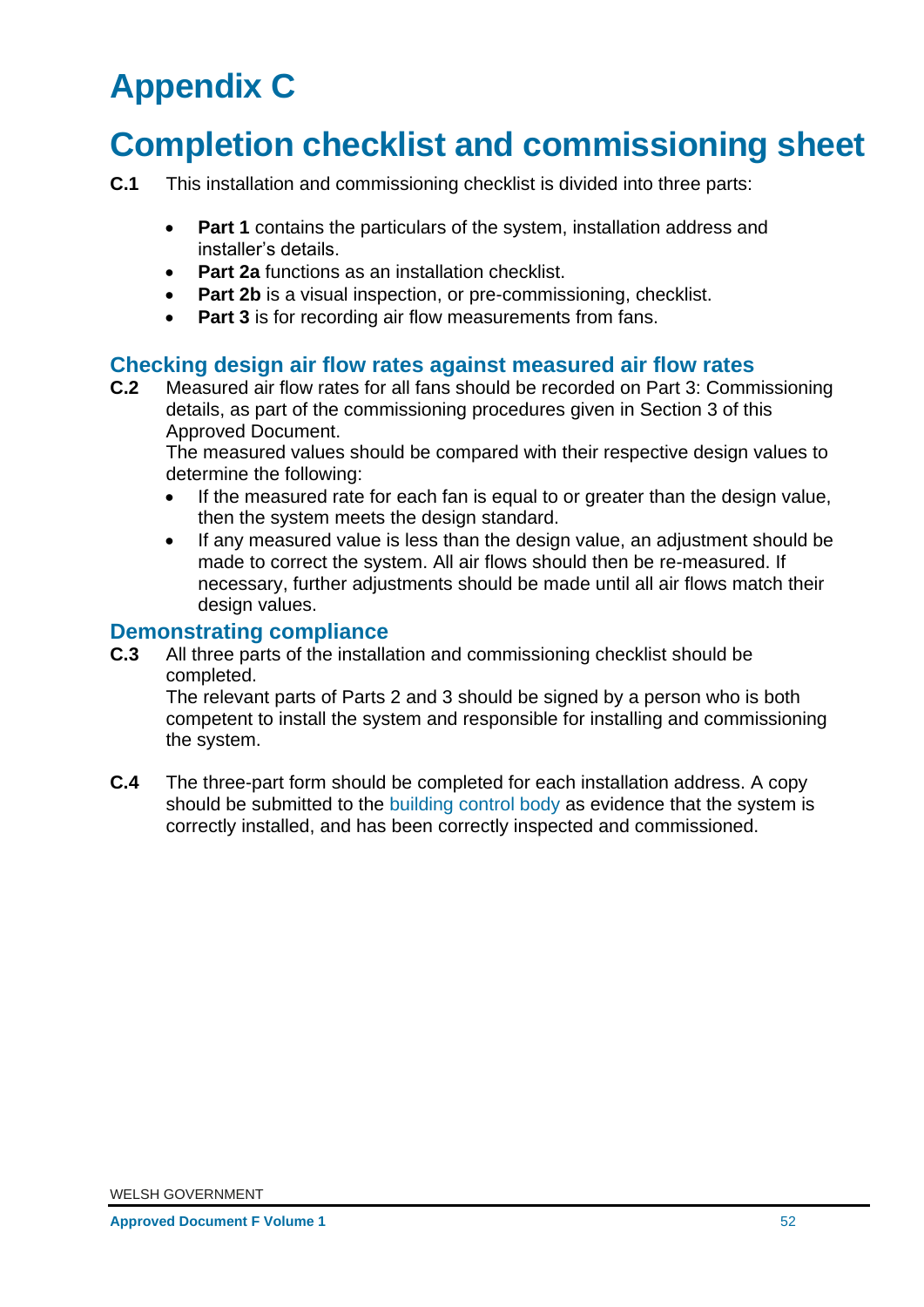## **Part 1 – System details and declarations**

*The installer should complete this section and include details of the commissioning engineer.*

| 1.1<br><b>Installation Address Details</b>                           |                                                                                                                                             |  |
|----------------------------------------------------------------------|---------------------------------------------------------------------------------------------------------------------------------------------|--|
| Dwelling name/number                                                 |                                                                                                                                             |  |
| <b>Street</b>                                                        |                                                                                                                                             |  |
| Locality                                                             |                                                                                                                                             |  |
| Town                                                                 |                                                                                                                                             |  |
| County                                                               |                                                                                                                                             |  |
| Post Code                                                            |                                                                                                                                             |  |
| 1.2<br><b>Installation Details</b>                                   |                                                                                                                                             |  |
| System classification*                                               | System                                                                                                                                      |  |
|                                                                      | Enter natural ventilation, mechanical extract ventilation or mechanical extract and supply ventilation as defined<br>by Approved Document F |  |
| Manufacturer                                                         |                                                                                                                                             |  |
| Model numbers                                                        |                                                                                                                                             |  |
| Serial number (where available)                                      |                                                                                                                                             |  |
| Location of fan units                                                | 1.                                                                                                                                          |  |
|                                                                      | 2.                                                                                                                                          |  |
|                                                                      | 3.                                                                                                                                          |  |
|                                                                      | 4.                                                                                                                                          |  |
|                                                                      | 5.                                                                                                                                          |  |
| 1.3<br><b>Installation Engineer's Details</b>                        |                                                                                                                                             |  |
| Engineer's Name                                                      |                                                                                                                                             |  |
| Company                                                              |                                                                                                                                             |  |
| Address Line 1                                                       |                                                                                                                                             |  |
| Address Line 2                                                       |                                                                                                                                             |  |
| Telephone Number                                                     |                                                                                                                                             |  |
| Post Code                                                            |                                                                                                                                             |  |
| 1.4<br><b>Commissioning Engineer's Details (if different to 1.3)</b> |                                                                                                                                             |  |
| Engineer's Name                                                      |                                                                                                                                             |  |
| Company                                                              |                                                                                                                                             |  |
| Address Line 1                                                       |                                                                                                                                             |  |
| Address Line 2                                                       |                                                                                                                                             |  |
|                                                                      |                                                                                                                                             |  |
| <b>Telephone Number</b>                                              |                                                                                                                                             |  |

*\*Note. If a system has been installed that is not defined by Systems 1 to 4 in Approved Document* 

*F, further installation checks and commissioning procedures may be required. Seek guidance from the manufacturer for these systems.*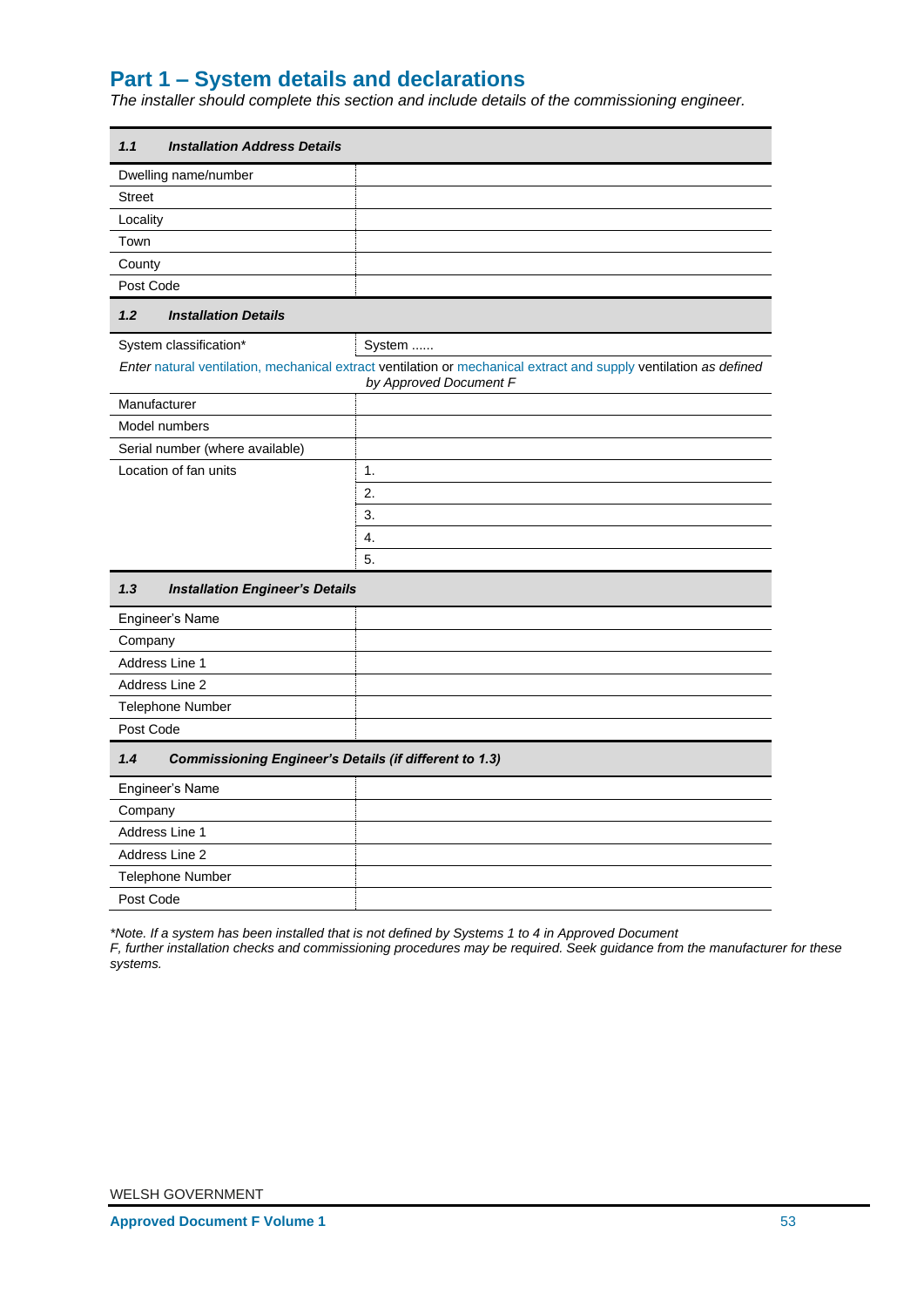## **Part 2a – Installation details**

*The installer should complete this section before commissioning is carried out.*

| 2.1<br>Installation Checklist - General (all Systems)                                                                                  | Tick as appropriate |    |
|----------------------------------------------------------------------------------------------------------------------------------------|---------------------|----|
| Has the system been installed in accordance with manufacturer's requirements?                                                          | Yes                 | No |
| Have paragraphs 1.12 to 1.83 of Approved Document F volume 1 been followed (if<br>relevant)?                                           | Yes                 | No |
| If there are any deviations from paragraphs<br>1.12 to 1.83 of Approved Document F volume<br>1, these should be detailed here.         |                     |    |
| Description of installed controls (e.g. timer,<br>central control, humidistat, occupancy<br>sensor, thermal bypass if applicable, etc) |                     |    |
| Location of manual / override controls                                                                                                 |                     |    |

| 2.2                  | <b>Installation Engineer's Declaration</b> |
|----------------------|--------------------------------------------|
| Engineer's Signature |                                            |
|                      | Registration Number (if applicable)        |
| Date of Inspection   |                                            |

## **Part 2b – Inspection of installation**

*The commissioning engineer should complete this section before completing Part 3.*

| 2.3a<br>Visual Inspections - General (all Systems)                                                                                                                  |            |                 |  |  |
|---------------------------------------------------------------------------------------------------------------------------------------------------------------------|------------|-----------------|--|--|
| Total installed equivalent area of background ventilators in dwelling?                                                                                              |            | mm <sup>2</sup> |  |  |
| Total floor area of dwelling?                                                                                                                                       |            | m <sup>2</sup>  |  |  |
| Does the total installed equivalent ventilator area meet the requirements given in<br>Table 1.7 or paragraph 1.57, as appropriate, in Approved Document F volume 1? | Yes        | No              |  |  |
| Have all background ventilators been left in the open position?                                                                                                     | <b>Yes</b> | <b>No</b>       |  |  |
| Have the correct number and location of extract fans/terminals been installed that<br>satisfy Table 1.1 or Table 1.2 as appropriate in ADF?                         | Yes        | No              |  |  |
| Is the installation complete, with no obvious defects?                                                                                                              | <b>Yes</b> | <b>No</b>       |  |  |
| Do all internal doors have sufficient undercut to allow air transfer between rooms (e.g.<br>10 mm over and above final floor finish)?                               | Yes        | No              |  |  |
| Has all protection/packaging been removed (including background ventilators), such<br>that system is fully functional?                                              | Yes        | No              |  |  |
| For ducted systems, has the ductwork been installed so that air resistance and<br>Yes<br><b>No</b><br>leakage is kept to a minimum?                                 |            |                 |  |  |
| Has the entire system been installed so that there is sufficient access for routine<br>maintenance and to repair/replace components?                                | <b>No</b>  |                 |  |  |
| 2.3 <sub>b</sub><br>Visual Inspections - General (Systems 3 and 4 only)                                                                                             |            |                 |  |  |
| Have appropriate air terminal devices been installed to allow system balance?                                                                                       | <b>Yes</b> | No              |  |  |
| Has the heat recovery unit and all ductwork been effectively insulated and sealed<br>where installed in unheated spaces?                                            | <b>Yes</b> | No              |  |  |
| Condensate connection is complete and condensate drains to an appropriate location<br><b>Yes</b><br><b>No</b><br>(mechanical supply and extract ventilation only)?  |            |                 |  |  |
| Are filters installed?                                                                                                                                              | No         |                 |  |  |
| For ducted systems, has the ductwork been installed so that air resistance and<br>leakage is kept to a minimum?                                                     | Yes        | No              |  |  |
| 2.3c<br>Other Inspections - General (Systems 1, 3 and 4 only)                                                                                                       |            |                 |  |  |
| At initial start-up, was there any abnormal sound or vibration, or unusual smell?<br>Yes<br><b>No</b>                                                               |            |                 |  |  |
| During continuous operation, was there any excessive noise?<br><b>Yes</b><br><b>No</b>                                                                              |            |                 |  |  |
|                                                                                                                                                                     |            |                 |  |  |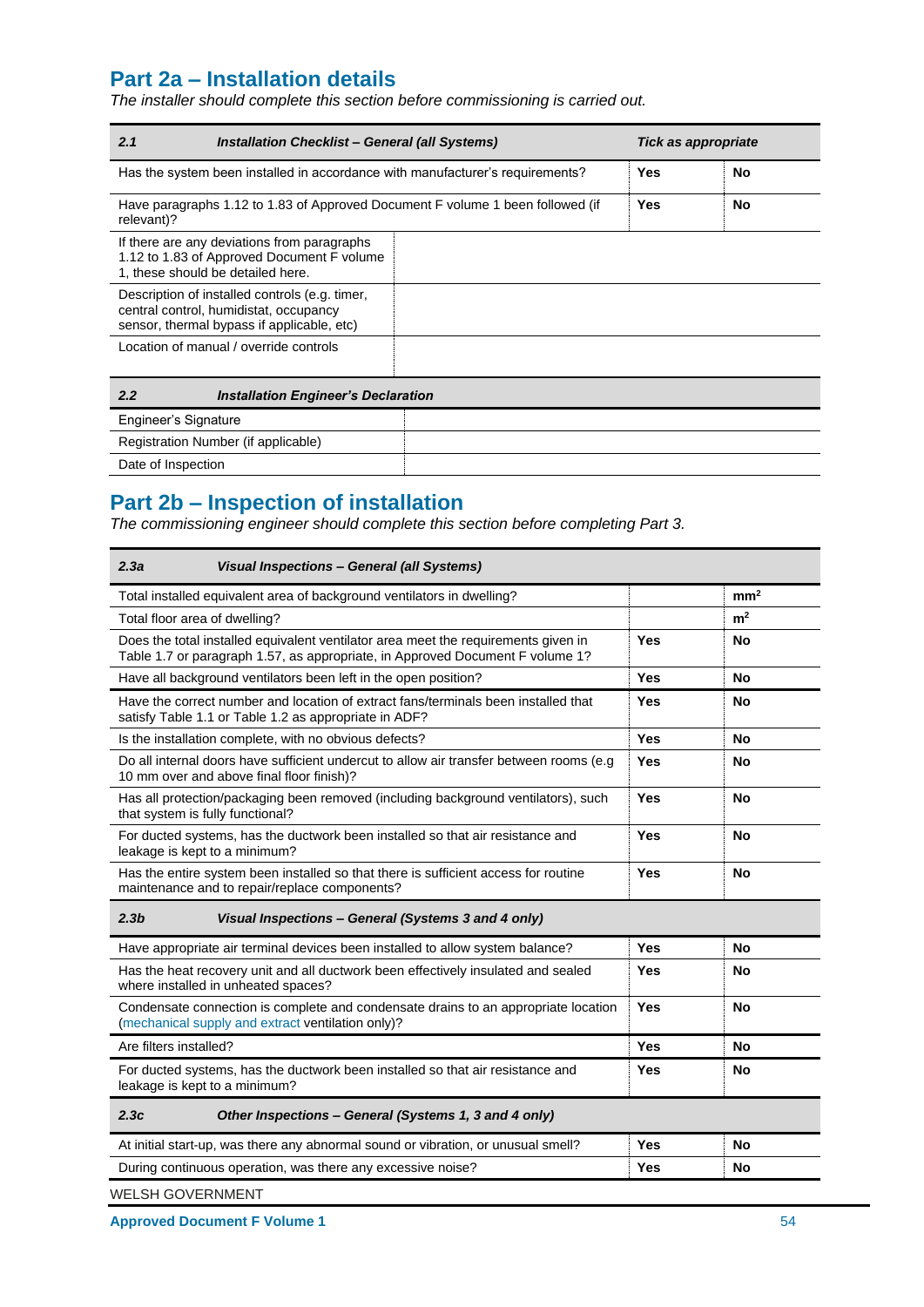# **Part 3 – Commissioning details**

*The commissioning engineer should complete this section after completing Part 2b.*

| Schedule of air flow measurement equipment used (model and serial)                                                                       |                                                                  |                                                                    | Date of last UKAS calibration                           |                                                                             |
|------------------------------------------------------------------------------------------------------------------------------------------|------------------------------------------------------------------|--------------------------------------------------------------------|---------------------------------------------------------|-----------------------------------------------------------------------------|
| 1.                                                                                                                                       |                                                                  |                                                                    |                                                         |                                                                             |
| 2.                                                                                                                                       |                                                                  |                                                                    |                                                         |                                                                             |
| 3.                                                                                                                                       |                                                                  |                                                                    |                                                         |                                                                             |
| 3.2<br>Air Flow Measurements - Intermittent extract fans only                                                                            |                                                                  |                                                                    |                                                         |                                                                             |
| Fan reference (as 1.2)                                                                                                                   | Measured Extract Rate (I/s)                                      |                                                                    | Design Extract Rate (I/s)<br>Refer to Table 1.1 in ADF  |                                                                             |
| Extract Fan 1.                                                                                                                           |                                                                  |                                                                    |                                                         |                                                                             |
| Extract Fan 2.                                                                                                                           |                                                                  |                                                                    |                                                         |                                                                             |
| Extract Fan 3.                                                                                                                           |                                                                  |                                                                    |                                                         |                                                                             |
| Extract Fan 4.                                                                                                                           |                                                                  |                                                                    |                                                         |                                                                             |
| Extract Fan 5.                                                                                                                           |                                                                  |                                                                    |                                                         |                                                                             |
|                                                                                                                                          | For cooker hoods, only the highest setting needs to be recorded. |                                                                    |                                                         |                                                                             |
| 3.3<br>Air Flow Measurements (Extract) - Continuous mechanical extract ventilation and mechanical<br>ventilation with heat recovery only |                                                                  |                                                                    |                                                         |                                                                             |
| Room reference<br>(location of terminals)                                                                                                | <b>Measured Air</b><br><b>Flow</b><br>High Rate (I/s)            | Design Air Flow<br>High Rate (I/s)<br>Refer to Table<br>1.2 in ADF | Measured Air<br><b>Flow</b><br>Continuous rate<br>(1/s) | Design Air Flow<br>Continuous<br>Rate (I/s)<br>Refer to Table<br>1.3 in ADF |
| Kitchen.                                                                                                                                 |                                                                  |                                                                    |                                                         |                                                                             |
| Bathroom                                                                                                                                 |                                                                  |                                                                    |                                                         |                                                                             |
| En Suite                                                                                                                                 |                                                                  |                                                                    |                                                         |                                                                             |
| Utility                                                                                                                                  |                                                                  |                                                                    |                                                         |                                                                             |
| Other                                                                                                                                    |                                                                  |                                                                    |                                                         |                                                                             |
| Other                                                                                                                                    |                                                                  |                                                                    |                                                         |                                                                             |
| Other                                                                                                                                    |                                                                  |                                                                    |                                                         |                                                                             |
| 3.4<br>Air Flow Measurements (Supply) - Mechanical ventilation with heat recovery only                                                   |                                                                  |                                                                    |                                                         |                                                                             |
| Room reference<br>(location of terminals)                                                                                                | Measured Air<br><b>Flow</b><br>High Rate (I/s)                   | Design Air Flow<br>High Rate (I/s)<br>Refer to Table<br>1.2 in ADF | Measured Air<br>Flow<br>Continuous<br>Rate (I/s)        | Design Air Flow<br>Continuous<br>Rate (I/s)<br>Refer to Table<br>1.3 in ADF |
| Living Room 1                                                                                                                            |                                                                  |                                                                    |                                                         |                                                                             |
| Living Room 2 (if present)                                                                                                               |                                                                  |                                                                    |                                                         |                                                                             |
| Dining Room                                                                                                                              |                                                                  |                                                                    |                                                         |                                                                             |
| Bedroom 1                                                                                                                                |                                                                  |                                                                    |                                                         |                                                                             |
| Bedroom 2                                                                                                                                |                                                                  |                                                                    |                                                         |                                                                             |
| Bedroom 3                                                                                                                                |                                                                  |                                                                    |                                                         |                                                                             |
| Bedroom 4                                                                                                                                |                                                                  |                                                                    |                                                         |                                                                             |
| Bedroom 5                                                                                                                                |                                                                  |                                                                    |                                                         |                                                                             |
| Study                                                                                                                                    |                                                                  |                                                                    |                                                         |                                                                             |
| Other                                                                                                                                    |                                                                  |                                                                    |                                                         |                                                                             |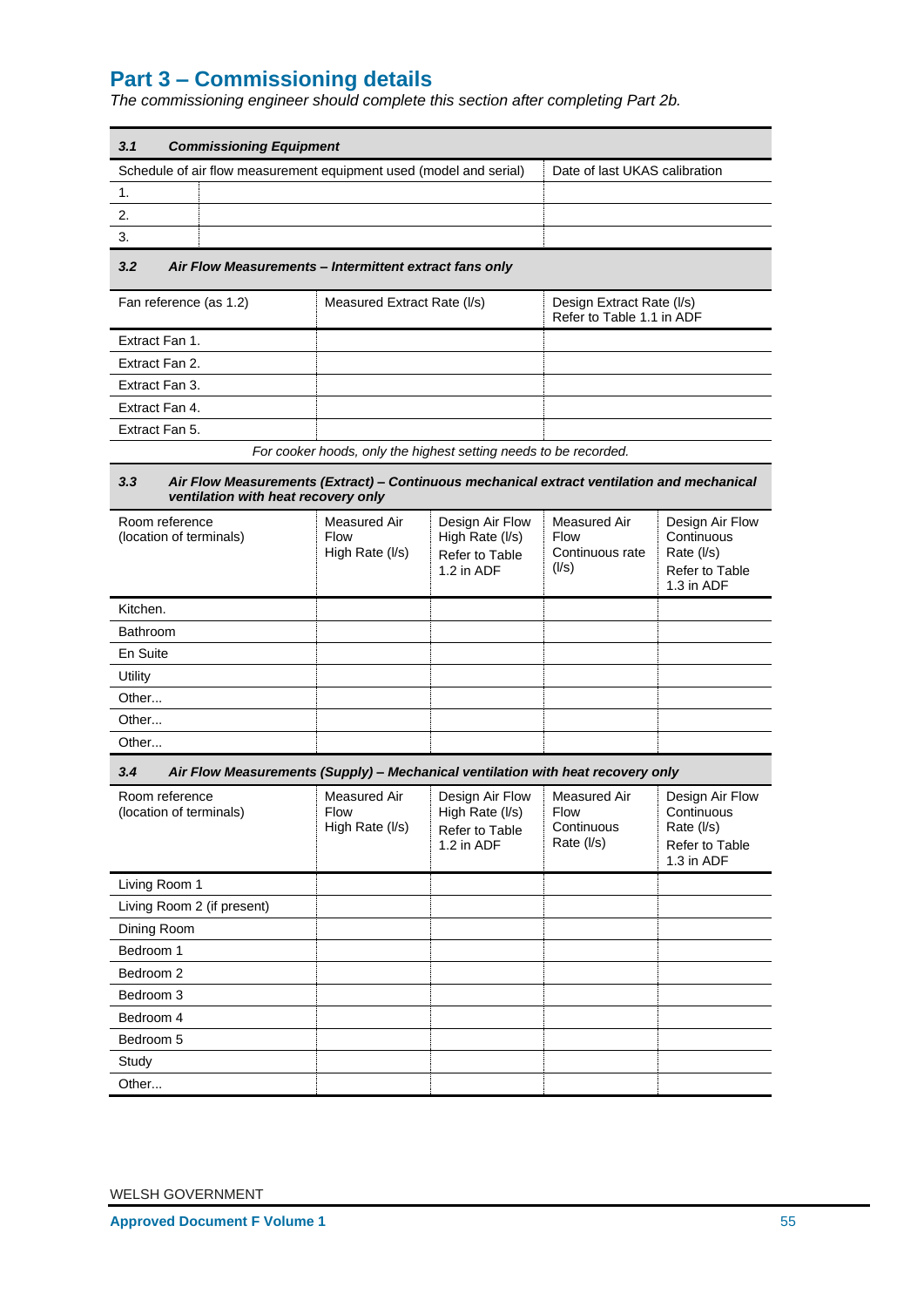| 3.5                                 | <b>Commissioning Engineer's Declaration</b> |  |  |
|-------------------------------------|---------------------------------------------|--|--|
| Engineer's Signature                |                                             |  |  |
| Registration Number (if applicable) |                                             |  |  |
| Date of Commissioning               |                                             |  |  |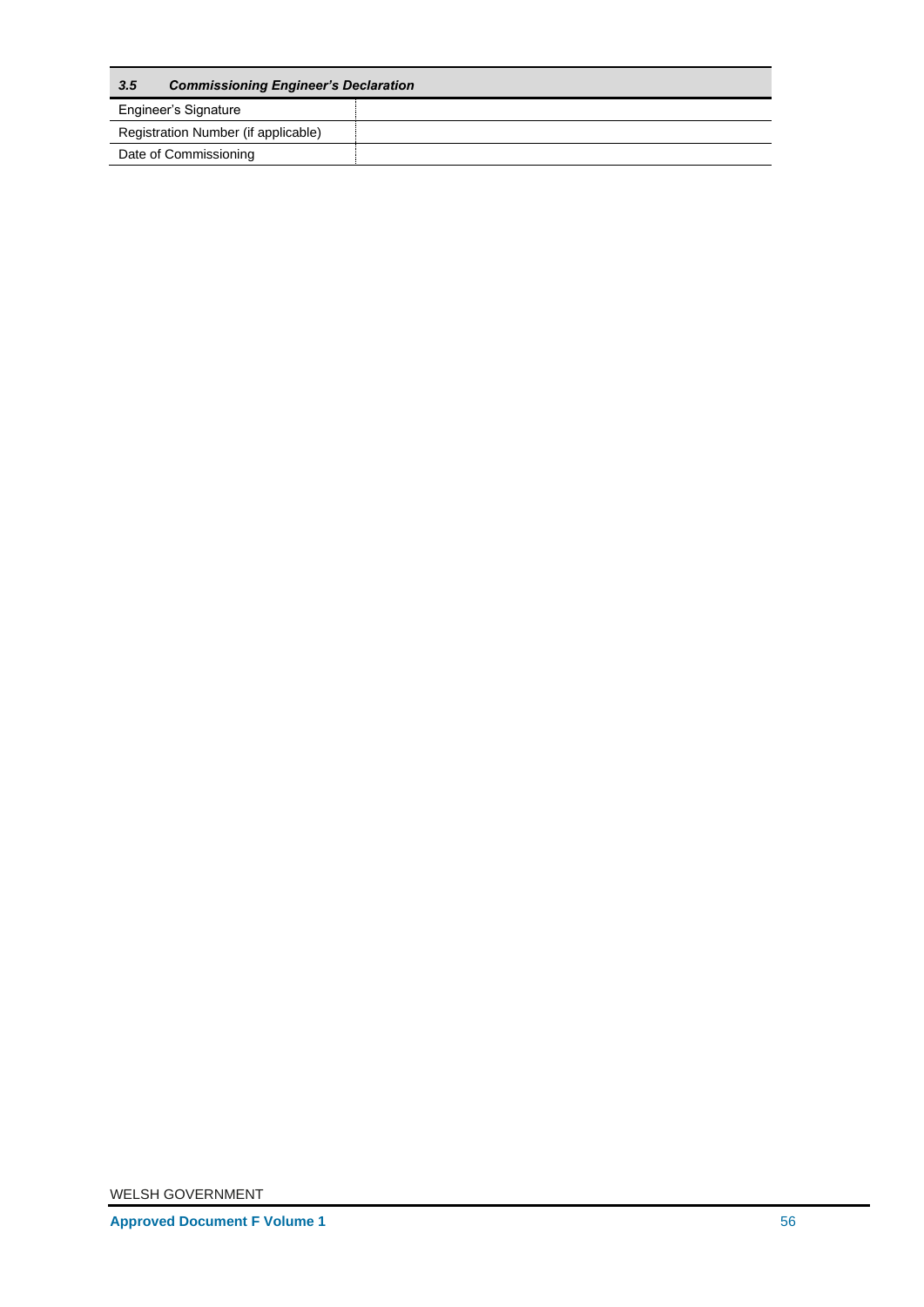# <span id="page-59-0"></span>**Appendix D**

# <span id="page-59-1"></span>**Checklist for ventilation provision in existing dwellings**

- **D.1** The checklist in Table D1 may be used when installing energy efficiency measures in an existing dwelling, following paragraphs 3.6 to 3.13.
- **D.2** The checklist provides an aid to determining the ventilation provision in an existing dwelling. It may be used before energy efficiency measures are implemented to help establish compliance with the minimum standards of requirement F1(1) as described in paragraph 3.6. The relevant section of this checklist should be selected depending on the ventilation strategy selected. If the answer to any question is 'No', further ventilation provisions may need to be installed, as described in paragraphs 3.11 and 3.12.

**Note**: Although it may go beyond the standards of paragraph 3.6, following the checklist in Table D1 is considered to be an adequate means of demonstrating compliance with the minimum standards of requirement F1(1) as described in paragraph 3.6.

| Natural ventilation <sup>(1)</sup>                                                                                                                                                        |     |           |
|-------------------------------------------------------------------------------------------------------------------------------------------------------------------------------------------|-----|-----------|
| What is the total equivalent area of background ventilators currently in<br>dwelling?                                                                                                     |     | 2<br>mm   |
| Does each habitable room satisfy the minimum equivalent area<br>standards in Table 1.7 <sup>(2)</sup> ?                                                                                   | Yes | No        |
| Have all background ventilators been left in the open position?                                                                                                                           | Yes | <b>No</b> |
| Are fans and background ventilators in the same room at least 0.5m<br>apart?                                                                                                              | Yes | No        |
| Are there working intermittent extract fans in all wet rooms?                                                                                                                             | Yes | <b>No</b> |
| Is there the correct number of intermittent extract fans to satisfy the<br>standards in Table 1.1?                                                                                        | Yes | No        |
| Does the location of fans satisfy the standards in paragraph 1.20?                                                                                                                        | Yes | No        |
| Do all automatic controls have a manual override?                                                                                                                                         | Yes | No        |
| Does each room have a system for purge ventilation (e.g. windows)?                                                                                                                        | Yes | <b>No</b> |
| Do the openings in the rooms satisfy the minimum opening area<br>standards in Table 1.4?                                                                                                  | Yes | No        |
| Do all internal doors have sufficient undercut to allow air transfer<br>between rooms as detailedin paragraph 1.25 (i.e. 10mm above the<br>floor finish or 20mm above the floor surface)? | Yes | No        |
| Continuous mechanical extract ventilation <sup>(1)</sup>                                                                                                                                  |     |           |
| Does the system have a central extract fan, individual room extract<br>fans, or both?                                                                                                     | Yes | No        |
| Does the total combined continuous rate of mechanical extract<br>ventilation satisfy thestandards in Table 1.3?                                                                           | Yes | No        |

# **Table D1 Checklist for ventilation provision in existing dwellings**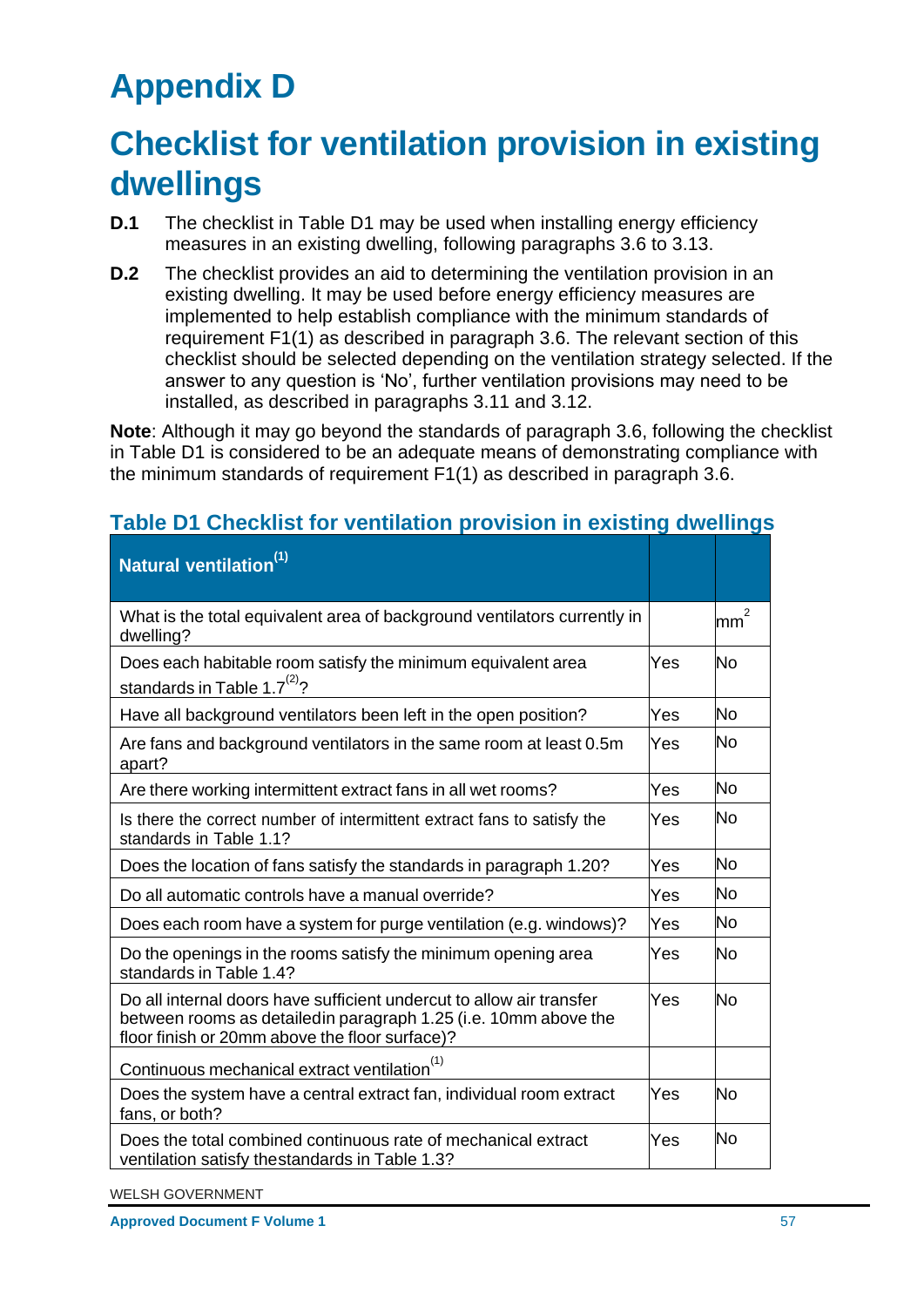| Does each minimum mechanical extract ventilation high rate satisfy the Yes<br>standards in Table 1.2?                                                                                     |     | No        |  |
|-------------------------------------------------------------------------------------------------------------------------------------------------------------------------------------------|-----|-----------|--|
| Is it certain that there are no background ventilators in wet rooms?                                                                                                                      | Yes | <b>No</b> |  |
| Do all habitable rooms have a minimum equivalent area of 5000mm <sup>2</sup> ?                                                                                                            | Yes | No        |  |
| Does each room have a system for purge ventilation (e.g. windows)?                                                                                                                        | Yes | <b>No</b> |  |
| Do the openings in the rooms satisfy the minimum opening area<br>standards in Table 1.4?                                                                                                  | Yes | No        |  |
| Do all internal doors have sufficient undercut to allow air transfer<br>between rooms as detailedin paragraph 1.25 (i.e. 10mm above the<br>floor finish or 20mm above the floor surface)? | Yes | No        |  |
| Mechanical ventilation with heat recovery <sup>(1)</sup>                                                                                                                                  |     |           |  |
| Does each habitable room have mechanical supply ventilation?                                                                                                                              | Yes | <b>No</b> |  |
| Does the total continuous rate of mechanical ventilation with heat<br>recovery satisfy thestandards in Table 1.3?                                                                         | Yes | <b>No</b> |  |
| Does each minimum mechanical extract ventilation high rate satisfy the Yes<br>standards in Table 1.2?                                                                                     |     | <b>No</b> |  |
| Have all background ventilators been removed or sealed shut?                                                                                                                              | Yes | <b>No</b> |  |
| Does each room have a system for purge ventilation (e.g. windows)?                                                                                                                        | Yes | <b>No</b> |  |
| Do the openings in the rooms satisfy the minimum opening area<br>standards in Table 1.4?                                                                                                  | Yes | <b>No</b> |  |
| Do all internal doors have sufficient undercut to allow air transfer<br>between rooms as detailedin paragraph 1.25 (i.e. 10mm above the<br>floor finish or 20mm above the floor surface)? | Yes | No        |  |
| <b>NOTES:</b>                                                                                                                                                                             |     |           |  |
| Make a visual check for mould or condensation. If either are present, install<br>additional ventilation provisions orseek specialist advice.                                              |     |           |  |
| All references to tables and paragraphs are to Approved Document F, Volume 1:<br>2.<br>Dwellings.                                                                                         |     |           |  |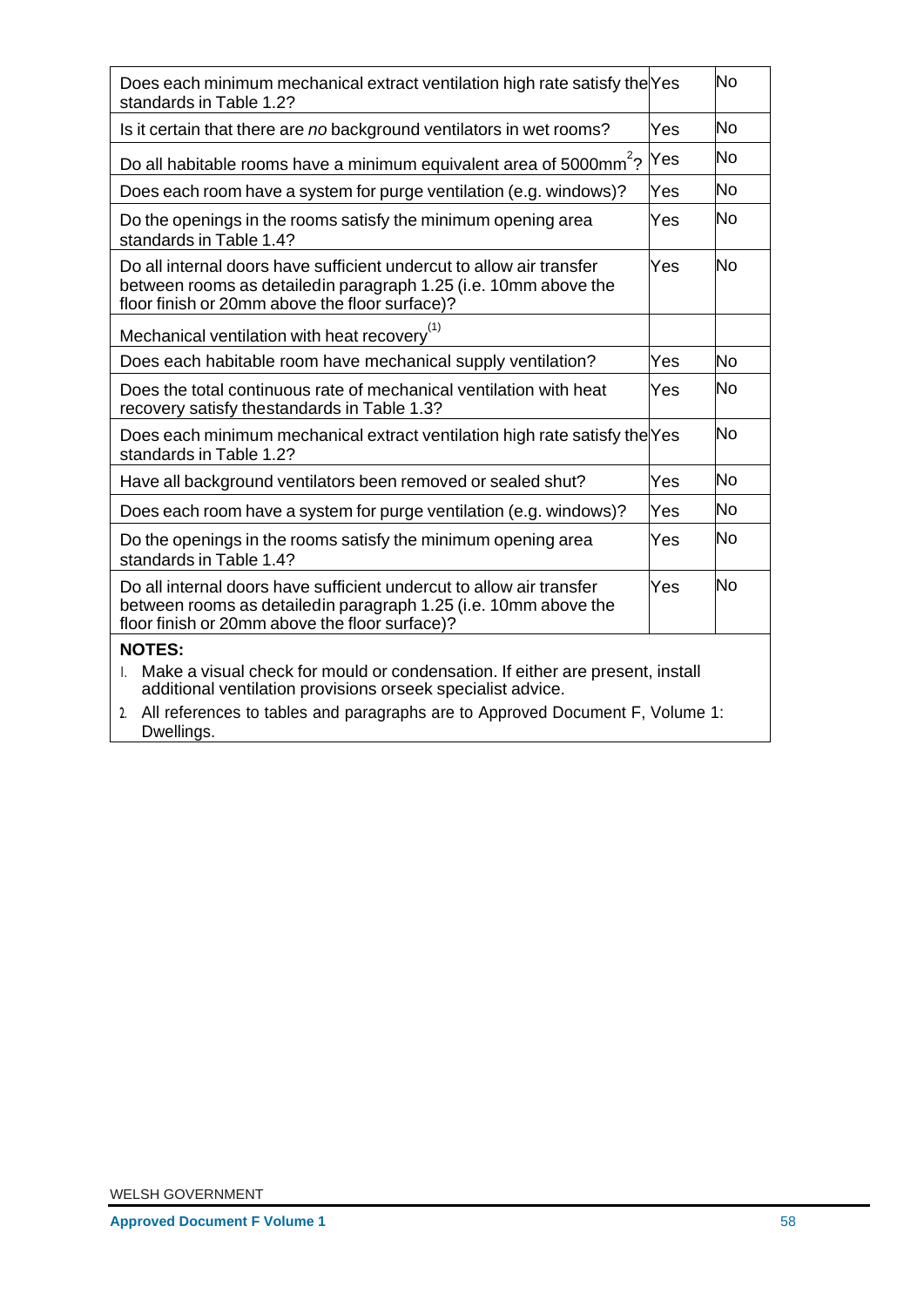# <span id="page-61-0"></span>**Appendix E**

# <span id="page-61-1"></span>**Standards referred to**

#### **BS 5925**

Code of practice for ventilation principles and designing for natural ventilation [1991]

#### **BS 8233**

Guidance on sound insulation and noise reduction for buildings [2014]

#### **BS EN 13141**

Ventilation for buildings. Performance testing of components/products for residential ventilation

#### **BS EN 13141-1**

Externally and internally mounted air transfer devices [2019]

#### **BS EN 13141-3**

Range hoods for residential use without fan [2017]

#### **BS EN 13141-4**

Aerodynamic, electrical power and acoustic performance of unidirectional ventilation units [2021]

#### **BS EN 13141-6**

Exhaust ventilation system packages used in a single dwelling [2014]

#### **BS EN 13141-7**

Performance testing of ducted mechanical supply and exhaust ventilation units (including heat recovery) [2021]

#### **BS EN 13141-8**

Performance testing of un-ducted mechanical supply and exhaust ventilation units (including heat recovery) for mechanical ventilation systems intended for a single room [2014]

#### **BS EN 16798-1**

Energy performance of buildings. Ventilation for buildings. Indoor environmental input parameters for design and assessment of energy performance of buildings addressing indoor air quality, thermal environment, lighting and acoustics. Module M1-6 [2019]

#### **BSI PAS 2035**

Retrofitting dwellings for improved energy efficiency: specification and guidance [2019]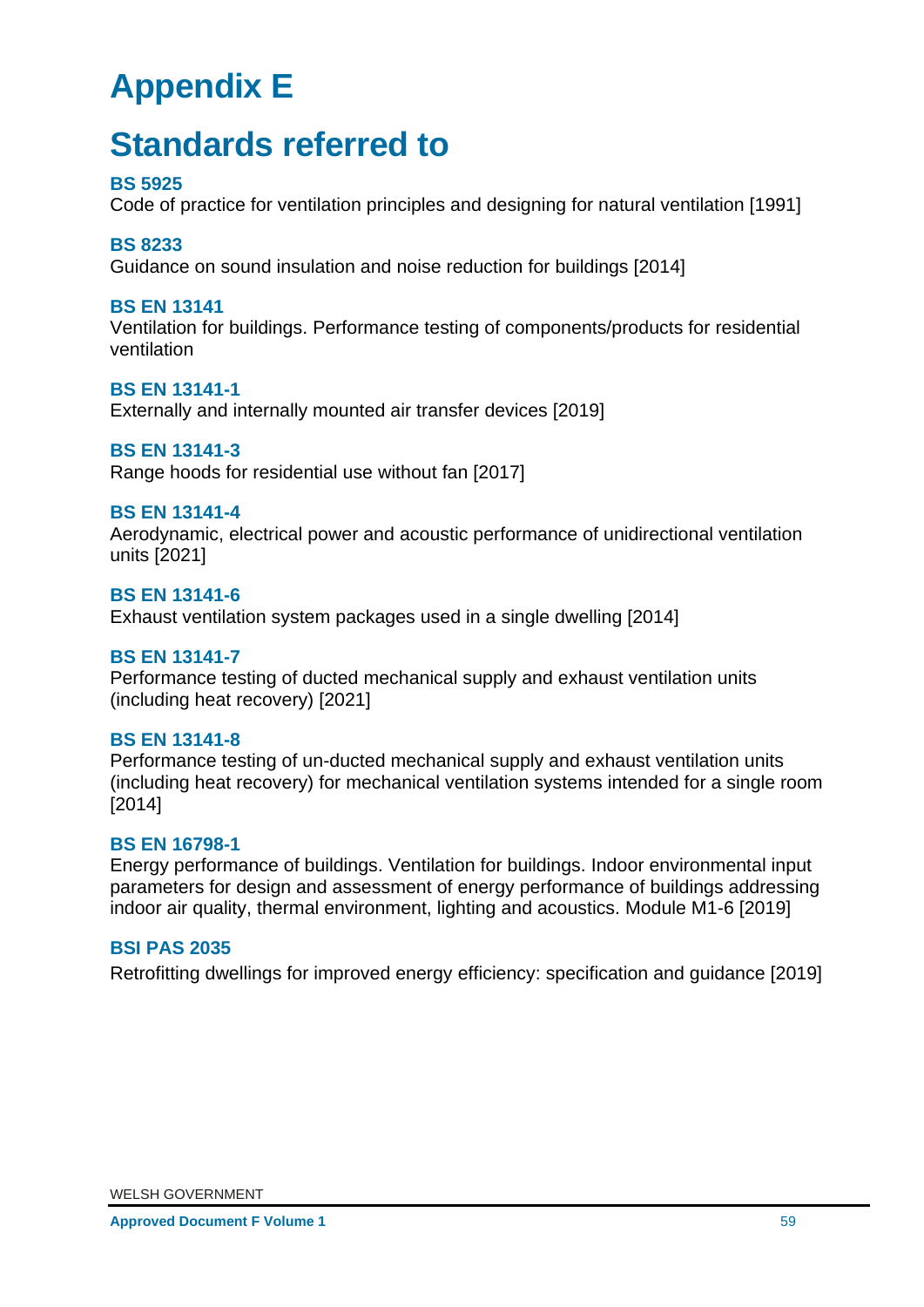# <span id="page-62-0"></span>**Appendix F**

# <span id="page-62-1"></span>**Documents referred to**

# **Legislation**

(available via www.legislation.gov.uk) Air Quality Standards Regulations 2010, SI 2010/1001 Ancient Monuments and Archaeological Areas Act 1979, c. 46 Building (Approved Inspectors etc.) Regulations 2010, SI 2010/2215 Explosives Regulations 2014, SI 2014/1638 Nuclear Installations Act 1965, c. 57 Planning (Listed Buildings and Conservation Areas) Act 1990, c. 9

## **Other documents**

#### **BSRIA**

(www.bsria.com)

BG 43 *Flexible Ductwork: A Guide to Specification, Procurement, Installation and Maintenance* [2013]

# **Chartered Institution of Building Services Engineers (CIBSE)**

(www.cibse.org) Guide A *Environmental Design* [2015] TM40 *Health and Wellbeing in Building Services* [2020] TM64 *Operational Performance: Indoor Air Quality – Emissions Sources and Mitigation Measures* [2020]

## **McGraw-Hill Education**

(www.mheducation.com) John Spengler, John McCarthy and Jonathan Samet, *Indoor Air Quality Handbook*  [2001]

# **Public Health England (PHE)**

(www.gov.uk/phe)

*Indoor Air Quality Guidelines for Selected Volatile Organic Compounds (VOCs) in the UK* [2019]

# **World Health Organization (WHO)**

(www.who.int) *WHO Guidelines for Indoor Air Quality: Selected Pollutants* [2010]